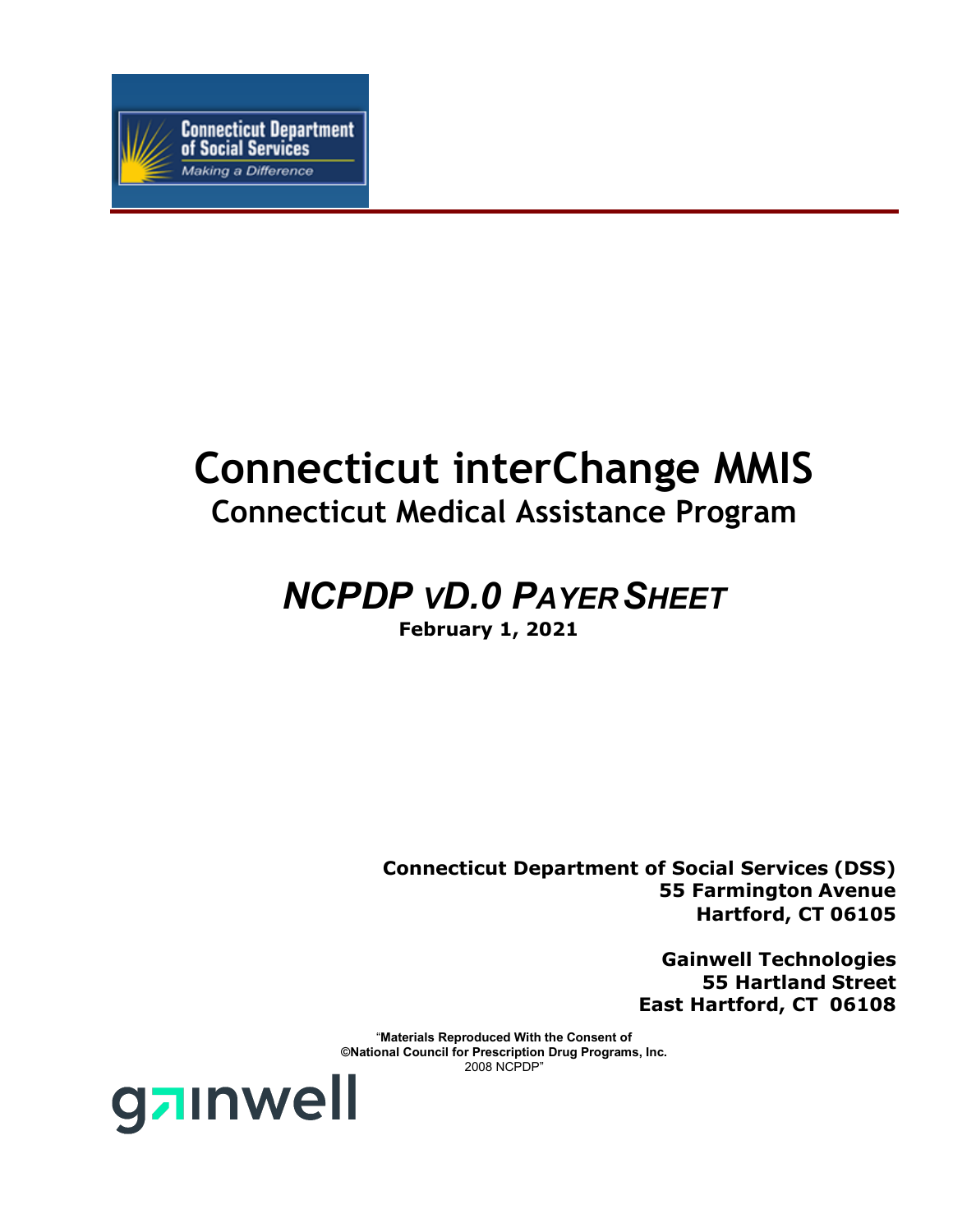## **Amendment History**

The following log provides a history of changes that have been made to the Companion Guide.

| <b>Version</b> | <b>Version</b> | <b>Reason for Revision</b>                                                                                                | <b>Section</b> | <b>Date</b> |
|----------------|----------------|---------------------------------------------------------------------------------------------------------------------------|----------------|-------------|
| 1.0            | 08/26/2011     | Initial Release                                                                                                           | All            | All         |
| 1.1            | 05/05/2014     | Added Diagnosis Qualifier (Field 492-WE) value for ICD10;<br>Expanded the Diagnosis Code (Field 424-DO) length for ICD10; |                |             |
|                |                | Added Other Payer Reject Code (Field 472-6E) values for                                                                   |                |             |
|                |                | Medicare D COB claims;<br>Updated the Benefit Stage Qualifier (Field 393-MV) values/                                      |                |             |
|                |                | descriptions;                                                                                                             |                |             |
|                |                | Updated program phone numbers and benefit plan names;                                                                     |                |             |
| 1.2            | 11/1/2015      | Termination of ConnPACE/ Charter Oak Health Plan                                                                          |                |             |
|                |                | Updated HP to Hewlett Packard Enterprise                                                                                  |                |             |
| 1.3            | 4/12/2017      | Updated Hewlett Packard Enterprise to DXC Technology                                                                      |                |             |
| 1.4            | 11/1/2018      | Update to reflect CADAP Transition to DPH/ MagellanRx                                                                     |                |             |
| 1.5            | 9/21/2020      | Updated to add the requirement for CII claims to include,                                                                 |                |             |
|                |                | Quantity prescribed (Field 46Ø-ET), effective 9/21/2020                                                                   |                |             |
| 1.6            | 10/1/2020      | Updated DXC Technology to Gainwell Technologies                                                                           |                |             |
| 1.7            | 11/1/2020      | Removed program references                                                                                                |                |             |
| 1.8            | 2/1/2021       | Added Submission Clarification (field 420-DK) vales for                                                                   |                |             |
|                |                | COVIV-19                                                                                                                  |                |             |
|                |                | vaccine administration                                                                                                    |                |             |
|                |                | Added Preferred Product Count (Field 551-9F)/ Preferred                                                                   |                |             |
|                |                | Product Description (Field 556-AU) to the Response                                                                        |                |             |
|                |                | Claim Segment.                                                                                                            |                |             |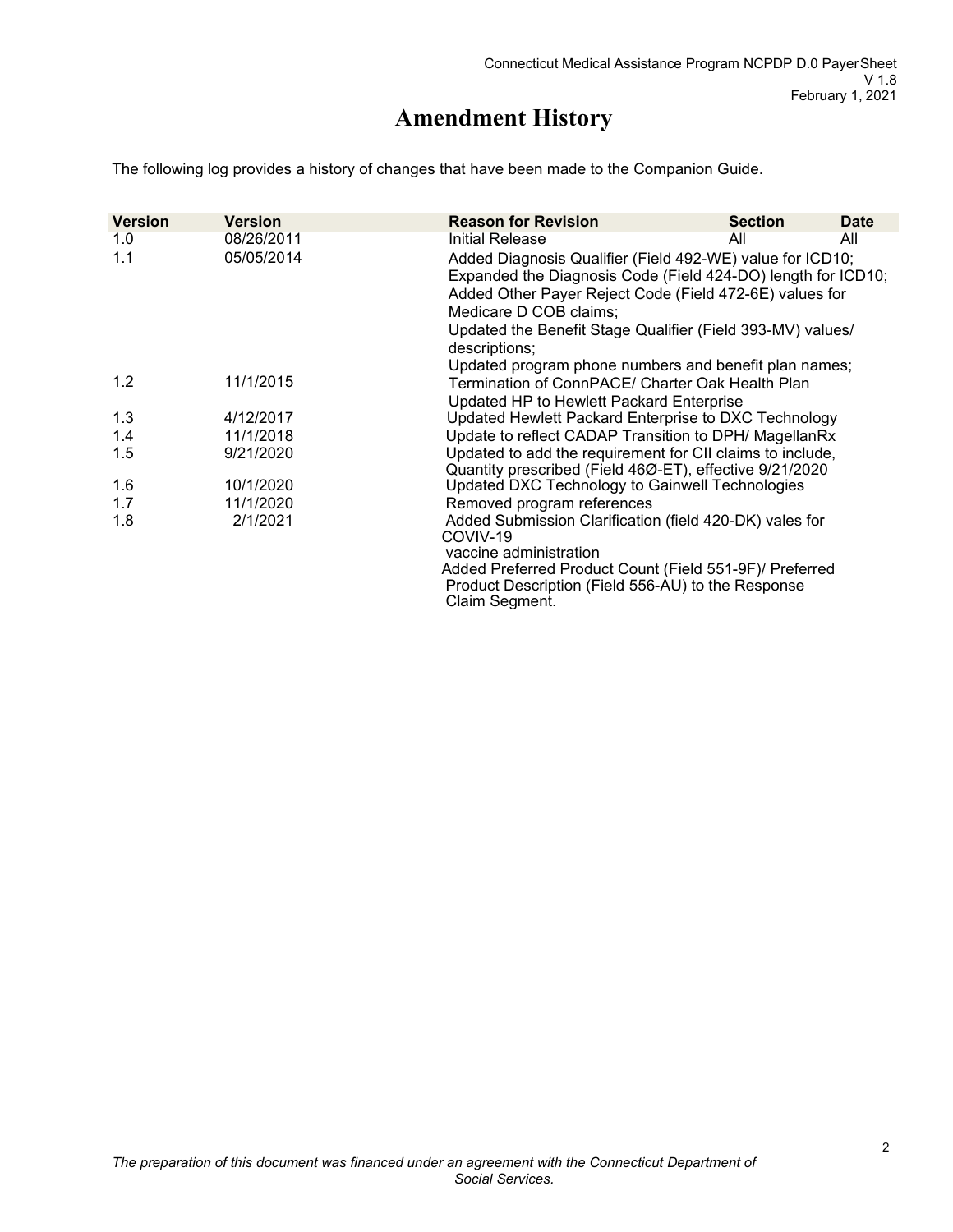## **TABLE OF CONTENTS**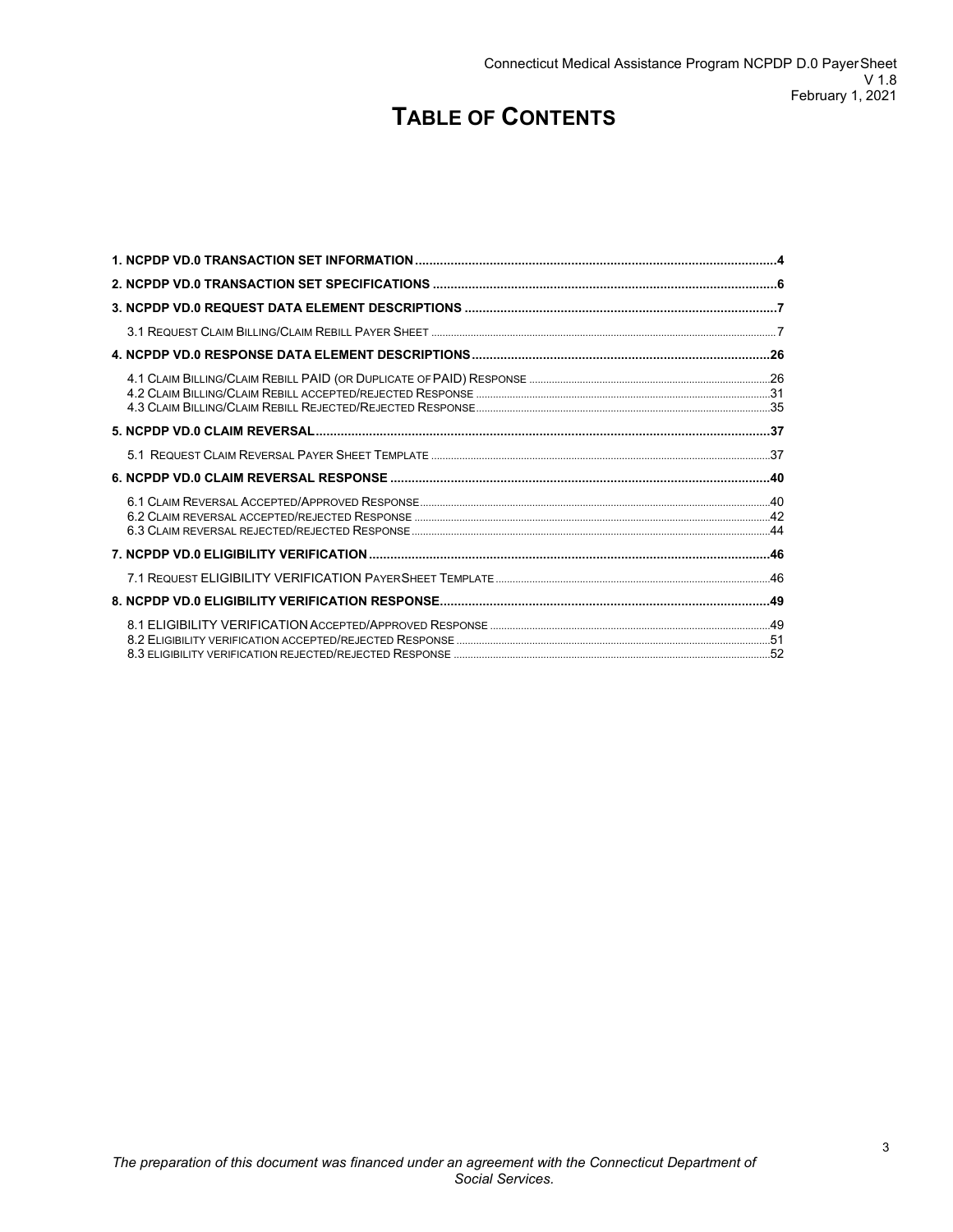## <span id="page-3-0"></span>**1. NCPDP VD.0 TRANSACTION SET INFORMATION**

## **General Transaction Formatting Information**

The first segment of every transmission (request or response) is the Header Segment. This is the only segment that does not have a Segment Identification since it is a fixed field and length segment. After the Header Segment, other segments are included, according to the particular transaction type. Every other segment has an identifier to denote the particular segment for parsing. Segments may appear in any order after the Header Segment, according to whether the segment occurs at the transmission or transaction level. Segments are not allowed to repeat within a transaction. Segments may occur more than once only in a multi-transaction transmission.

In the Header Segment, all fields are required positionally and filled to their maximum designation. This is a fixed segment. If a required field is not used, it must be filled with spaces or zeroes, as appropriate. The fields within the Header Segment do not use field separators.

Other segments may have both required and optional fields. Optional fields in a segment are submitted after the required fields. Both types of fields must be preceded by a field separator and the field's identifier. Optional fields may appear in any order except for those designated with a qualifier or in a repeating group. The required and optional fields may be truncated to the actual size used.

Parsing is accomplished with the use of separators. Version D.0 uses three separators.

Segment separator Hex 1E (Dec 30)

Group separator Hex 1D (Dec 29)

Field separator Hex 1C (Dec 28)

A transmission consists of one or more transactions separated by group separators. All transmissions, whether for one, two, three, or four transactions, use group separators to denote the start of a transaction with the following exception: the Eligibility Verification transmission, which does not use a group separator.

Within a transaction, appropriate segments are included. Segments are delineated with the usage of Segment separators. Segments are also identified with the usage of a Segment Identification in the first position of each segment. One too many segments may be included in each transaction. Field separators are used to delineate fields in the segments.

The general syntax of a transmission request and response will appear as follows:

| <b>Header Segment</b> |                                                                      |  |  |  |  |  |
|-----------------------|----------------------------------------------------------------------|--|--|--|--|--|
|                       | Header Segment fields                                                |  |  |  |  |  |
|                       | <b>Segment Separator</b>                                             |  |  |  |  |  |
|                       | Required fields within Segment as appropriate, with field separators |  |  |  |  |  |
|                       | Optional Segment fields with field separators                        |  |  |  |  |  |
|                       | <b>Segment Separator</b>                                             |  |  |  |  |  |
|                       | Required fields within Segment as appropriate, with field separators |  |  |  |  |  |
|                       | Optional Segment fields with field separators                        |  |  |  |  |  |
| Group Separator       |                                                                      |  |  |  |  |  |
|                       | <b>Segment Separator</b>                                             |  |  |  |  |  |
|                       | Required fields within Segment as appropriate, with field separators |  |  |  |  |  |
|                       | Optional Segment fields with field separators                        |  |  |  |  |  |
|                       | <b>Segment Separator</b>                                             |  |  |  |  |  |
|                       | Required fields within Segment as appropriate, with field separators |  |  |  |  |  |
|                       | Optional Segment fields with field separators                        |  |  |  |  |  |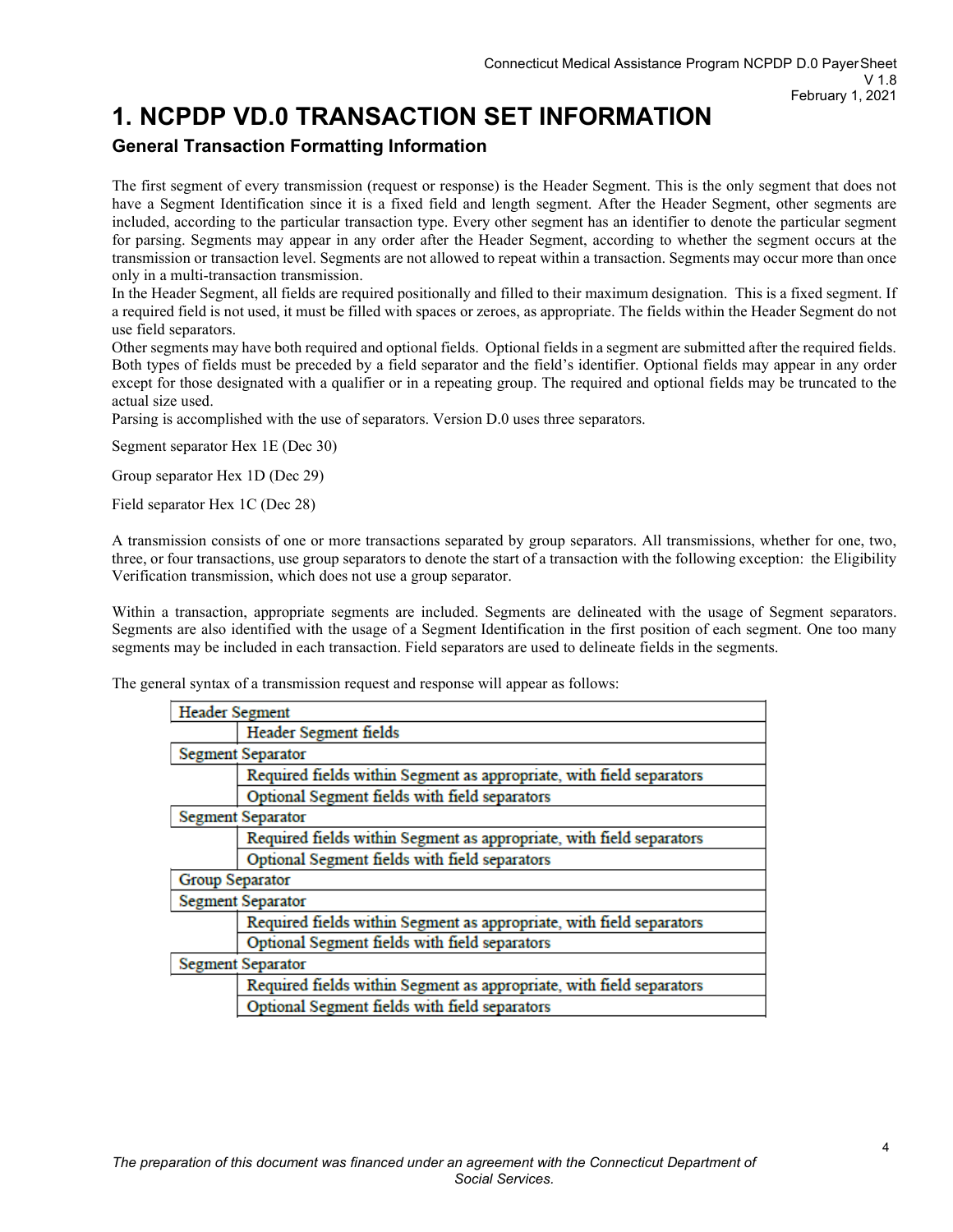## **Variable Usage Guidelines**

Leading zeroes and trailing blanks may be omitted from some data fields.

Alphanumeric fields default to spaces when empty, not null characters.

Numeric fields default to zeroes.

Dollar fields default to zeroes; however, dollar fields are always signed. The least significant digit of a dollar field must always be an Overpunch sign, not a digit.

## **Overpunch Sign**

The purpose of using Overpunch signs in dollar fields is to allow the representation of positive and negative dollar amounts without expanding the size of the field (that is, to hold the plus or minus character).

The Overpunch sign replaces the right most character in a dollar field. The signed value designates the positive or negative status of the numeric value. The dollar field of \$99.95 would be represented as 999E with truncation. A negative dollar amount of \$2.50 would be represented as 25} with truncation.

| <b>UNIT</b> | <b>SIGNED POSITIVE</b> |     |            |            | <b>SIGNED NEGATIVE</b> |         |            |                |
|-------------|------------------------|-----|------------|------------|------------------------|---------|------------|----------------|
|             | <b>GRAPHIC</b>         | OCT | <b>DEC</b> | <b>HEX</b> | <b>GRAPHIC</b>         | OCT     | <b>DEC</b> | HEX            |
| 0           |                        | 173 | 123        | 7B         |                        | 175     | 125        | 7D             |
| ı           | Α                      | 101 | 65         | 41         | J                      | 112     | 74         | 4A             |
| 2           | в                      | 102 | 66         | 42         | K                      | 113     | 75         | 4B             |
| 3           | С                      | 103 | 67         | 43         | L                      | 114     | 76         | 4 <sup>C</sup> |
| 4           | D                      | 104 | 68         | 44         | м                      | 115     | 77         | 4D             |
| 5           | E                      | 105 | 69         | 45         | N                      | 116     | 78         | 4E             |
| 6           | F                      | 106 | 70         | 46         | о                      | ∖∖ূ 117 | 79         | 4F             |
| 7           | G                      | 107 | 71         | 47         | P                      | 120     | 80         | 50             |
| 8           | н                      | 110 | 72         | 48         | Q                      | 121     | 81         | 51             |
| 9           | T                      | 111 | 73         | 49         | R                      | 122     | 82         | 52             |

## *Note:* This table shows ASCII values.

## **Implied Decimal Points**

In the D.0 standard, only patient clinical value fields will contain decimal points. All other decimal points are implied. For example, patient diagnosis codes should be formatted with explicit decimal points. *Note:* Decimal points in dollar fields are implied.

## **Truncation**

To truncate a field using the D.0 format: **Numeric** (N or D): Remove leading zeroes

**Alphanumeric** (A): Remove trailing spaces

*Note:* Do not truncate or eliminate any fields in the required header segments.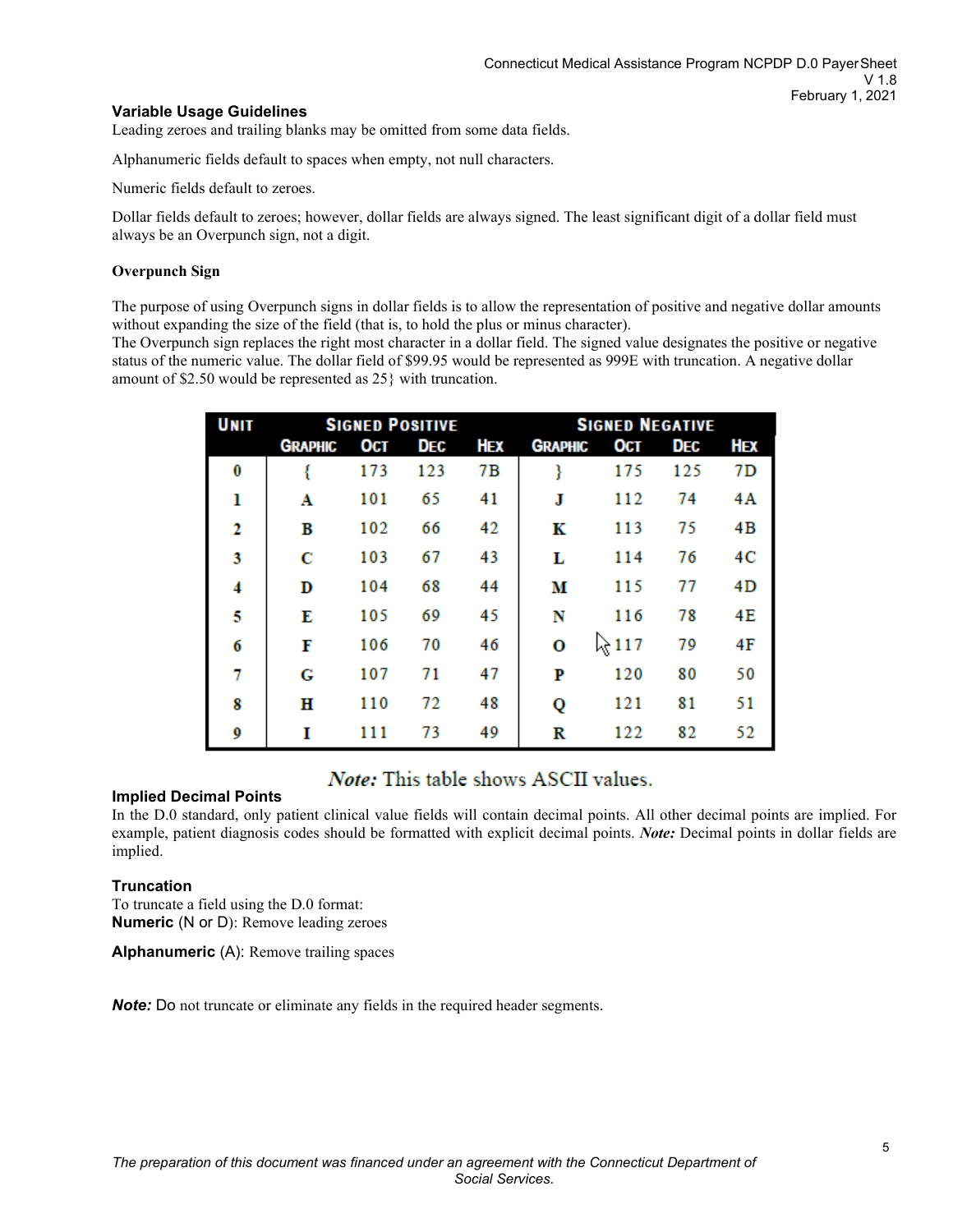## <span id="page-5-0"></span>**2. NCPDP VD.0 TRANSACTION SET SPECIFICATIONS**

Following is a list of the data elements, field names, and field positions for the Connecticut Rx–POS system claims using the NCPDP version D.0 format.

Standard COBOL documentation is used for transaction descriptions. The following definitions are given to ensure consistency of interpretation:

**Field** – The NCPDP D.0 data element identifier for a given transaction.

**Field Name** – The short definition, name, or literal constant of the data located within the transaction at the positions indicated.

**A** = Alphanumeric – Always left–justified and space filled; A–Z, 0–9, and printable characters.

**D** = Signed Numeric – Always right–justified, zero always positive, zero filled dollar – cents amount with two positions to the right of the implied decimal point, all other positions to the left of the implied decimal point and have default values of zeroes when used for dollar fields (sign is internal and trailing).

*Example:* A D field with a length of 8 is represented as \$\$\$\$\$\$cc.

 $N =$  Unsigned Numeric – Always right–justified and zero filled. *Format:* 9(7) V999 *Example:* 9999999.999

**Value –** If a particular value is expected for Rx–POS, that value is given.

**Payer Situation –** NCPDP vD.0 is a variable length format standard. Therefore, with the exception of the header fields (which are always required), a transaction will contain only those elements that are necessary. The "Comments" portion indicates whether a field is required and any new rules on how to bill. Required fields may be mandatory by the NCPDP D.0 standard and/or required by the processor (Gainwell Technologies).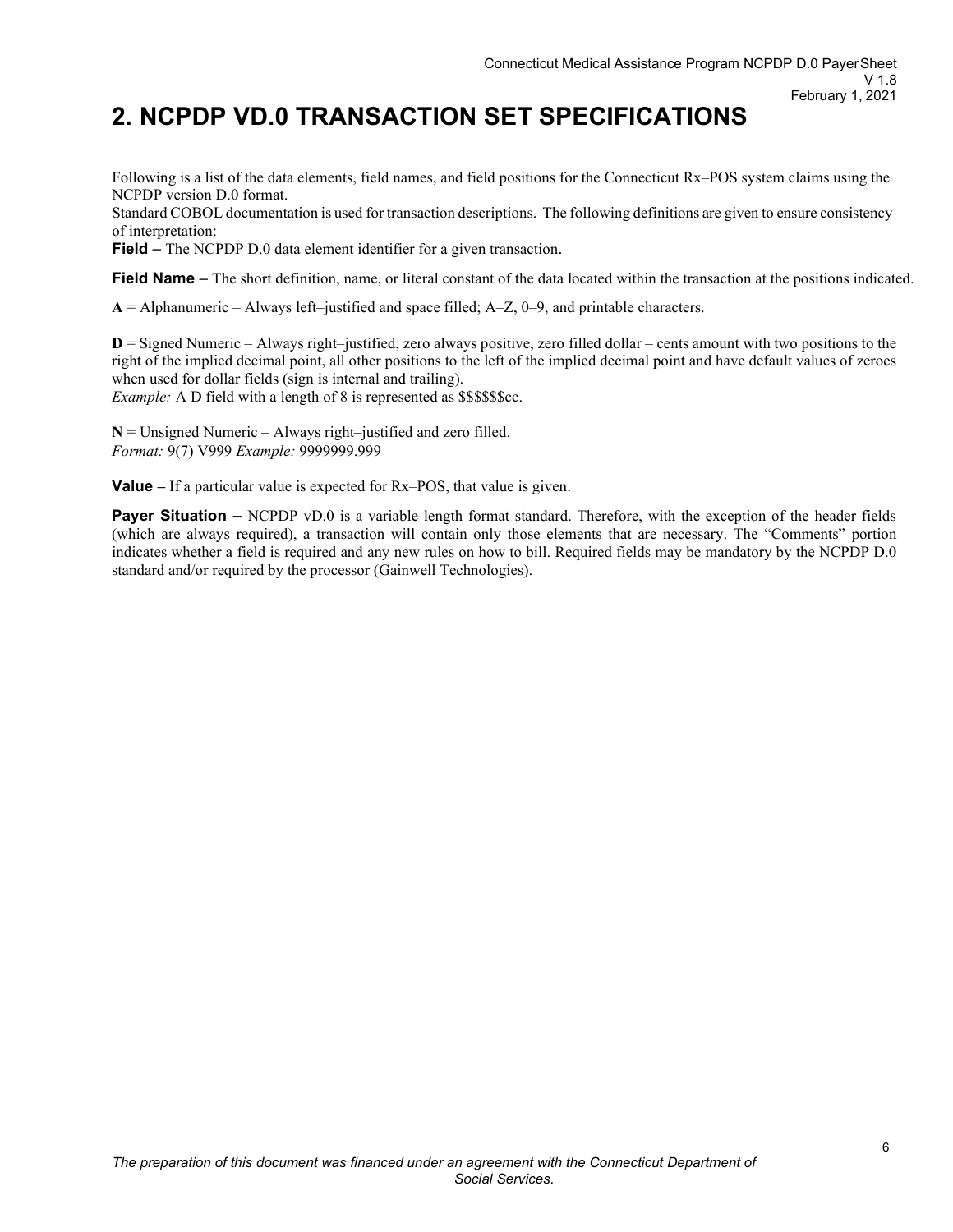## <span id="page-6-0"></span>**3. NCPDP VD.0 REQUEST DATA ELEMENT DESCRIPTIONS**

Materials Reproduced With the Consent of

**©National Council for Prescription Drug Programs, Inc.** 

## **2008 NCPDP**

NCPDP is a registered trademark of the National Council for Prescription Drug Programs, Inc. Versions D.0 and their predecessors include proprietary material which is protected under the U.S. Copyright Law, and all rights remain with NCPDP.

NCPDP Version D.0 defines the data structure and content of single POS transmissions only.

These specifications cover the minimum required fields per the NCPDP D.0 standards as well as the required fields needed for Connecticut Medical Assistance Program claims processing. Even though a segment or field may not be covered in this document, it does not mean the segment or field cannot be sent. All records, segments, and fields that are allowed for NCPDP D.0 will be accepted, but only those segments and fields pertinent to claims processing will be utilized in the Connecticut Medical Assistance Program claims system.

### *3.1 REQUEST CLAIM BILLING/CLAIM REBILL PAYER SHEET*

<span id="page-6-1"></span>

| ** Start of Request Claim Billing/Claim Rebill (B1/B3) Payer Sheet **                                                                             |                                                         |                          |  |  |
|---------------------------------------------------------------------------------------------------------------------------------------------------|---------------------------------------------------------|--------------------------|--|--|
|                                                                                                                                                   | <b>GENERAL INFORMATION</b>                              |                          |  |  |
| Payer Name: Connecticut Medical Assistance Program                                                                                                | Date: Ø1/25/2Ø11                                        |                          |  |  |
| Plan Name/Group Name: All Programs with no coverage primary to<br>the Connecticut Medical Assistance Program                                      | BIN: 610480                                             | PCN: vendor-specific PCN |  |  |
| Plan Name/Group Name: All Programs with primary coverage other<br>than Medicare Part D                                                            | BIN: 610480                                             | PCN: vendor-specific PCN |  |  |
| Plan Name/Group Name: ConnPACE*/CADAP** when Medicare Part<br>D is primary<br>*Program terminated 12/31/2013                                      | BIN: 610480                                             | <b>PCN: CTPCNPTD</b>     |  |  |
| **Effective for dates of service November 1, 2018 and                                                                                             |                                                         |                          |  |  |
| forward the CADAP plan has transitioned to Magellan Rx                                                                                            |                                                         |                          |  |  |
| Management.                                                                                                                                       |                                                         |                          |  |  |
| Plan Name/Group Name: All Other Programs when Medicare Part D<br>is primary                                                                       | BIN: 610480                                             | <b>PCN: CTPCNFMD</b>     |  |  |
| Processor: Gainwell Technologies                                                                                                                  |                                                         |                          |  |  |
| Effective as of: 02/01/2011                                                                                                                       | NCPDP Telecommunication Standard Version/Release #: D.Ø |                          |  |  |
| NCPDP Data Dictionary Version Date: 07/2007                                                                                                       | NCPDP External Code List Version Date: 10/2012          |                          |  |  |
| Contact/Information Source: available at Web site www.ctdssmap.com                                                                                |                                                         |                          |  |  |
| Certification Contact Information:<br>EDI Help Desk Toll free 1-800-688-0503                                                                      |                                                         |                          |  |  |
| Pharmacy Prior Auth. Assistance Center: 1-866-409-8386 Provider Relations Help Desk Info: Toll free 1-800-842-8440 *Program terminated 12/31/2013 |                                                         |                          |  |  |

Other versions supported: NCPDP Telecommunication version 5.1 until 4/15/2012

#### **OTHER TRANSACTIONS SUPPORTED**

| Code<br>™usacuon. | <b>Fransaction Name</b>                     |
|-------------------|---------------------------------------------|
| B <sub>2</sub>    | Claim<br>⊦ Reversal                         |
| -                 | .<br><br>-<br>/ Verification<br>liqibility۔ |

#### **FIELD LEGEND FOR COLUMNS**

| <b>Payer Usage</b><br>Column | Value     | <b>Explanation</b>                                                                                                        | <b>Payer Situation</b><br>Column |
|------------------------------|-----------|---------------------------------------------------------------------------------------------------------------------------|----------------------------------|
| <b>MANDATORY</b>             | м         | The Field is mandatory for the Segment in the designated<br>Transaction                                                   | No.                              |
| <b>REQUIRED</b>              | R         | The Field has been designated with the situation of "Required" for<br>the Segment in the designated Transaction.          | No                               |
| <b>QUALIFIED REQUIREMENT</b> | <b>RW</b> | "Required when". The situations designated have qualifications<br>for usage ("Required if $x$ ", "Not required if $y$ "). | Yes                              |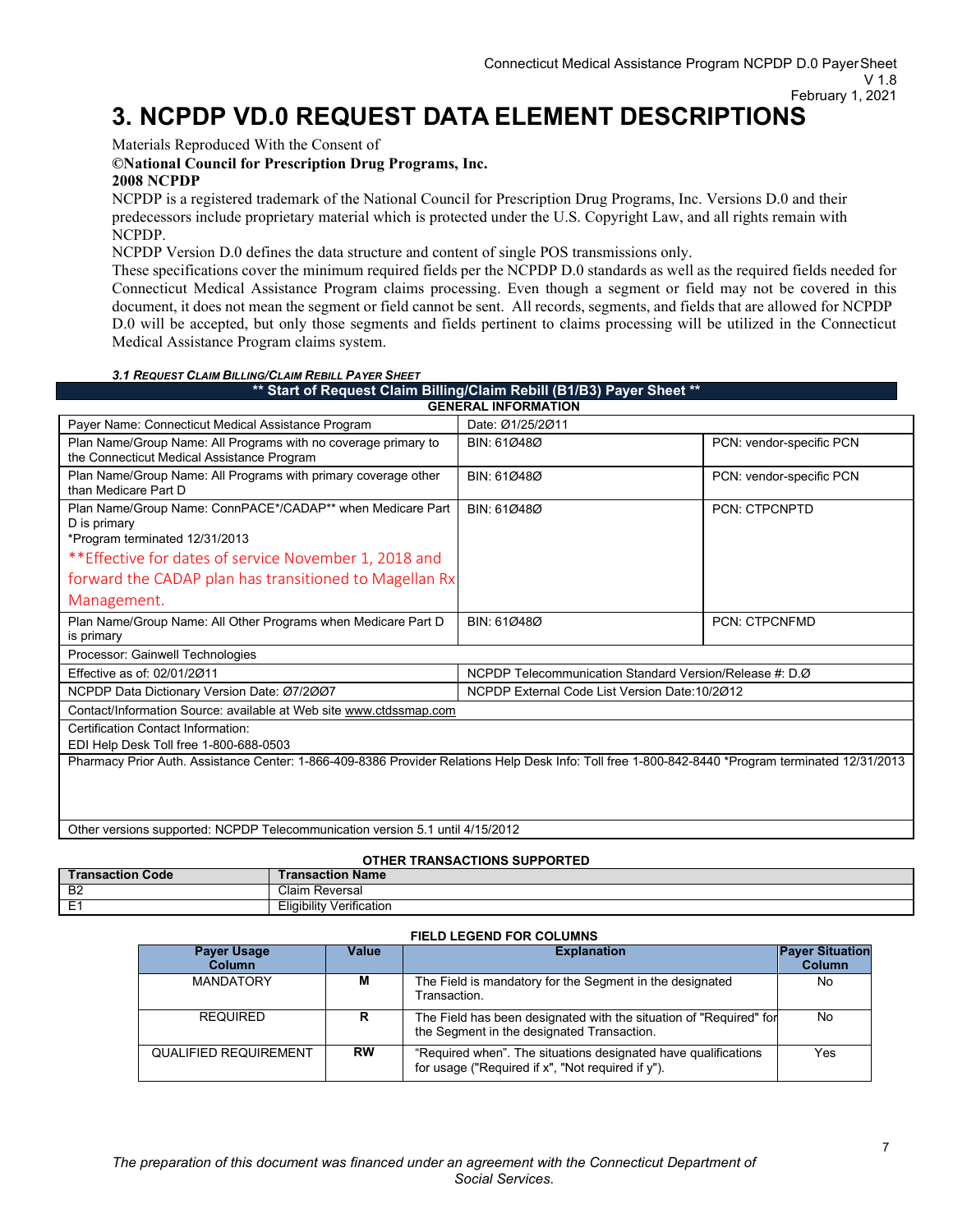### Connecticut Medical Assistance Program NCPDP D.0 PayerSheet V 1.8 February 1, 2021

## **CLAIM BILLING/CLAIM REBILL TRANSACTION**

| <b>Transaction Header Segment Questions</b>                                                               | <b>Check</b> | <b>Claim Billing/Claim Rebill</b> |
|-----------------------------------------------------------------------------------------------------------|--------------|-----------------------------------|
| This Segment is always sent                                                                               |              |                                   |
| Source of certification IDs required in Software<br>Vendor/Certification ID (11Ø-AK) is Payer Issued      |              |                                   |
| Source of certification IDs required in Software<br>Vendor/Certification ID (11Ø-AK) is Switch/VAN issued |              |                                   |
| Source of certification IDs required in Software<br>Vendor/Certification ID (11Ø-AK) is Not used          |              |                                   |

|            | <b>Transaction Header Segment</b> |                                                                                                                                                                        |                | <b>Claim Billing/Claim Rebill</b> |
|------------|-----------------------------------|------------------------------------------------------------------------------------------------------------------------------------------------------------------------|----------------|-----------------------------------|
| Field #    | <b>NCPDP Field Name</b>           | Value                                                                                                                                                                  | Payer<br>Usage | <b>Payer Situation</b>            |
| 1Ø1-A1     | <b>BIN NUMBER</b>                 | 61Ø48Ø - CT Medical Assistance<br>Program                                                                                                                              | M              |                                   |
| 1Ø2-A2     | <b>VERSION/RELEASE NUMBER</b>     | DØ                                                                                                                                                                     | M              |                                   |
| $103 - A3$ | <b>TRANSACTION CODE</b>           | B1 (billing)<br>B3 (claim rebill)                                                                                                                                      | M              |                                   |
| 1Ø4-A4     | PROCESSOR CONTROL NUMBER          | Vendor-specific: All programs no<br>coverage primary to CT Medical<br>Assistance Program; and,<br>All programs with primary<br>coverage other than Medicare Part<br>D. | M              |                                   |
|            |                                   | CTPCNPTD: For ConnPACE* and<br>CADAP** with Medicare Part D<br>Primary                                                                                                 |                |                                   |
|            |                                   | CTPCNFMD: All Other Programs<br>with Medicare Part D primary                                                                                                           |                |                                   |
|            |                                   | *Program terminated 12/31/2013                                                                                                                                         |                |                                   |
|            |                                   | **Effective for dates of                                                                                                                                               |                |                                   |
|            |                                   | service November 1, 2018                                                                                                                                               |                |                                   |
|            |                                   | and forward the CADAP plan                                                                                                                                             |                |                                   |
|            |                                   | has transitioned to Magellan                                                                                                                                           |                |                                   |
|            |                                   | Rx Management.                                                                                                                                                         |                |                                   |
| 1Ø9-A9     | <b>TRANSACTION COUNT</b>          | 1 - One Occurrence<br>2 - Two Occurrences<br>3 - Three Occurrences<br>4 - Four Occurrences<br>Maximum of one allowed for<br>compound transactions.                     | M              |                                   |
| 202-B2     | SERVICE PROVIDER ID QUALIFIER     | $Ø1$ = National Provider Identifier<br>(NPI)                                                                                                                           | M              |                                   |
| 2Ø1-B1     | SERVICE PROVIDER ID               | 1Ø digit National Provider Identifier<br>(NPI)                                                                                                                         | M              |                                   |
| 4Ø1-D1     | DATE OF SERVICE                   | Format = CCYYMMDD<br>$CC - Century$<br>YY - Year<br>$MM - Month$<br>$DD - Day$                                                                                         | M              |                                   |
| 11Ø-AK     | SOFTWARE VENDOR/CERTIFICATION ID  | ID assigned by the switch or<br>processor to identify the software<br>source.                                                                                          | M              |                                   |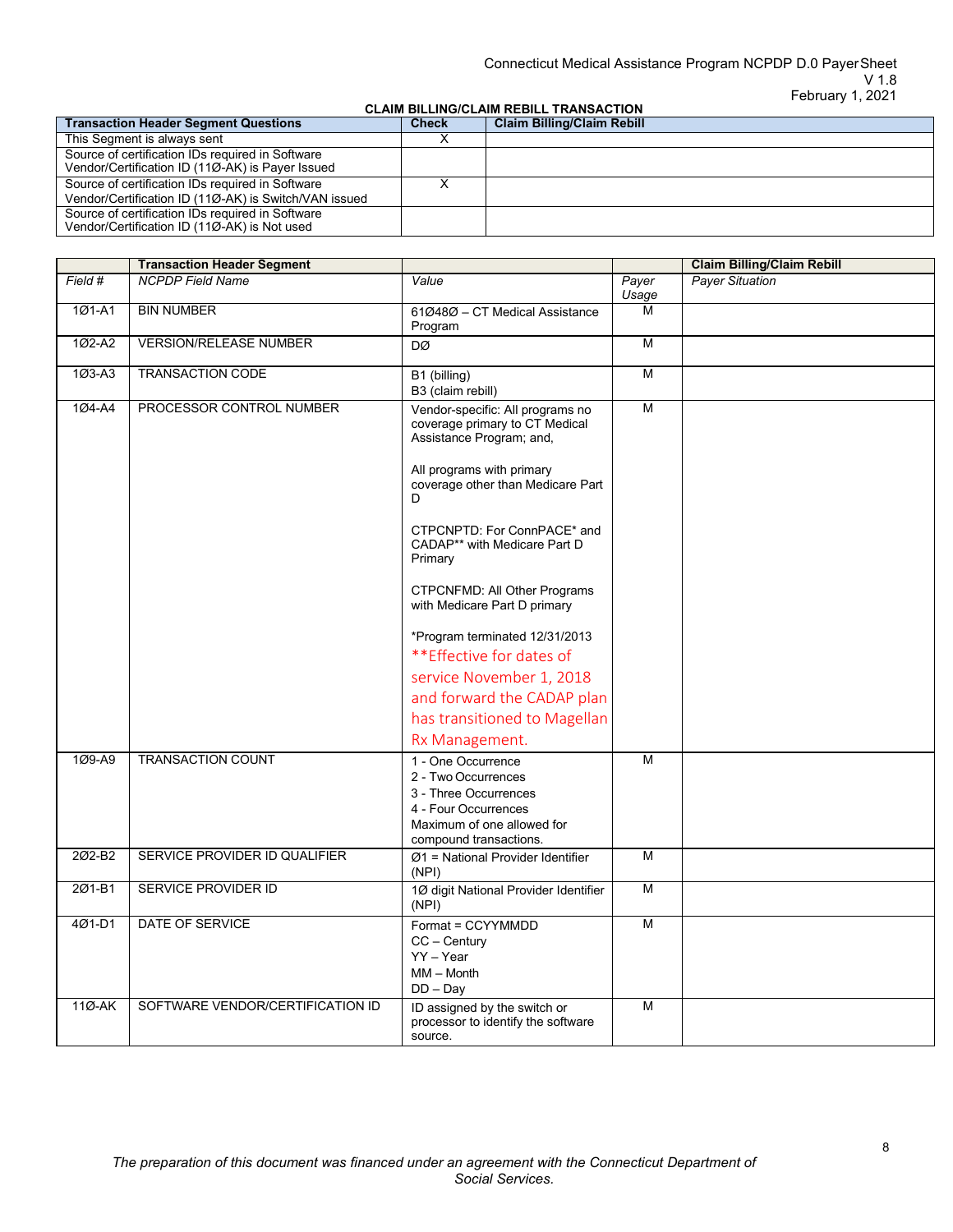|                                    |       | GUIUQIV<br>. LUL                  |
|------------------------------------|-------|-----------------------------------|
| <b>Insurance Segment Questions</b> | Check | <b>Claim Billing/Claim Rebill</b> |
| This Seament is alwavs sent        |       |                                   |

|            | <b>Insurance Segment</b><br>Segment Identification (111-AM) = "Ø4" |                                                                                                                                                     |                | <b>Claim Billing/Claim Rebill</b>                                                                                                                                                                                        |
|------------|--------------------------------------------------------------------|-----------------------------------------------------------------------------------------------------------------------------------------------------|----------------|--------------------------------------------------------------------------------------------------------------------------------------------------------------------------------------------------------------------------|
| Field #    | <b>NCPDP</b> Field Name                                            | Value                                                                                                                                               | Payer<br>Usage | <b>Payer Situation</b>                                                                                                                                                                                                   |
| 3Ø2-C2     | <b>CARDHOLDER ID</b>                                               | Cardholder ID<br>9-digit Connecticut Medical<br>Assistance Program ID number                                                                        | M              |                                                                                                                                                                                                                          |
| 312-CC     | <b>CARDHOLDER FIRST NAME</b>                                       | 12 character alphanumeric<br>Special characters such as hyphens (-<br>or apostrophes (') cannot be used in<br>First, Middle, or Last Name Fields.   | <b>RW</b>      | Imp Guide: Required if necessary for<br>state/federal/regulatory agency programs<br>when the cardholder has a first name.<br>Payer Requirement: This field will be used<br>in lieu of field 310-CA (Patient First Name). |
| 313-CD     | <b>CARDHOLDER LAST NAME</b>                                        | 15 character alphanumeric<br>Special characters such as hyphens (-<br>) or apostrophes (') cannot be used in<br>First, Middle, or Last Name Fields. | <b>RW</b>      | Imp Guide: Required if necessary for<br>state/federal/regulatory agency programs.<br>Payer Requirement: This field will be used<br>in lieu of field 311-CB (Patient Last Name).                                          |
| 3Ø1-C1     | <b>GROUP ID</b>                                                    | 15 character alphanumeric                                                                                                                           | <b>RW</b>      | Imp Guide: Required if necessary for<br>state/federal/regulatory agency programs.<br>Required if needed for pharmacy claim<br>processing and payment.<br>Payer Requirement: This field is required for<br>TrOOP.         |
| 36Ø-2B     | <b>MEDICAID INDICATOR</b>                                          | Two-character State Postal Codel<br>indicating the state where Medicaid<br>coverage exists<br>CT=Connecticut                                        | <b>RW</b>      | Imp Guide: Required, if known, when<br>patient has Medicaid coverage.<br>Payer Requirement: Same as Imp Guide.                                                                                                           |
| $115 - N5$ | <b>MEDICAID ID NUMBER</b>                                          | 9 digit numeric Connecticut Medical<br>Assistance Program ID number                                                                                 | <b>RW</b>      | Imp Guide: Required, if known, when<br>patient has Medicaid coverage and Medicaid<br>ID has not been provided in Cardholder ID<br>$(302-C2)$ .<br>Payer Requirement: Same as Imp Guide.                                  |

| 'atient Segment Questions'         | Check | <b>Claim Billing/Claim Rebill</b> |
|------------------------------------|-------|-----------------------------------|
| This 、<br>s Seament is alwavs sent |       |                                   |
| This Seament is situational        |       |                                   |

|        | <b>Patient Segment</b><br>Segment Identification (111-AM) = "Ø1" |                                                                            |                | <b>Claim Billing/Claim Rebill</b> |
|--------|------------------------------------------------------------------|----------------------------------------------------------------------------|----------------|-----------------------------------|
| Field  | <b>NCPDP</b> Field Name                                          | Value                                                                      | Payer<br>Usage | <b>Payer Situation</b>            |
| 3Ø4-C4 | <b>DATE OF BIRTH</b>                                             | 8 digit date of birth<br>Format = CCYYMMDD                                 | R              |                                   |
| 3Ø5-C5 | <b>IPATIENT GENDER CODE</b>                                      | $\varnothing$ = Not specified/Unknown<br>$I = Male$<br>$2$ = Female        | R              |                                   |
| 311-CB | <b>IPATIENT LAST NAME</b>                                        | 15 character alphanumeric                                                  | R              |                                   |
|        |                                                                  | Field 313-CD (Cardholder Last Name)<br>will be used in lieu of this field. |                |                                   |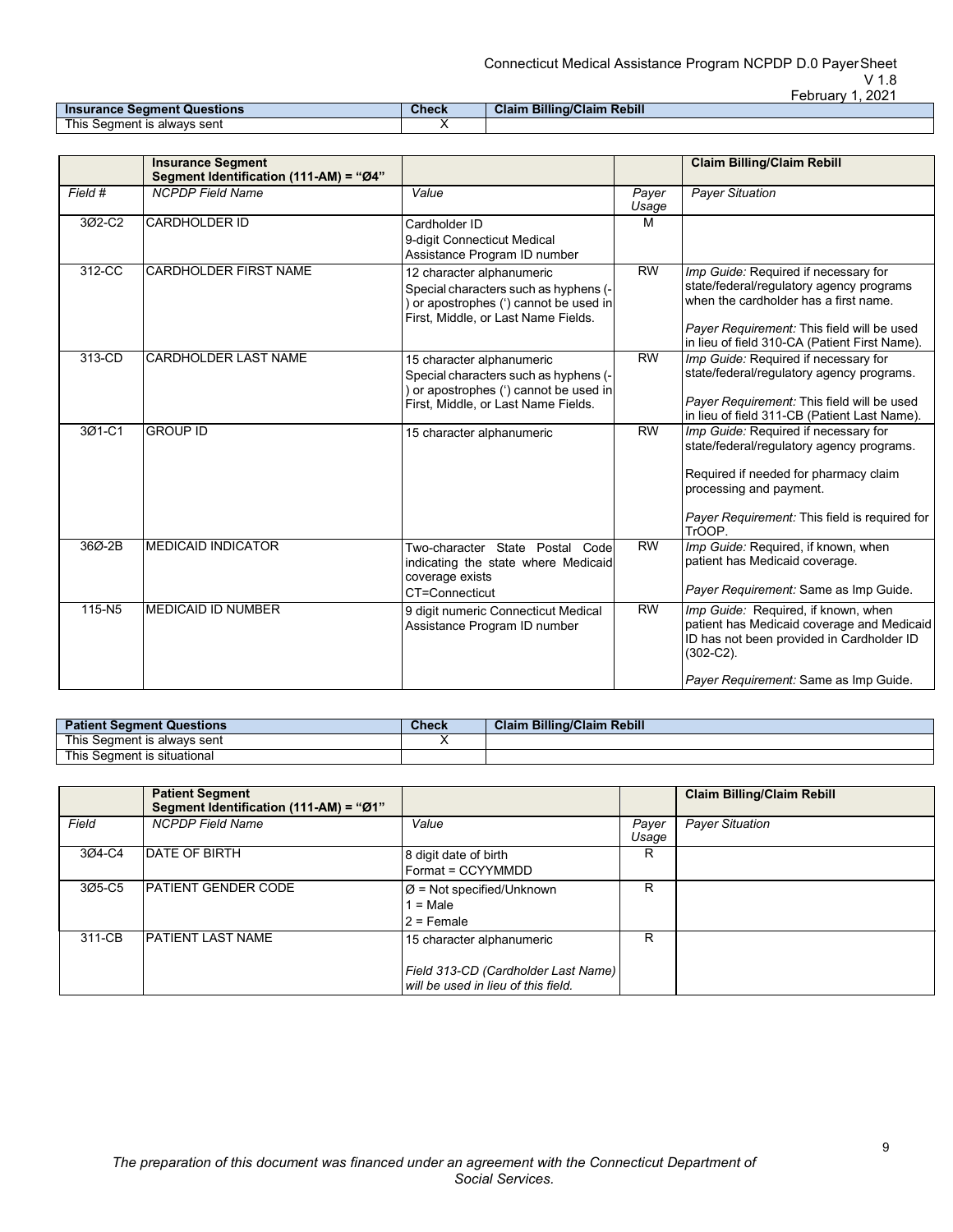|        |                                            |                                                                                                                                                                                                                                                                                                                                                                                                                                                                                                                                                                                                                                                                                                                                                                                       |                | February 1, 2021                                                                                                                                                                                                                                                                                                                   |
|--------|--------------------------------------------|---------------------------------------------------------------------------------------------------------------------------------------------------------------------------------------------------------------------------------------------------------------------------------------------------------------------------------------------------------------------------------------------------------------------------------------------------------------------------------------------------------------------------------------------------------------------------------------------------------------------------------------------------------------------------------------------------------------------------------------------------------------------------------------|----------------|------------------------------------------------------------------------------------------------------------------------------------------------------------------------------------------------------------------------------------------------------------------------------------------------------------------------------------|
|        | Segment Identification (111-AM) = "Ø1"     |                                                                                                                                                                                                                                                                                                                                                                                                                                                                                                                                                                                                                                                                                                                                                                                       |                |                                                                                                                                                                                                                                                                                                                                    |
| Field  | <b>NCPDP</b> Field Name                    | Value                                                                                                                                                                                                                                                                                                                                                                                                                                                                                                                                                                                                                                                                                                                                                                                 | Payer<br>Usage | <b>Payer Situation</b>                                                                                                                                                                                                                                                                                                             |
| 3Ø7-C7 | <b>Patient Segment</b><br>PLACE OF SERVICE | 1-Pharmacy<br>3-School<br>4-Homeless Shelter<br>5-Indian Health Services - Free<br><b>Standing Facility</b><br>6-Indian Health Services - Provider-<br><b>Based Facility</b><br>7- Tribal 638 Free-Standing Facility<br>8-Tribal 638 Provider-Based Facility<br>9-Prison-Correctional Facility<br>11-Office<br>12-Home<br>13-Assisted Living Facility<br>14-Group Home<br>15-Mobile Unit<br>16-Temporary Lodging<br>2Ø-Urgent Care Facility<br>21-Inpatient Hospital<br>22-Outpatient Hospital<br>23-Emergency Room<br>24-Ambulatory Surgical Center<br>25-Birthing Center<br>26-Military Treatment Center<br>31-Skilled Nursing Center<br>32-Nursing Facility<br>33-Custodial Care Facility<br>34-Hospice<br>41-Ambulance-Land<br>42-Ambulance Air or Water<br>49-Independent Clinic | <b>RW</b>      | <b>Claim Billing/Claim Rebill</b><br>Imp Guide: Required if this field could result<br>in different coverage, pricing, or patient<br>financial responsibility.<br>Payer Requirement: CMS Facility Type<br>Codes will be utilized for Place of Service.<br>Currently, this field will only be stored for<br>informational purposes. |
|        |                                            | 5Ø-Federally Qualified Health Care<br>Center<br>51-Impatient Psychiatric Facility<br>52-Psychiatric Facility Partial<br>Hospitalization<br>53-Community Mental Health Center<br>54-Intermediate Care Facility Mentally<br>Retarded<br>55-Residential Substance Abuse<br><b>Treatment Center</b><br>56-Psychiatric Residential Treatment<br>Center<br>57-Non-residential Substance Abuse<br><b>Treatment Center</b><br>6Ø-Mass Immunization Center<br>61-Comprehensive Inpatient<br><b>Rehabilitation Facility</b><br>62-Comprehensive Outpatient<br><b>Rehabilitation Facility</b><br>65-End Stage Renal Disease<br><b>Treatment Facility</b><br>71-State or Local Public Health Clinic<br>72-Rural Health Clinic<br>81-Independent Laboratory<br>99-Other Unlisted Facility          |                |                                                                                                                                                                                                                                                                                                                                    |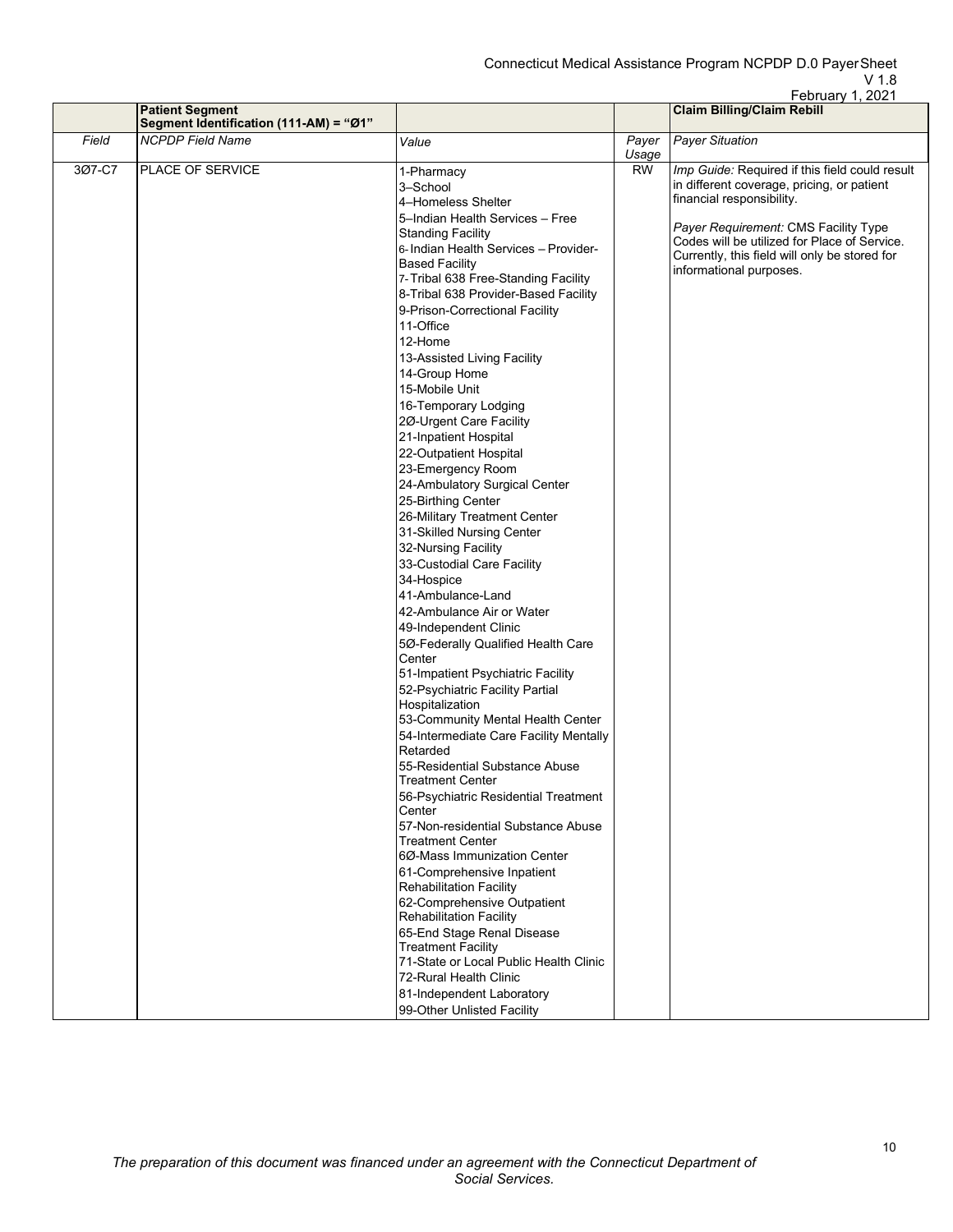|        |                                                                  |                                                                                                                                                                                                                                                                                                                                                                                                                                                                                                                                                                                    |                | February 1, 2021                                                                                                                                                                                                                                                                                                                                                                                                                                                                                                                             |
|--------|------------------------------------------------------------------|------------------------------------------------------------------------------------------------------------------------------------------------------------------------------------------------------------------------------------------------------------------------------------------------------------------------------------------------------------------------------------------------------------------------------------------------------------------------------------------------------------------------------------------------------------------------------------|----------------|----------------------------------------------------------------------------------------------------------------------------------------------------------------------------------------------------------------------------------------------------------------------------------------------------------------------------------------------------------------------------------------------------------------------------------------------------------------------------------------------------------------------------------------------|
|        | <b>Patient Segment</b><br>Segment Identification (111-AM) = "Ø1" |                                                                                                                                                                                                                                                                                                                                                                                                                                                                                                                                                                                    |                | <b>Claim Billing/Claim Rebill</b>                                                                                                                                                                                                                                                                                                                                                                                                                                                                                                            |
| Field  | <b>NCPDP Field Name</b>                                          | Value                                                                                                                                                                                                                                                                                                                                                                                                                                                                                                                                                                              | Payer<br>Usage | <b>Payer Situation</b>                                                                                                                                                                                                                                                                                                                                                                                                                                                                                                                       |
| 335-2C | PREGNANCY INDICATOR                                              | <b>Blank = Not Specified</b><br>$1 = Not$ Pregnant<br>$2$ = Pregnant                                                                                                                                                                                                                                                                                                                                                                                                                                                                                                               | <b>RW</b>      | Imp Guide: Required if pregnancy could<br>result in different coverage, pricing, or patient<br>financial responsibility.<br>Required if "required by law" as defined in the<br><b>HIPAA final Privacy regulations section</b><br>164.501 definitions (45 CFR Parts 160 and<br>164 Standards for Privacy of Individually<br>Identifiable Health Information; Final Rule-<br>Thursday, December 28, 2000, page 82803<br>and following, and Wednesday, August 14,<br>2002, page 53267 and following.)<br>Payer Requirement: Required when known |
| 384-4X | <b>PATIENT RESIDENCE</b>                                         | $0 = Not$ Specified<br>$1 =$ Home<br>2 = Skilled Nursing Facility.<br>3 = Nursing Facility<br>4 = Assisted Living Facility<br>5 = Custodial Care Facility<br>$6 = Group Home$<br>7 = Inpatient Psychiatric Facility<br>8 = Psychiatric Facility<br>9 = Intermediate Care Facility/Mentally<br>Retarded<br>10 = Residential Substance Abuse<br><b>Treatment Facility</b><br>$11 = Hospice$<br>12 = Psychiatric Residential<br><b>Treatment Facility</b><br>13 = Comprehensive Inpatient<br><b>Rehabilitation Facility</b><br>14 = Homeless Shelter<br>15 = Correctional Institution | <b>RW</b>      | Imp Guide: Required if this field could result<br>in different coverage, pricing, or patient<br>financial responsibility.<br>Payer Requirement: Use to indicate if a<br>patient's residence is a long term care facility,<br>as defined by Centers for Medicare/Medicaid<br>Services (CMS).<br>A value of '0' will only be accepted on claims<br>submitted by DMR providers.                                                                                                                                                                 |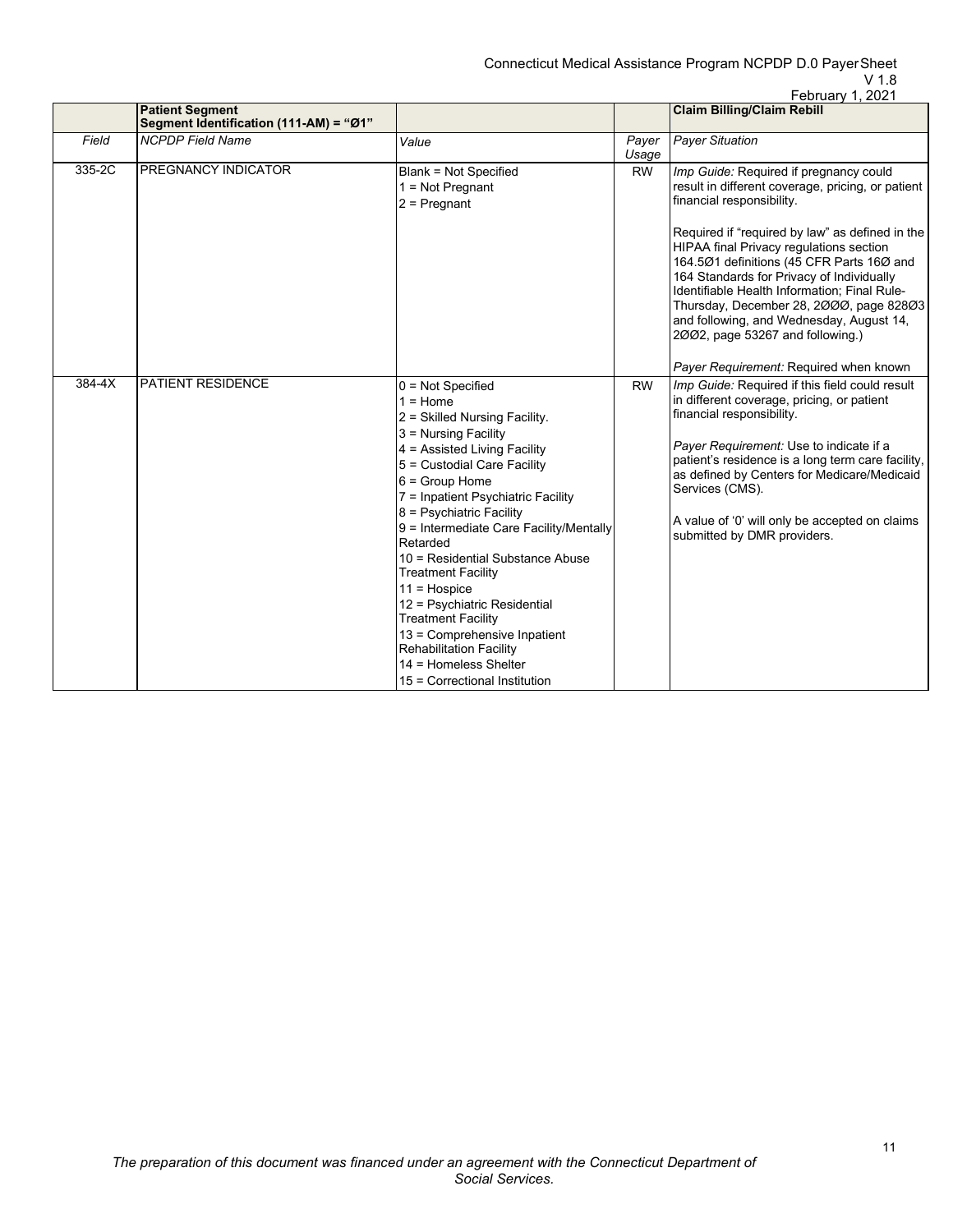|                                           |              | UULUCIIVII. LULI                  |
|-------------------------------------------|--------------|-----------------------------------|
| <b>Claim Seament Questions</b>            | <b>Check</b> | <b>Claim Billing/Claim Rebill</b> |
| This Seament is alwavs sent               |              |                                   |
| This paver supports partial fills         |              |                                   |
| This payer does not support partial fills |              |                                   |

|          | <b>Claim Segment</b><br>Segment Identification (111-AM) = "Ø7"           |                                                                                                                                                                                                                                                                                                                                                                                                                                                                                                                                                                                                      |                | <b>Claim Billing/Claim Rebill</b>                                                                                               |
|----------|--------------------------------------------------------------------------|------------------------------------------------------------------------------------------------------------------------------------------------------------------------------------------------------------------------------------------------------------------------------------------------------------------------------------------------------------------------------------------------------------------------------------------------------------------------------------------------------------------------------------------------------------------------------------------------------|----------------|---------------------------------------------------------------------------------------------------------------------------------|
| Field #  | <b>NCPDP</b> Field Name                                                  | Value                                                                                                                                                                                                                                                                                                                                                                                                                                                                                                                                                                                                | Payer<br>Usage | <b>Payer Situation</b>                                                                                                          |
| 455-EM   | <b>REFERENC</b><br>PRESCRIPTION/SERVICE<br><b>NUMBER QUALIFIER</b><br>E. | $1 = Rx$ Billing                                                                                                                                                                                                                                                                                                                                                                                                                                                                                                                                                                                     | М              |                                                                                                                                 |
| 4Ø2-D2   | <b>REFERENC</b><br>PRESCRIPTION/SERVICE<br><b>NUMBER</b><br>E.           | Up to 12 digit numeric Prescription Number                                                                                                                                                                                                                                                                                                                                                                                                                                                                                                                                                           | М              |                                                                                                                                 |
| 436-E1   | PRODUCT/SERVICE ID QUALIFIER                                             | ØØ *= Not Specified<br>Ø3 = National Drug Code (NDC)<br>* ØØ would be the expected value on<br>compound claims                                                                                                                                                                                                                                                                                                                                                                                                                                                                                       | $\overline{M}$ |                                                                                                                                 |
| 407-D7   | PRODUCT/SERVICE ID                                                       | 11 digit NDC (Drug Code)                                                                                                                                                                                                                                                                                                                                                                                                                                                                                                                                                                             | М              |                                                                                                                                 |
| 442-E7   | <b>QUANTITY DISPENSED</b>                                                | Quantity dispensed expressed in metric<br>decimal units                                                                                                                                                                                                                                                                                                                                                                                                                                                                                                                                              | $\overline{R}$ |                                                                                                                                 |
|          |                                                                          | Format=9999999.999                                                                                                                                                                                                                                                                                                                                                                                                                                                                                                                                                                                   |                |                                                                                                                                 |
| 46Ø-ET   | <b>QUANTIY PRESCRIBED</b>                                                | Amount expressed in metric decimal<br>units.                                                                                                                                                                                                                                                                                                                                                                                                                                                                                                                                                         | <b>RW</b>      | Imp Guide: Required if necessary, for plan<br>benefit administration.                                                           |
|          |                                                                          | Format=9999999.999                                                                                                                                                                                                                                                                                                                                                                                                                                                                                                                                                                                   |                | Payer Requirement: Field should be sent on<br>claims when NDC is a DEA Schedule II drug for<br>dispense date 9/21/2020 forward. |
| 4Ø3-D3   | <b>FILL NUMBER</b>                                                       | $ØØ$ = Original dispensing<br>$Ø1-99 = Refill number$                                                                                                                                                                                                                                                                                                                                                                                                                                                                                                                                                | $\overline{R}$ |                                                                                                                                 |
| 405-D5   | <b>DAYS SUPPLY</b>                                                       | Estimated number of days the<br>prescription will last.<br>3 digit numeric                                                                                                                                                                                                                                                                                                                                                                                                                                                                                                                           | $\overline{R}$ |                                                                                                                                 |
| 4Ø6-D6   | COMPOUND CODE                                                            | 1 - Not a Compound 2<br>- Compound                                                                                                                                                                                                                                                                                                                                                                                                                                                                                                                                                                   | $\mathsf{R}$   |                                                                                                                                 |
| 4Ø8-D8   | <b>DISPENSE AS WRITTEN</b><br>(DAW)/PRODUCT SELECTION CODE               | Code indicating whether or not the<br>prescriber's instructions regarding<br>generic substitution were followed. Ø<br>$=$ No Product Selection Indicated 1 =<br>Substitution Not Allowed by<br>Prescriber<br>3 = Substitution Allowed-Pharmacist<br>Selected Product Dispensed<br>5 = Substitution Allowed-Brand Drug<br>Dispensed as a Generic<br>9 = Substitution Allowed By Prescriber but<br>Plan Requests Brand - Patient's Plan<br>Requested Brand Product To Be<br>Dispensed<br>For a branded generic, submitting a DAW<br>of 5 will allow the claim to process for<br>generic reimbursement. | $\overline{R}$ |                                                                                                                                 |
| 414-DE   | DATE PRESCRIPTION WRITTEN                                                | Format=CCYYMMDD                                                                                                                                                                                                                                                                                                                                                                                                                                                                                                                                                                                      | R              |                                                                                                                                 |
| 419-DJ   | PRESCRIPTION ORIGIN CODE                                                 | Ø-Not Known<br>1- Written<br>2- Telephone<br>3- Electronic<br>4- Facsimile<br>5- Pharmacy                                                                                                                                                                                                                                                                                                                                                                                                                                                                                                            | <b>RW</b>      | Imp Guide: Required if necessary, for plan<br>benefit administration.<br>Payer Requirement: Field should always<br>be sent.     |
| $354-NX$ | SUBMISSION CLARIFICATION                                                 | Maximum count of 3.                                                                                                                                                                                                                                                                                                                                                                                                                                                                                                                                                                                  | <b>RW</b>      | Imp Guide: Required if Submission                                                                                               |
|          | CODE COUNT                                                               |                                                                                                                                                                                                                                                                                                                                                                                                                                                                                                                                                                                                      |                | Clarification Code (42Ø-DK) is used.<br>Payer Requirement: Same as Imp Guide.                                                   |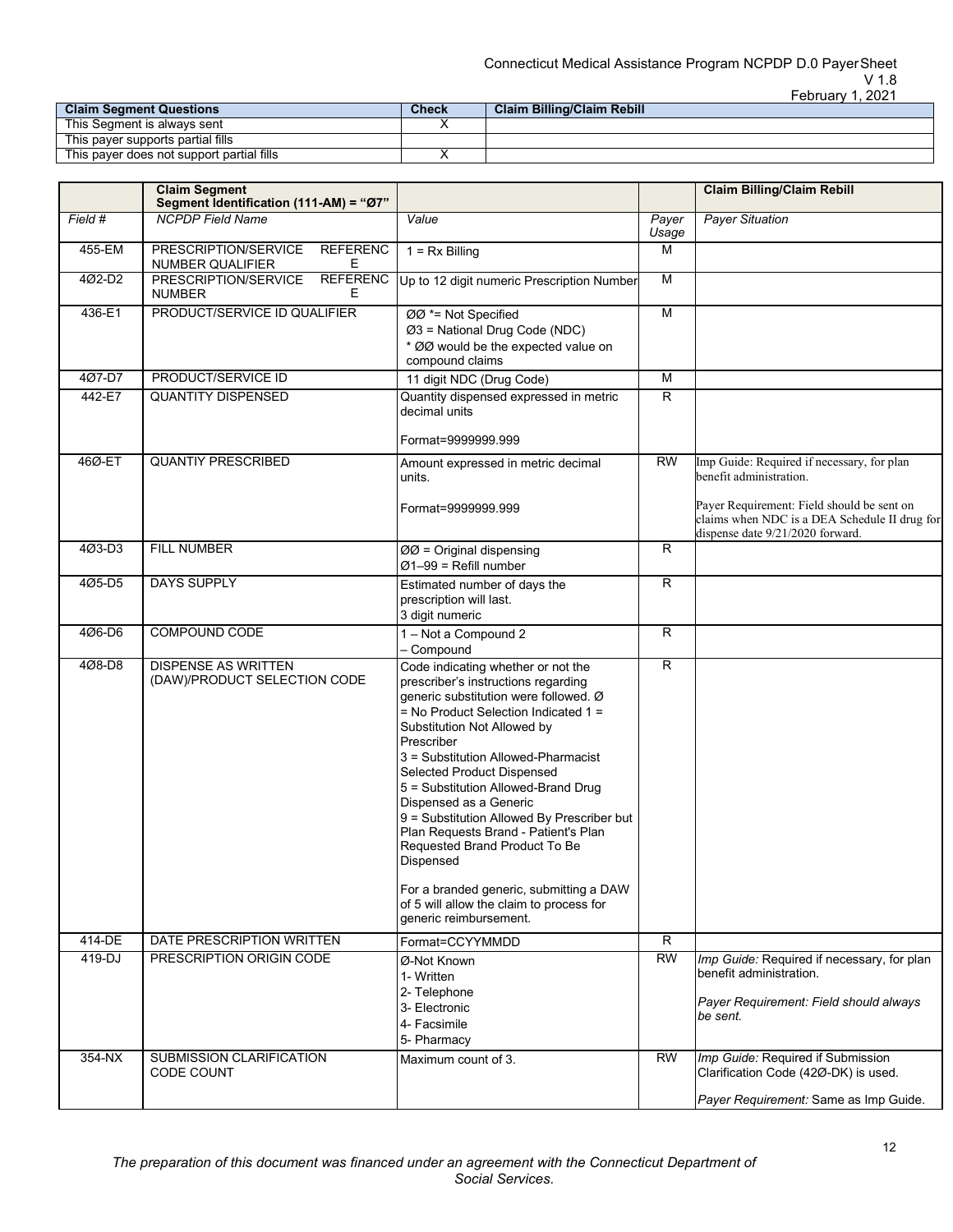|         |                                                                |                                                                                                                                                                                                                                                                                                                                                                                                                                                                                                                                                                                                                                                                                                                                                                                                                                                                                                                                                     |                        | February 1, 2021                                                                                                                                                                                                                                                                                                                                                                                                                                                |
|---------|----------------------------------------------------------------|-----------------------------------------------------------------------------------------------------------------------------------------------------------------------------------------------------------------------------------------------------------------------------------------------------------------------------------------------------------------------------------------------------------------------------------------------------------------------------------------------------------------------------------------------------------------------------------------------------------------------------------------------------------------------------------------------------------------------------------------------------------------------------------------------------------------------------------------------------------------------------------------------------------------------------------------------------|------------------------|-----------------------------------------------------------------------------------------------------------------------------------------------------------------------------------------------------------------------------------------------------------------------------------------------------------------------------------------------------------------------------------------------------------------------------------------------------------------|
|         | <b>Claim Segment</b><br>Segment Identification (111-AM) = "Ø7" |                                                                                                                                                                                                                                                                                                                                                                                                                                                                                                                                                                                                                                                                                                                                                                                                                                                                                                                                                     |                        | Claim Billing/Claim Rebill                                                                                                                                                                                                                                                                                                                                                                                                                                      |
| Field # | <b>NCPDP Field Name</b>                                        | Value                                                                                                                                                                                                                                                                                                                                                                                                                                                                                                                                                                                                                                                                                                                                                                                                                                                                                                                                               | Pay<br>er<br>Usa<br>ge | <b>Payer Situation</b>                                                                                                                                                                                                                                                                                                                                                                                                                                          |
| 42Ø-DK  | SUBMISSION CLARIFICATION CODE                                  | $Ø8$ = Process compound for approved<br>ingredients<br>For administration of the COVID-19<br>vaccine that require two doses<br>$Ø2$ = Other Override- to indicate the<br>first dose is being administered<br>$\varnothing$ 6 = Starter Dose- to indicate the<br>second dose is being administered                                                                                                                                                                                                                                                                                                                                                                                                                                                                                                                                                                                                                                                   | <b>RW</b>              | Imp Guide: Required if clarification is needed<br>and value submitted is greater than zero $(\emptyset)$ .<br>Payer Requirement: Required to indicate<br>provider's agreement of reimbursement for<br>approved products only within a compound<br>Payer Requirement:<br>Required when a<br>COVID-19 vaccine is administered by the<br>pharmacy for a vaccine requiring two doses to<br>distinguish between the initial and subsequent<br>dose.                  |
| 3Ø8-C8  | OTHER COVERAGE CODE (OCC)                                      | $\varnothing$ = Not Specified by patient<br>1 = No other coverage - Code used in<br>coordination of benefits transactions to<br>convey that no other coverage is<br>available.<br>2 = Other coverage exists-payment<br>collected - Code used in coordination of<br>benefits transactions to convey that<br>other coverage is available, the payer<br>has been billed and payment received.<br>3 = Other Coverage Billed - claim not<br>covered - Code used in coordination of<br>benefits transactions to convey that<br>other coverage is available, the payer<br>has been billed and payment denied<br>because the service is not covered.<br>4 = Other coverage exists-payment not<br>collected - Code used in coordination of<br>benefits transactions to convey that<br>other coverage is available, the payer<br>has been billed and payment has not<br>been received.<br>8 = Claim is a billing for patient financial<br>responsibility only | <b>RW</b>              | Imp Guide: Required if needed by<br>receiver, to communicate a summation of<br>other coverage information that has been<br>collected from other payers.<br>Required for Coordination of Benefits.<br>Payer Requirement: Required for<br>Coordination of Benefits if member has<br>other insurance.<br>Medicaid is always the payer of last resort.<br>For OCC value of 8, use 111AM-05<br>Scenario 2 or 3 depending on the<br>individuals benefit plan coverage |
| 462-EV  | PRIOR AUTHORIZATION NUMBER<br>SUBMITTED                        | Enter numeric value assigned to<br>authorize claim processing.                                                                                                                                                                                                                                                                                                                                                                                                                                                                                                                                                                                                                                                                                                                                                                                                                                                                                      | <b>RW</b>              | Imp Guide: Required if this field could<br>result in different coverage, pricing, or<br>patient financial responsibility.<br>Payer Requirement: Same as Imp Guide.                                                                                                                                                                                                                                                                                              |
| 995-E2  | ROUTE OF ADMINISTRATION                                        | 11 digit numeric<br>Systematized Nomenclature of Medicine<br>Clinical Terms® (SNOMED CT)<br>SNOMED CT® terminology which is<br>available from the International Health<br>Terminology Standards Development<br>Organization (IHTSDO)<br>http://www.ihtsdo.org/snomed-ct/                                                                                                                                                                                                                                                                                                                                                                                                                                                                                                                                                                                                                                                                            | <b>RW</b>              | Imp Guide: Required if specified in trading<br>partner agreement.<br>Payer Requirement: Required when billing<br>is for a compound claim.                                                                                                                                                                                                                                                                                                                       |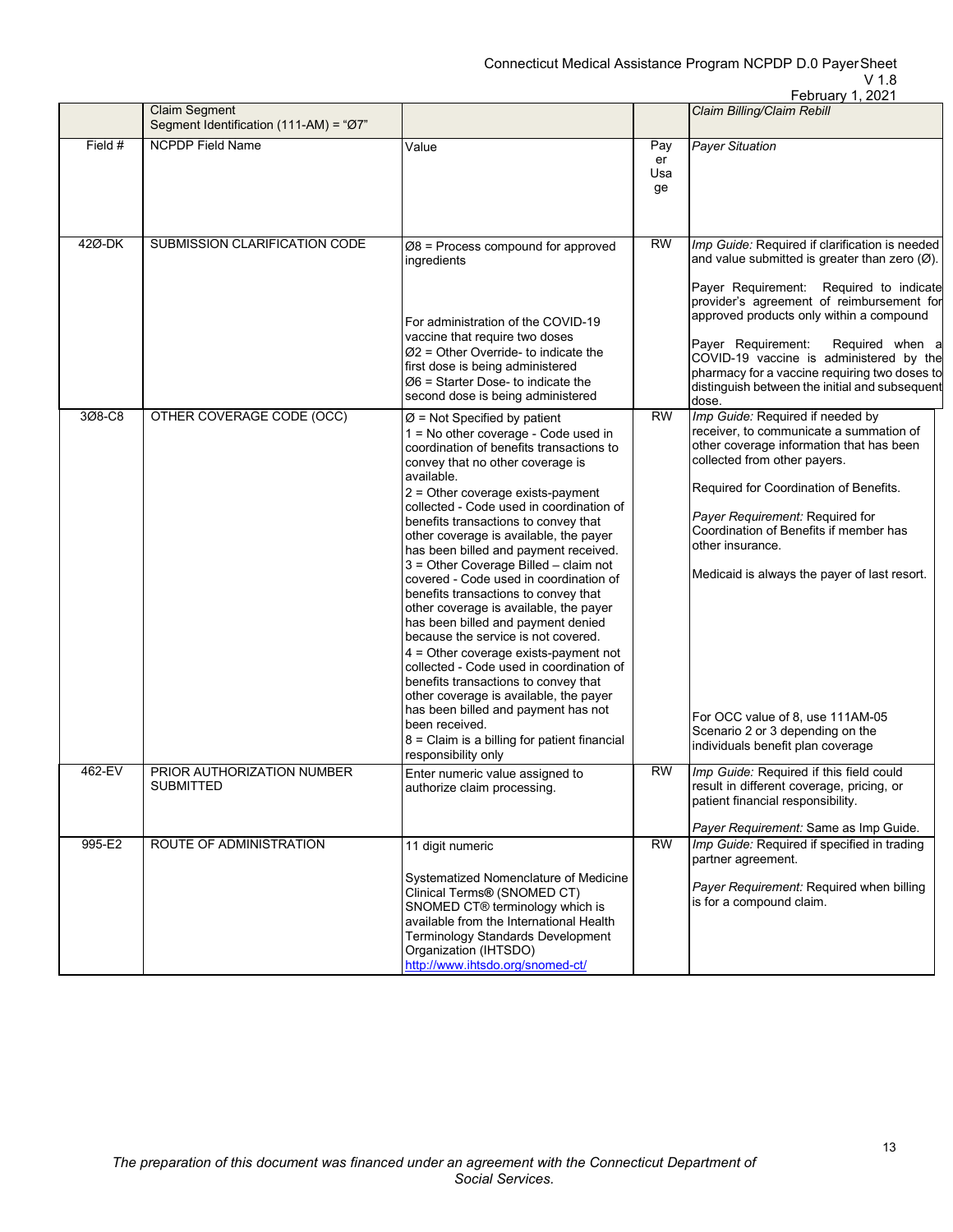| <b>Pricing Segment Questions</b>                          | Check<br>$\mathcal{L}^{\text{max}}_{\text{max}}$ and $\mathcal{L}^{\text{max}}_{\text{max}}$ and $\mathcal{L}^{\text{max}}_{\text{max}}$ and $\mathcal{L}^{\text{max}}_{\text{max}}$ | <b>Rebill</b><br><b>Claim Billing/Claim</b> |
|-----------------------------------------------------------|--------------------------------------------------------------------------------------------------------------------------------------------------------------------------------------|---------------------------------------------|
| This $\overline{\mathbf{y}}$<br>` Seament is alwavs sent_ |                                                                                                                                                                                      |                                             |

|         | <b>Pricing Segment</b>                 |                                                                                                                                                                                                                                                                                                                                                                                                                                                                                                  |                 | <b>Claim Billing/Claim Rebill</b>                                                                                    |
|---------|----------------------------------------|--------------------------------------------------------------------------------------------------------------------------------------------------------------------------------------------------------------------------------------------------------------------------------------------------------------------------------------------------------------------------------------------------------------------------------------------------------------------------------------------------|-----------------|----------------------------------------------------------------------------------------------------------------------|
|         | Segment Identification (111-AM) = "11" |                                                                                                                                                                                                                                                                                                                                                                                                                                                                                                  |                 |                                                                                                                      |
| Field # | <b>NCPDP Field Name</b>                | Value                                                                                                                                                                                                                                                                                                                                                                                                                                                                                            | Payer<br>Usage  | <b>Payer Situation</b>                                                                                               |
| 4Ø9-D9  | <b>INGREDIENT COST SUBMITTED</b>       | Format=s\$\$\$\$\$\$cc                                                                                                                                                                                                                                                                                                                                                                                                                                                                           | R               |                                                                                                                      |
| 412-DC  | <b>DISPENSING FEE SUBMITTED</b>        | Format=s\$\$\$\$\$\$cc                                                                                                                                                                                                                                                                                                                                                                                                                                                                           | $\overline{RW}$ | Imp Guide: Required if its value has an effect<br>on the Gross Amount Due (43Ø-DU)<br>calculation.                   |
|         |                                        |                                                                                                                                                                                                                                                                                                                                                                                                                                                                                                  |                 | Payer Requirement: Same as Imp Guide.                                                                                |
| 438-E3  | INCENTIVE AMOUNT SUBMITTED             | Format=s\$\$\$\$\$\$cc                                                                                                                                                                                                                                                                                                                                                                                                                                                                           | <b>RW</b>       | Imp Guide: Required if its value has an effect<br>on the Gross Amount Due (43Ø-DU)<br>calculation.                   |
|         |                                        |                                                                                                                                                                                                                                                                                                                                                                                                                                                                                                  |                 | Payer Requirement: Same as Imp Guide.                                                                                |
| 426-DQ  | USUAL AND CUSTOMARY CHARGE             | Format=s\$\$\$\$\$\$cc                                                                                                                                                                                                                                                                                                                                                                                                                                                                           | <b>RW</b>       | Imp Guide: Required if needed per trading<br>partner agreement.                                                      |
|         |                                        |                                                                                                                                                                                                                                                                                                                                                                                                                                                                                                  |                 | Payer Requirement: Required when the<br>prescription/service number qualifier is a '1' in<br>the claim segment       |
| 43Ø-DU  | <b>GROSS AMOUNT DUE</b>                | Total price claimed for<br>prescription claim request, field<br>represents a sum of Ingredient<br>Cost Submitted (4Ø9-D9)<br>Dispensing Fee Submitted (412-<br>DC), Incentive Amount<br>Submitted" (438-E3).                                                                                                                                                                                                                                                                                     | R               |                                                                                                                      |
|         |                                        | Format=s\$\$\$\$\$\$cc                                                                                                                                                                                                                                                                                                                                                                                                                                                                           |                 |                                                                                                                      |
| 423-DN  | <b>BASIS OF COST DETERMINATION</b>     | 00-Default<br>01-AWP (Average Wholesale<br>Price)<br>02-Local Wholesaler<br>03-Direct<br>04-EAC (Estimated Acquisition<br>Cost)<br>05-Acquisition<br>06-MAC (Maximum Allowable<br>Cost)<br>07-Usual & Customary<br>08-340B/Disproportionate Share<br>Pricing/Public Health Service<br>09-Other<br>10-ASP (Average Sales Price)<br>11-AMP (Average Manufacturer<br>Price)<br>12-WAC (Wholesale Acquisition<br>Cost)<br>13-Special Patient Pricing<br>14-Cost basis on un-reportable<br>quantities | $\overline{RW}$ | Imp Guide: Required if needed for receiver<br>claim/encounter adjudication.<br>Payer Requirement: Same as Imp Guide. |

| <b>Prescriber Segment Questions</b>         | Check | <b>Claim Billing/Claim Rebill</b> |
|---------------------------------------------|-------|-----------------------------------|
| This $\cdot$<br>alwavs sent<br>. Seament is |       |                                   |
| This $\cdot$<br>s Seɑment is situational    |       |                                   |

|         | <b>Prescriber Segment</b><br>Segment Identification (111-AM) = "Ø3" |                                               |                | <b>Claim Billing/Claim Rebill</b>                                 |
|---------|---------------------------------------------------------------------|-----------------------------------------------|----------------|-------------------------------------------------------------------|
| Field # | <b>NCPDP Field Name</b>                                             | Value                                         | Paver<br>Usage | <b>Payer Situation</b>                                            |
| 466-EZ  | IPRESCRIBER ID QUALIFIER                                            | IØ1 - National Prescriber<br>Identifier (NPI) | <b>RW</b>      | <i>Imp Guide:</i> Required if Prescriber ID (411-DB)<br>lis used. |
|         |                                                                     |                                               |                | <i>Payer Requirement:</i> Same as Imp Guide.                      |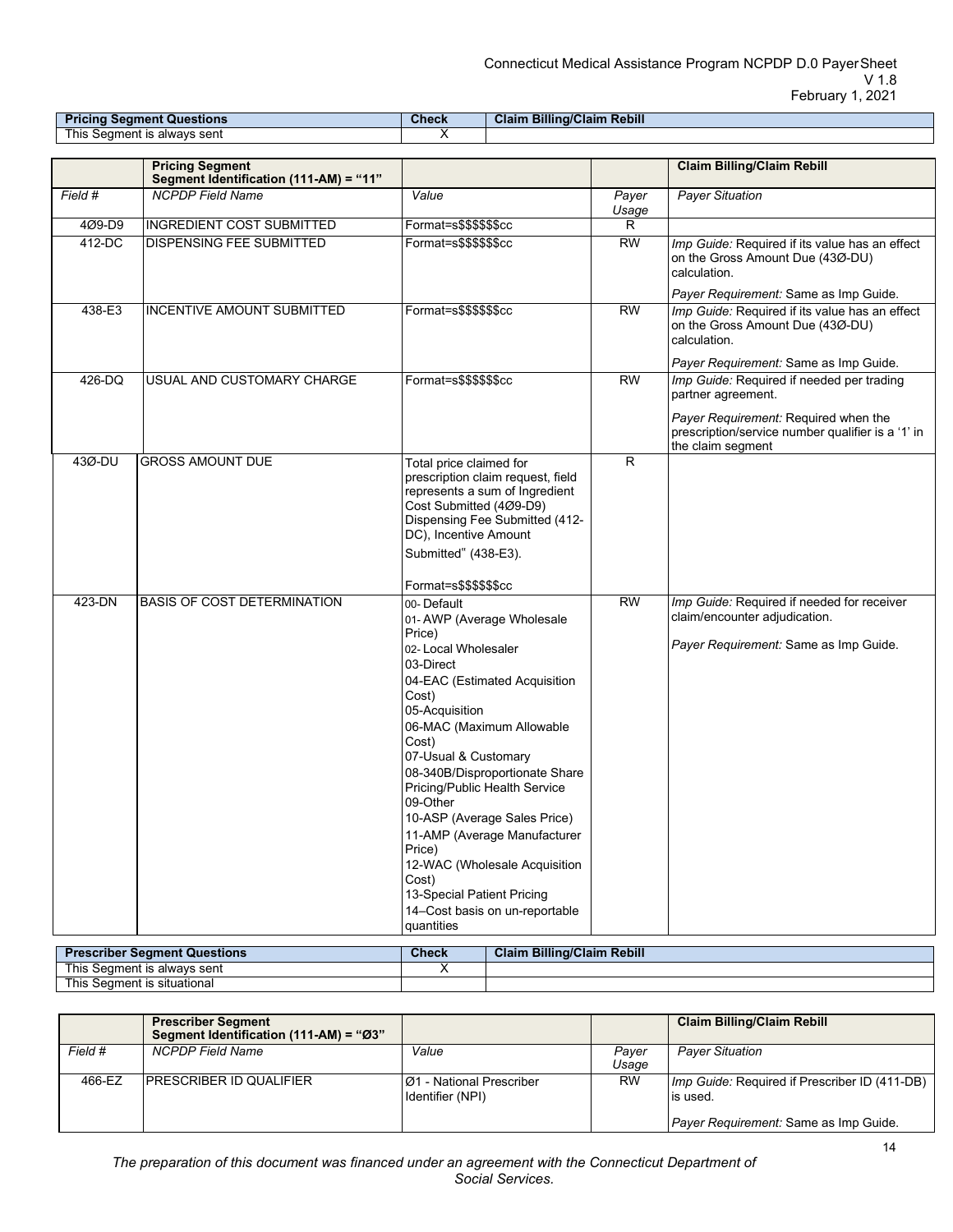## V 1.8

| <b>PRESCRIBER ID</b><br>1Ø digit NPI<br>411-DB<br><b>RW</b> |                                                                                                                                                                                                                                      |
|-------------------------------------------------------------|--------------------------------------------------------------------------------------------------------------------------------------------------------------------------------------------------------------------------------------|
|                                                             | Imp Guide: Required if this field could result in<br>different coverage or patient financial<br>responsibility.<br>Required if necessary, for state/<br>federal/regulatory agency programs.<br>Payer Requirement: Same as Imp Guide. |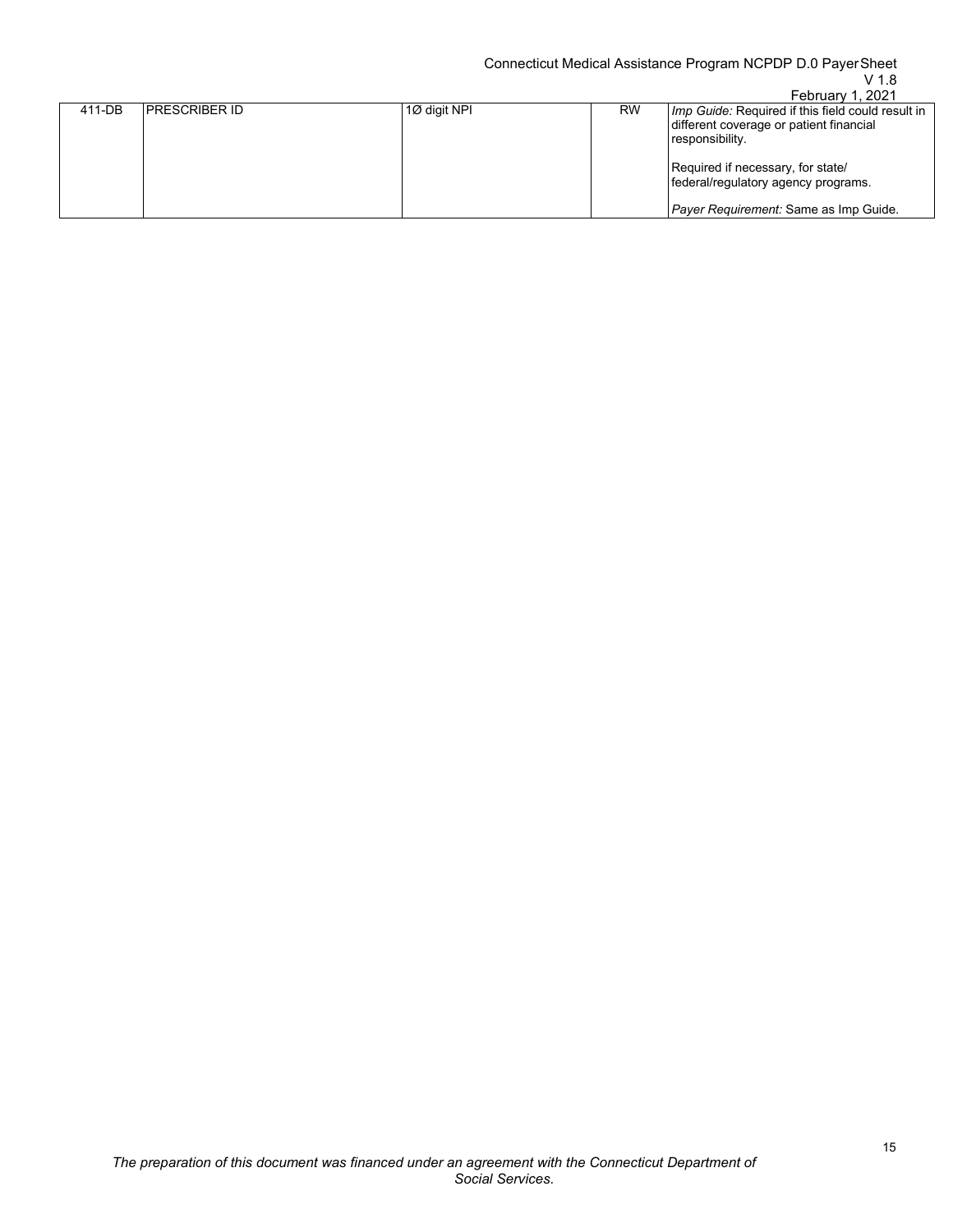**Coordination of Benefit/Other Payment Segment NCPDP required fields differ depending upon the primary payer. Three different**  scenarios are displayed identifying the field requirements and Processor Control Number contingent to the individual's primary payer **and individual's Connecticut Medical Assistance Program benefit plan when Medicare Part D is the primarypayer.**

| Coordination of Benefits/Other Payment Segment<br><b>Questions</b> | <b>Check</b> | <b>Claim Billing/Claim Rebill</b>                                                                                                              |
|--------------------------------------------------------------------|--------------|------------------------------------------------------------------------------------------------------------------------------------------------|
| This Segment is always sent                                        |              |                                                                                                                                                |
| This Segment is situational                                        |              | Required only for secondary, tertiary, etc claims.                                                                                             |
| Scenario 1 - Other Payer Amount Paid Repetitions Only              |              | Third Party Liability (TPL) Other Payer Payment or Denial Repetitions Only -<br>Other Than Medicare Part D submitted with Vendor specific PCN. |

|            | <b>Coordination of Benefits/Other</b><br><b>Payments Segment</b><br>Segment Identification (111-AM) = "Ø5" |                                                                                                                                                                                  |                 | <b>Claim Billing/Claim Rebill</b><br>Third Party Liability (TPL) Other Payer<br>Payment or Denial Repetitions Only - Other<br>Than Medicare Part D submitted with<br><b>Vendor specific PCN</b> |
|------------|------------------------------------------------------------------------------------------------------------|----------------------------------------------------------------------------------------------------------------------------------------------------------------------------------|-----------------|-------------------------------------------------------------------------------------------------------------------------------------------------------------------------------------------------|
| Field #    | <b>NCPDP</b> Field Name                                                                                    | Value                                                                                                                                                                            | Payer<br>Usage  | <b>Payer Situation</b>                                                                                                                                                                          |
| 337-4C     | COORDINATION OF BENEFITS/OTHER<br><b>PAYMENTS COUNT</b>                                                    | Maximum count of 9.<br>CT supports 3 occurrences per<br>claim.                                                                                                                   | М               |                                                                                                                                                                                                 |
| 338-5C     | OTHER PAYER COVERAGE TYPE                                                                                  | Ø1 - Primary<br>Ø2 - Secondary<br>$Ø3$ - Tertiary                                                                                                                                | M               |                                                                                                                                                                                                 |
| 339-6C     | OTHER PAYER ID QUALIFIER                                                                                   | 99 - Other                                                                                                                                                                       | RW              | Imp Guide: Required if Other Payer ID (34Ø-<br>7C) is used.                                                                                                                                     |
|            |                                                                                                            |                                                                                                                                                                                  |                 | Payer Requirement: Same as Imp Guide                                                                                                                                                            |
| 34Ø-7C     | OTHER PAYER ID                                                                                             | 3 digit Carrier Code of the other<br>payer<br>Enter the three digit Connecticut                                                                                                  | <b>RW</b>       | Imp Guide: Required if identification of the<br>Other Payer is necessary for claim/encounter<br>adjudication.                                                                                   |
|            |                                                                                                            | Medical Assistance Program<br>Carrier Code                                                                                                                                       |                 | Payer Requirement: Same as Imp Guide                                                                                                                                                            |
| 443-E8     | OTHER PAYER DATE                                                                                           | Format=CCYYMMDD<br>Payment or denial date of the                                                                                                                                 | <b>RW</b>       | Imp Guide: Required if identification of the<br>Other Payer Date is necessary for<br>claim/encounter adjudication.                                                                              |
|            |                                                                                                            | claim submitted to the other<br>payer.                                                                                                                                           |                 | Payer Requirement: Same as Imp Guide                                                                                                                                                            |
| $341 - HB$ | OTHER PAYER AMOUNT PAID COUNT                                                                              | Maximum count of 9.<br>Count of the payer amount paid                                                                                                                            | $\overline{RW}$ | Imp Guide: Required if Other Payer Amount<br>Paid Qualifier (342-HC) is used.                                                                                                                   |
|            |                                                                                                            | occurrences                                                                                                                                                                      |                 | Payer Requirement: Same as Imp Guide                                                                                                                                                            |
| 342-HC     | OTHER PAYER AMOUNT PAID QUALIFIER                                                                          | $Ø1$ - Delivery<br>$Ø2$ – Shipping<br>Ø3 - Postage<br>$Ø4 -$ Administrative<br>$Ø5$ – Incentive<br>Ø6 - Cognitive Service<br>Ø7 - Drug Benefit<br>Ø9 - Compound Preparation Cost | <b>RW</b>       | Imp Guide: Required if Other Payer Amount<br>Paid (431-DV) is used.<br>Payer Requirement: Same as Imp Guide                                                                                     |
| 431-DV     | OTHER PAYER AMOUNT PAID                                                                                    | Enter the total amount paid by all<br>other insurers<br>Format=s\$\$\$\$\$\$cc                                                                                                   | <b>RW</b>       | Imp Guide: Required if other payer has<br>approved payment for some/all of the billing.<br>Not used for patient financial responsibility only                                                   |
|            |                                                                                                            |                                                                                                                                                                                  |                 | billing.<br>Not used for non-governmental agency<br>programs if Other Payer-Patient Responsibility<br>Amount (352-NQ) is submitted.<br>Payer Requirement: Same as Imp Guide                     |
| 471-5E     | OTHER PAYER REJECT COUNT                                                                                   | Maximum count of 5.                                                                                                                                                              |                 | Imp Guide: Required if Other Payer Reject<br>Code (472-6E) is used.                                                                                                                             |
|            |                                                                                                            |                                                                                                                                                                                  |                 | Payer Requirement: (any unique payer<br>requirement(s))                                                                                                                                         |
| 472-6E     | OTHER PAYER REJECT CODE                                                                                    | <b>NCPDP Reject Codes</b>                                                                                                                                                        |                 | Imp Guide: Required when the other payer<br>has denied the payment for the billing,<br>designated with Other Coverage Code (308-<br>$C8$ ) = 3 (Other Coverage Billed - claim not<br>covered).  |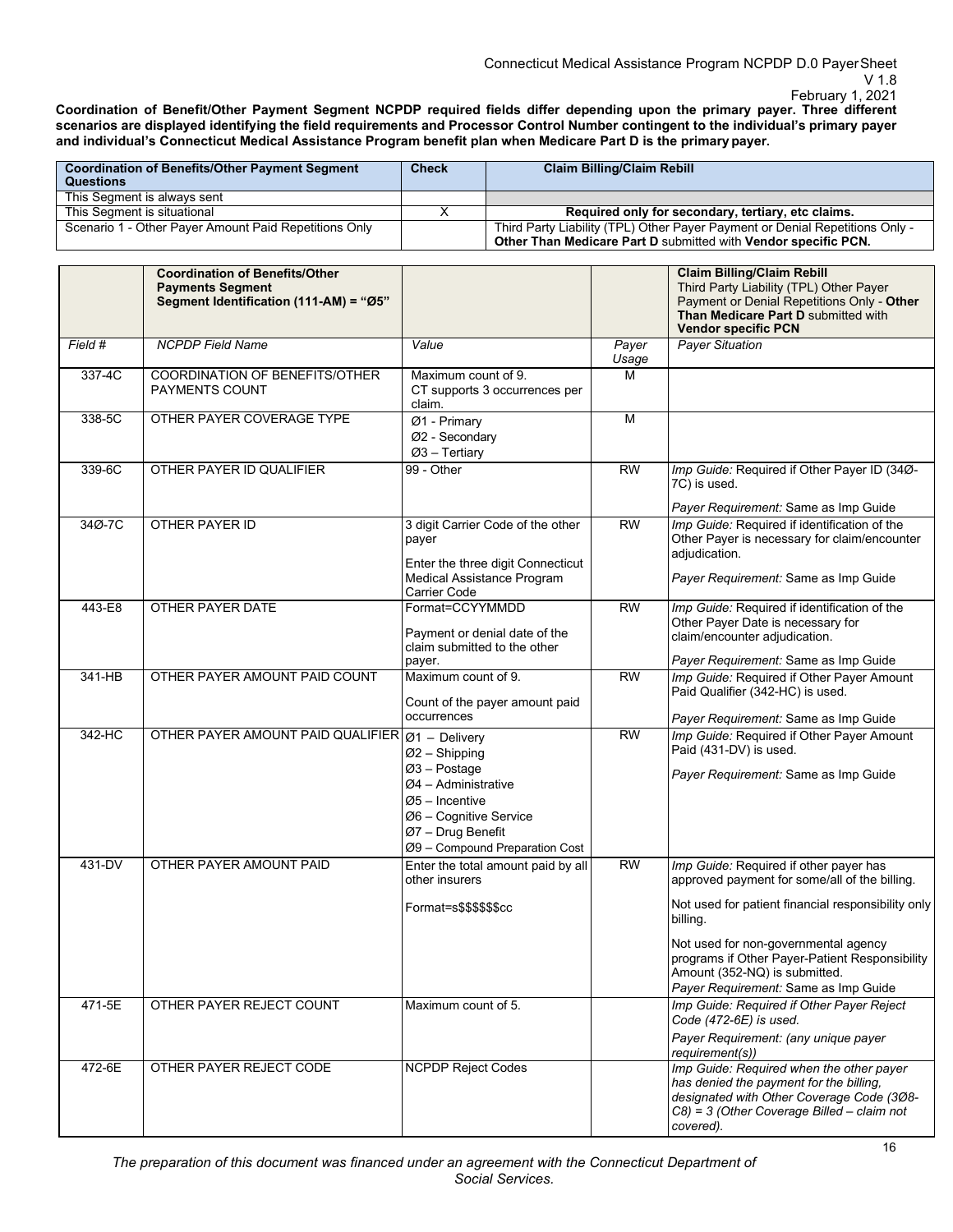|         |                                                                                                            |       |                | February 1, 2021                                                                                                                                                                                |
|---------|------------------------------------------------------------------------------------------------------------|-------|----------------|-------------------------------------------------------------------------------------------------------------------------------------------------------------------------------------------------|
|         | <b>Coordination of Benefits/Other</b><br><b>Payments Segment</b><br>Segment Identification (111-AM) = "Ø5" |       |                | <b>Claim Billing/Claim Rebill</b><br>Third Party Liability (TPL) Other Payer<br>Payment or Denial Repetitions Only - Other<br>Than Medicare Part D submitted with<br><b>Vendor specific PCN</b> |
| Field # | <b>NCPDP</b> Field Name                                                                                    | Value | Paver<br>Usage | <b>Paver Situation</b>                                                                                                                                                                          |
|         |                                                                                                            |       |                | Payer Requirement: Same as Imp Guide.                                                                                                                                                           |

| <b>Coordination of Benefits/Other Payment Segment</b><br><b>Questions</b>                                | <b>Check</b> | <b>Claim Billing/Claim Rebill</b>                                                                                                                                                                                                                   |
|----------------------------------------------------------------------------------------------------------|--------------|-----------------------------------------------------------------------------------------------------------------------------------------------------------------------------------------------------------------------------------------------------|
| This Segment is always sent                                                                              |              |                                                                                                                                                                                                                                                     |
| This Segment is situational                                                                              | Y<br>Λ       | Required only for secondary, tertiary, etc claims.                                                                                                                                                                                                  |
| Scenario 2 - Other Payer-Patient Responsibility Amount<br>Repetitions and Benefit Stage Repetitions Only |              | Other Payer-Patient Responsibility Amount Repetitions and Benefit Stage<br>Repetitions Only Payment or Denial for COB claims where Medicare Part D<br>is primary, submitted with PCN CTPCNPTD for ConnPACE*/CADAP<br>*Program terminated 12/31/2013 |

|         | <b>Coordination of Benefits/Other</b><br><b>Payments Segment</b><br>Segment Identification (111-AM) = "Ø5" |                                                                                            |                | <b>Claim Billing/Claim Rebill</b><br>Other Payer-Patient Responsibility Amount<br>Repetitions and Benefit Stage Repetitions<br>Only Payment or Denial for COB claims<br>where Medicare Part D is primary,<br>submitted with PCN CTPCNPTD<br>ConnPACE*/CADAP**<br>*Program terminated 12/31/2013<br>** Effective for dates of service<br>November 1, 2018 and forward the<br>CADAP plan has transitioned to<br>Magellan Rx Management. |
|---------|------------------------------------------------------------------------------------------------------------|--------------------------------------------------------------------------------------------|----------------|---------------------------------------------------------------------------------------------------------------------------------------------------------------------------------------------------------------------------------------------------------------------------------------------------------------------------------------------------------------------------------------------------------------------------------------|
| Field # | <b>NCPDP Field Name</b>                                                                                    | Value                                                                                      | Payer<br>Usage | <b>Payer Situation</b>                                                                                                                                                                                                                                                                                                                                                                                                                |
| 337-4C  | <b>COORDINATION OF BENEFITS/OTHER</b><br><b>PAYMENTS COUNT</b>                                             | Maximum count of 9.<br>CT supports 3 occurrences per<br>claim.                             | м              |                                                                                                                                                                                                                                                                                                                                                                                                                                       |
| 338-5C  | OTHER PAYER COVERAGE TYPE                                                                                  | Ø1 - Primary<br>Ø2 - Secondary<br>Ø3 - Tertiary                                            | M              |                                                                                                                                                                                                                                                                                                                                                                                                                                       |
| 339-6C  | OTHER PAYER ID QUALIFIER                                                                                   | 99- Other                                                                                  | <b>RW</b>      | Imp Guide: Required if Other Payer ID<br>(34Ø-7C) is used.<br>Payer Requirement: Same as Imp Guide                                                                                                                                                                                                                                                                                                                                    |
| 34Ø-7C  | OTHER PAYER ID                                                                                             | 3 digit Carrier Code<br>MDD - Medicare Part D                                              | <b>RW</b>      | Imp Guide: Required if identification of the<br>Other Payer is necessary for claim/<br>encounter adjudication.<br>Payer Requirement: Same as Imp Guide                                                                                                                                                                                                                                                                                |
| 443-E8  | OTHER PAYER DATE                                                                                           | Format=CCYYMMDD<br>Payment or denial date of the<br>claim submitted to the other<br>payer. | <b>RW</b>      | Imp Guide: Required if identification of the<br>Other Payer Date is necessary for<br>claim/encounter adjudication.<br>Payer Requirement: Same as Imp Guide                                                                                                                                                                                                                                                                            |
| 993-A7  | <b>INTERNAL CONTROL NUMBER</b>                                                                             |                                                                                            | <b>RW</b>      | Imp Guide: Required when used for payer-to-<br>payer coordination of benefits to track the claim<br>without regard to the "Service provider id,<br>Prescription Number, & Date of Service".<br>Payer Requirement: Same as Imp Guide                                                                                                                                                                                                   |
| 471-5E  | OTHER PAYER REJECT COUNT                                                                                   | Maximum count of 5.                                                                        | <b>RW</b>      | Imp Guide: Required if Other Payer Reject<br>Code (472-6E) is used.<br>Payer Requirement: Same as Imp Guide                                                                                                                                                                                                                                                                                                                           |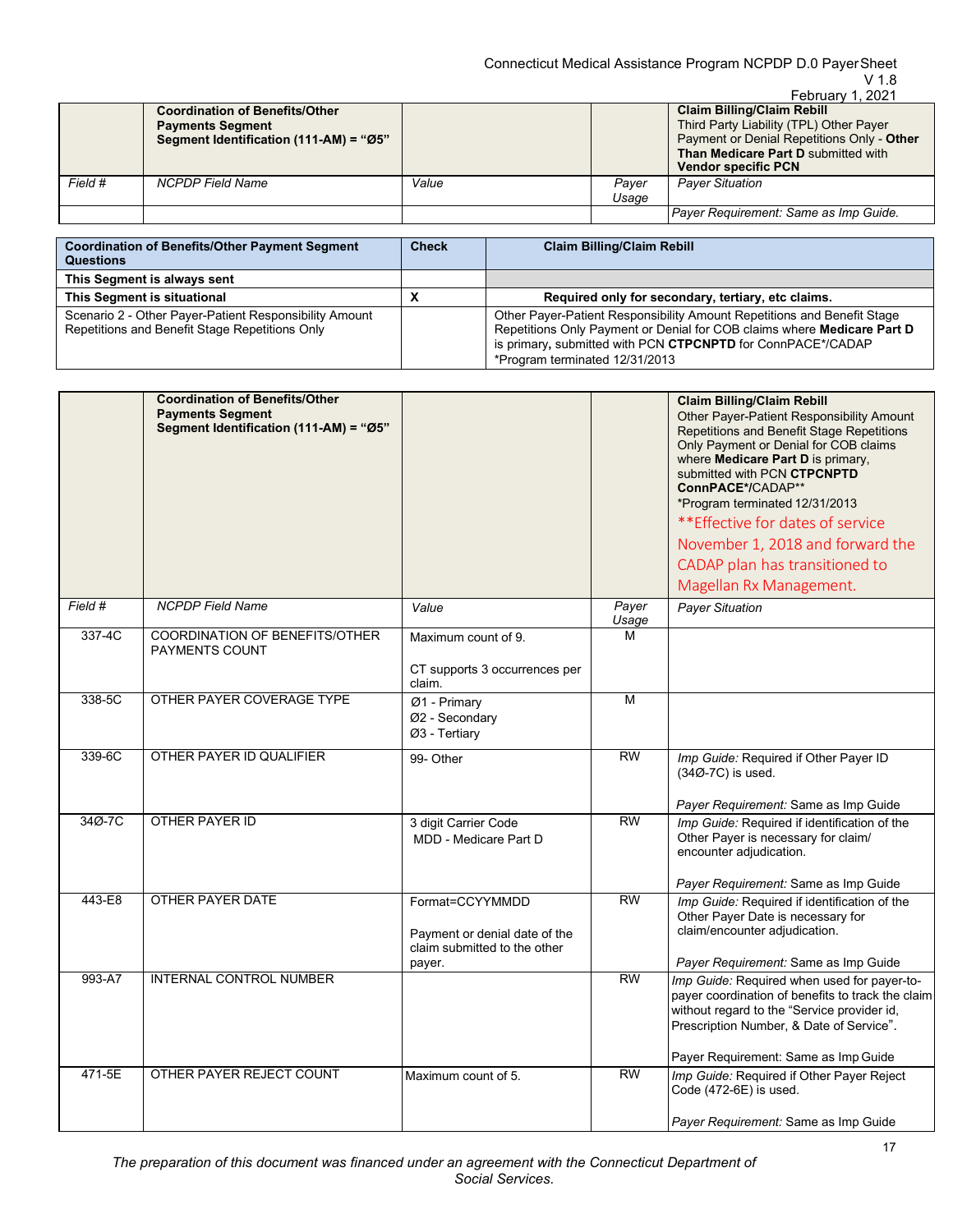|         |                                                                                                            |                                                                                                                                                                                                                                                                                                                                                                                                                                                                                                                                                                                                                                                                                                                                                                                                                                                                                                                                                                                                                                                                                                                                                                                                                                                                                                                                                                                                                                                                                              |                | February 1, 2021                                                                                                                                                                                                                                                                                                                                                                                                                      |
|---------|------------------------------------------------------------------------------------------------------------|----------------------------------------------------------------------------------------------------------------------------------------------------------------------------------------------------------------------------------------------------------------------------------------------------------------------------------------------------------------------------------------------------------------------------------------------------------------------------------------------------------------------------------------------------------------------------------------------------------------------------------------------------------------------------------------------------------------------------------------------------------------------------------------------------------------------------------------------------------------------------------------------------------------------------------------------------------------------------------------------------------------------------------------------------------------------------------------------------------------------------------------------------------------------------------------------------------------------------------------------------------------------------------------------------------------------------------------------------------------------------------------------------------------------------------------------------------------------------------------------|----------------|---------------------------------------------------------------------------------------------------------------------------------------------------------------------------------------------------------------------------------------------------------------------------------------------------------------------------------------------------------------------------------------------------------------------------------------|
|         | <b>Coordination of Benefits/Other</b><br><b>Payments Segment</b><br>Segment Identification (111-AM) = "Ø5" |                                                                                                                                                                                                                                                                                                                                                                                                                                                                                                                                                                                                                                                                                                                                                                                                                                                                                                                                                                                                                                                                                                                                                                                                                                                                                                                                                                                                                                                                                              |                | <b>Claim Billing/Claim Rebill</b><br>Other Payer-Patient Responsibility Amount<br>Repetitions and Benefit Stage Repetitions<br>Only Payment or Denial for COB claims<br>where Medicare Part D is primary,<br>submitted with PCN CTPCNPTD<br>ConnPACE*/CADAP**<br>*Program terminated 12/31/2013<br>** Effective for dates of service<br>November 1, 2018 and forward the<br>CADAP plan has transitioned to<br>Magellan Rx Management. |
| Field # | <b>NCPDP Field Name</b>                                                                                    | Value                                                                                                                                                                                                                                                                                                                                                                                                                                                                                                                                                                                                                                                                                                                                                                                                                                                                                                                                                                                                                                                                                                                                                                                                                                                                                                                                                                                                                                                                                        | Payer<br>Usage | <b>Payer Situation</b>                                                                                                                                                                                                                                                                                                                                                                                                                |
| 472-6E  | OTHER PAYER REJECT CODE                                                                                    | Enter Other Payer Reject Code:<br>29 - M/I Number Of Refills<br>Authorized<br>40 - Pharmacy Not Contracted<br>With Plan On Date Of Service<br>60 - Product/Service Not<br>Covered For Patient Age<br>61 - Product/Service Not<br><b>Covered For Patient Gender</b><br>63 - Institutionalized Patient<br>Product/Service ID Not Covered<br>66 - Patient Age Exceeds<br>Maximum Age<br>70 - Product/Service not covered<br>71 - Prescriber Is Not Covered<br>73 - Refills Are Not Covered<br>75 - Prior Authorization required<br>80 - Drug-Diagnosis Mismatch<br>3W - Prior Authorization In<br>Process<br>3Y - Prior Authorization in<br>process<br>4W - Must Fill Through Specialty<br>Pharmacy<br>4Y - Patient Residence Value<br>Not Supported<br>4Z - Place of Service Not<br>Supported By Plan<br>7W - Refills Exceed allowable<br>Refills<br>7X - Day Supply Exceeds Plan<br>Limitation<br>7Y - Compounds Not Covered<br>8A - Compound Requires At<br>Least One Covered Ingredient<br>9M - Minimum Of Two<br>Ingredients Required<br>9Q - Route Of Administration<br>Submitted Not Covered<br>AC - Product Not Covered Non-<br><b>Participating Manufacturer</b><br>AJ - Generic Drug Required<br>G6 - Pharmacy Not Contracted in<br><b>Specialty Network</b><br>G7 - Pharmacy Not Contracted in<br>Home Infusion Network<br>G8 - Pharmacy Not Contracted in<br>Long Term Care Network<br>G9 - Pharmacy Not Contracted in<br>9Ø Day Retail Network (this<br>message would be used when | <b>RW</b>      | Imp Guide: Required when the other payer has<br>denied the payment for the billing, designated<br>with Other Coverage Code $(308-C8) = 3$<br>(Other Coverage Billed - claim not covered).<br>Payer Requirement: Same as Imp Guide                                                                                                                                                                                                     |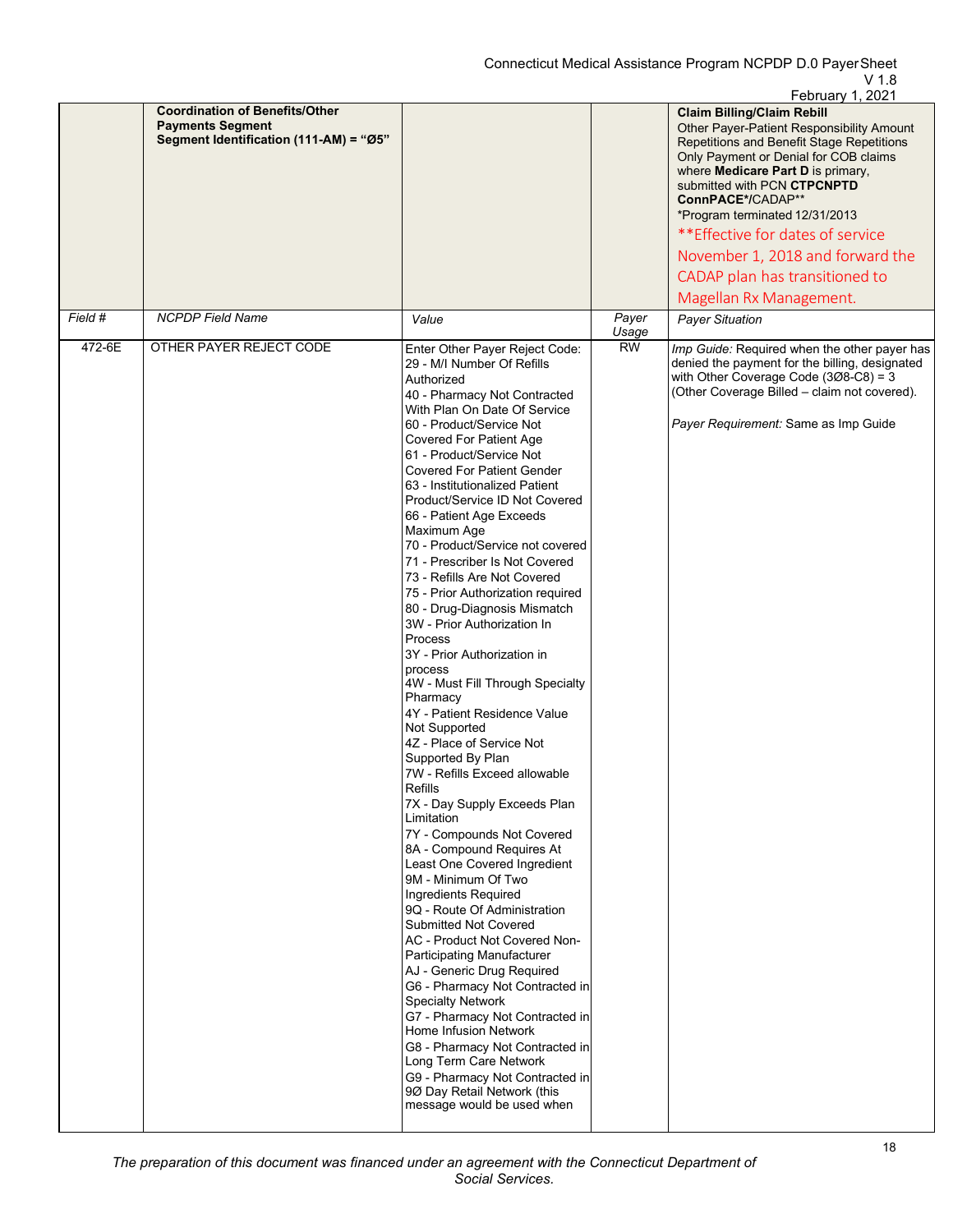|         |                                                                                                            |                                                                                                                                                                                                                                                                                                                                                                                                                                                                                                                                                                                                                                                                                           |                 | February 1, 2021                                                                                                                                                                                                                                                                                                                                                                                                                      |
|---------|------------------------------------------------------------------------------------------------------------|-------------------------------------------------------------------------------------------------------------------------------------------------------------------------------------------------------------------------------------------------------------------------------------------------------------------------------------------------------------------------------------------------------------------------------------------------------------------------------------------------------------------------------------------------------------------------------------------------------------------------------------------------------------------------------------------|-----------------|---------------------------------------------------------------------------------------------------------------------------------------------------------------------------------------------------------------------------------------------------------------------------------------------------------------------------------------------------------------------------------------------------------------------------------------|
|         | <b>Coordination of Benefits/Other</b><br><b>Payments Segment</b><br>Segment Identification (111-AM) = "Ø5" |                                                                                                                                                                                                                                                                                                                                                                                                                                                                                                                                                                                                                                                                                           |                 | <b>Claim Billing/Claim Rebill</b><br>Other Payer-Patient Responsibility Amount<br>Repetitions and Benefit Stage Repetitions<br>Only Payment or Denial for COB claims<br>where Medicare Part D is primary,<br>submitted with PCN CTPCNPTD<br>ConnPACE*/CADAP**<br>*Program terminated 12/31/2013<br>** Effective for dates of service<br>November 1, 2018 and forward the<br>CADAP plan has transitioned to<br>Magellan Rx Management. |
| Field # | <b>NCPDP Field Name</b>                                                                                    | Value                                                                                                                                                                                                                                                                                                                                                                                                                                                                                                                                                                                                                                                                                     | Payer<br>Usage  | <b>Payer Situation</b>                                                                                                                                                                                                                                                                                                                                                                                                                |
|         |                                                                                                            | the pharmacy is not contracted to<br>provide a 9Ø day supply of<br>drugs)<br>M5 - Requires Manual Claim<br>MR* - Product not on formulary<br>PA - PA Exhausted/Not<br>Renewable<br>R6 - Product/Service Not<br>Appropriate For This Location<br>RK - Partial Fill Transaction Not<br>Supported<br>560 - Pharmacy Not Contracted<br>in Retail Network<br>561 - Pharmacy Not Contracted<br>in Mail Order Network<br>562 - Pharmacy Not Contracted<br>in Hospice Network<br>563 - Pharmacy Not Contracted<br>in Veterans Administration<br><b>Network</b><br>564 - Pharmacy Not Contracted<br>in Military Network<br>*MR is allowed for reporting a<br>MED D denial of barbiturates<br>only. |                 |                                                                                                                                                                                                                                                                                                                                                                                                                                       |
| 353-NR  | OTHER PAYER-PATIENT<br>RESPONSIBILITY AMOUNT COUNT                                                         | Maximum count of 25.<br>1- Maximum of one allowed                                                                                                                                                                                                                                                                                                                                                                                                                                                                                                                                                                                                                                         | <b>RW</b>       | Imp Guide: Required if Other Payer-Patient<br>Responsibility Amount Qualifier (351-NP) is<br>used.<br>Payer Requirement: Same as Imp Guide                                                                                                                                                                                                                                                                                            |
| 351-NP  | OTHER PAYER-PATIENT<br>RESPONSIBILITY AMOUNT QUALIFIER                                                     | Ø6 - Patient Pay Amount<br>Only value accepted                                                                                                                                                                                                                                                                                                                                                                                                                                                                                                                                                                                                                                            | RW              | Imp Guide: Required if Other Payer-Patient<br>Responsibility Amount (352-NQ) is used.<br>Payer Requirement: Same as Imp Guide                                                                                                                                                                                                                                                                                                         |
| 352-NQ  | OTHER PAYER-PATIENT<br><b>RESPONSIBILITY AMOUNT</b>                                                        | Represents the individuals cost<br>share<br>Format=s\$\$\$\$\$\$\$\$cc                                                                                                                                                                                                                                                                                                                                                                                                                                                                                                                                                                                                                    | $\overline{RW}$ | Imp Guide: Required if necessary for patient<br>financial responsibility only billing.<br>Required if necessary for<br>state/federal/regulatory agency programs.<br>Not used for non-governmental agency<br>programs if Other Payer Amount Paid (431-<br>DV) is submitted.<br>Payer Requirement: Same as Imp Guide                                                                                                                    |
| 392-MU  | <b>BENEFIT STAGE COUNT</b>                                                                                 | Maximum count of 4.                                                                                                                                                                                                                                                                                                                                                                                                                                                                                                                                                                                                                                                                       | $\overline{RW}$ | Imp Guide: Required if Benefit Stage Amount<br>(394-MW) is used.<br>Payer Requirement: Same as Imp Guide                                                                                                                                                                                                                                                                                                                              |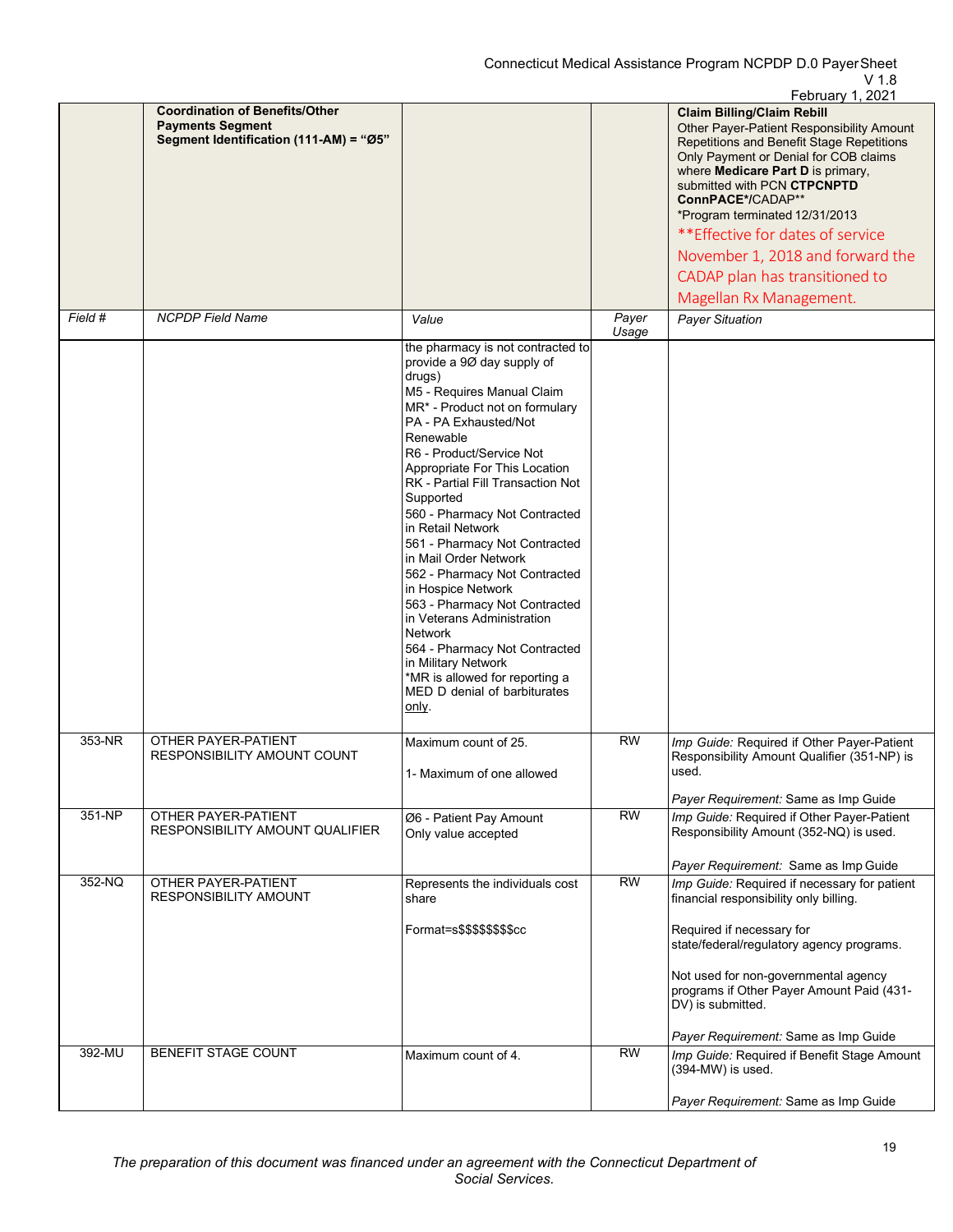|         |                                                                                                            |                                                                                                                                                                                                                                                                                                                                                                                                                                                                                                                                                                                                                                                                                                                                                                                                                                                                                                                                                                                            |                | February 1, 2021                                                                                                                                                                                                                                                                                                                                                                                                                      |
|---------|------------------------------------------------------------------------------------------------------------|--------------------------------------------------------------------------------------------------------------------------------------------------------------------------------------------------------------------------------------------------------------------------------------------------------------------------------------------------------------------------------------------------------------------------------------------------------------------------------------------------------------------------------------------------------------------------------------------------------------------------------------------------------------------------------------------------------------------------------------------------------------------------------------------------------------------------------------------------------------------------------------------------------------------------------------------------------------------------------------------|----------------|---------------------------------------------------------------------------------------------------------------------------------------------------------------------------------------------------------------------------------------------------------------------------------------------------------------------------------------------------------------------------------------------------------------------------------------|
|         | <b>Coordination of Benefits/Other</b><br><b>Payments Segment</b><br>Segment Identification (111-AM) = "Ø5" |                                                                                                                                                                                                                                                                                                                                                                                                                                                                                                                                                                                                                                                                                                                                                                                                                                                                                                                                                                                            |                | <b>Claim Billing/Claim Rebill</b><br>Other Payer-Patient Responsibility Amount<br>Repetitions and Benefit Stage Repetitions<br>Only Payment or Denial for COB claims<br>where Medicare Part D is primary.<br>submitted with PCN CTPCNPTD<br>ConnPACE*/CADAP**<br>*Program terminated 12/31/2013<br>** Effective for dates of service<br>November 1, 2018 and forward the<br>CADAP plan has transitioned to<br>Magellan Rx Management. |
| Field # | <b>NCPDP</b> Field Name                                                                                    | Value                                                                                                                                                                                                                                                                                                                                                                                                                                                                                                                                                                                                                                                                                                                                                                                                                                                                                                                                                                                      | Payer<br>Usage | <b>Payer Situation</b>                                                                                                                                                                                                                                                                                                                                                                                                                |
| 393-MV  | <b>BENEFIT STAGE QUALIFIER</b>                                                                             | $Ø1 - Deductible$<br>$Ø2$ – Initial Benefit<br>Ø3 - Coverage Gap (donut hole)<br>Ø4 - Catastrophic Coverage<br>5Ø - Not paid under Part D, paid<br>under Part C benefit (for<br>MA-PD plan)<br>6Ø* - Not paid under Part D, paid<br>as or under a supplemental<br>benefit only<br>61 - Part D drug not paid by Part<br>D plan benefit, paid under<br>co-administered benefit only<br>62 - Non-Part D drug not paid by<br>Part D plan benefit, paid<br>under co-administered<br>benefit only<br>7Ø - Part D drug not paid by Part<br>D plan benefit, paid by the<br>beneficiary under plan-<br>sponsored negotiated<br>pricing<br>8Ø - Non-Part D/non-qualified<br>drug not paid by Part D plan<br>benefit, hospice benefit, or<br>any other component of<br>Medicare; paid by the<br>beneficiary under plan-<br>sponsored negotiated<br>pricing<br>9Ø - Enhance or OTC drug not<br>applicable to Part D drug<br>spend, but covered by the<br>Part D plan<br>*Effective end date 12/31/2012 | <b>RW</b>      | Imp Guide: Required if Benefit Stage Amount<br>(394-MW) is used.<br>Payer Requirement: Same as Imp Guide                                                                                                                                                                                                                                                                                                                              |
| 394-MW  | <b>BENEFIT STAGE AMOUNT</b>                                                                                | The amount of the claim<br>allocated to the Medicare stage<br>identified by the 'Benefit Stage<br>Qualifier (393-MV)<br>Format=s\$\$\$\$\$\$cc                                                                                                                                                                                                                                                                                                                                                                                                                                                                                                                                                                                                                                                                                                                                                                                                                                             | RW             | Imp Guide: Required if the previous payer has<br>financial amounts that apply to Medicare Part<br>D beneficiary benefit stages. This field is<br>required when the plan is a participant in a<br>Medicare Part D program that requires<br>reporting of benefit stage specific financial<br>amounts.<br>Required if necessary for<br>state/federal/regulatory agency programs.<br>Payer Requirement: Same as Imp Guide                 |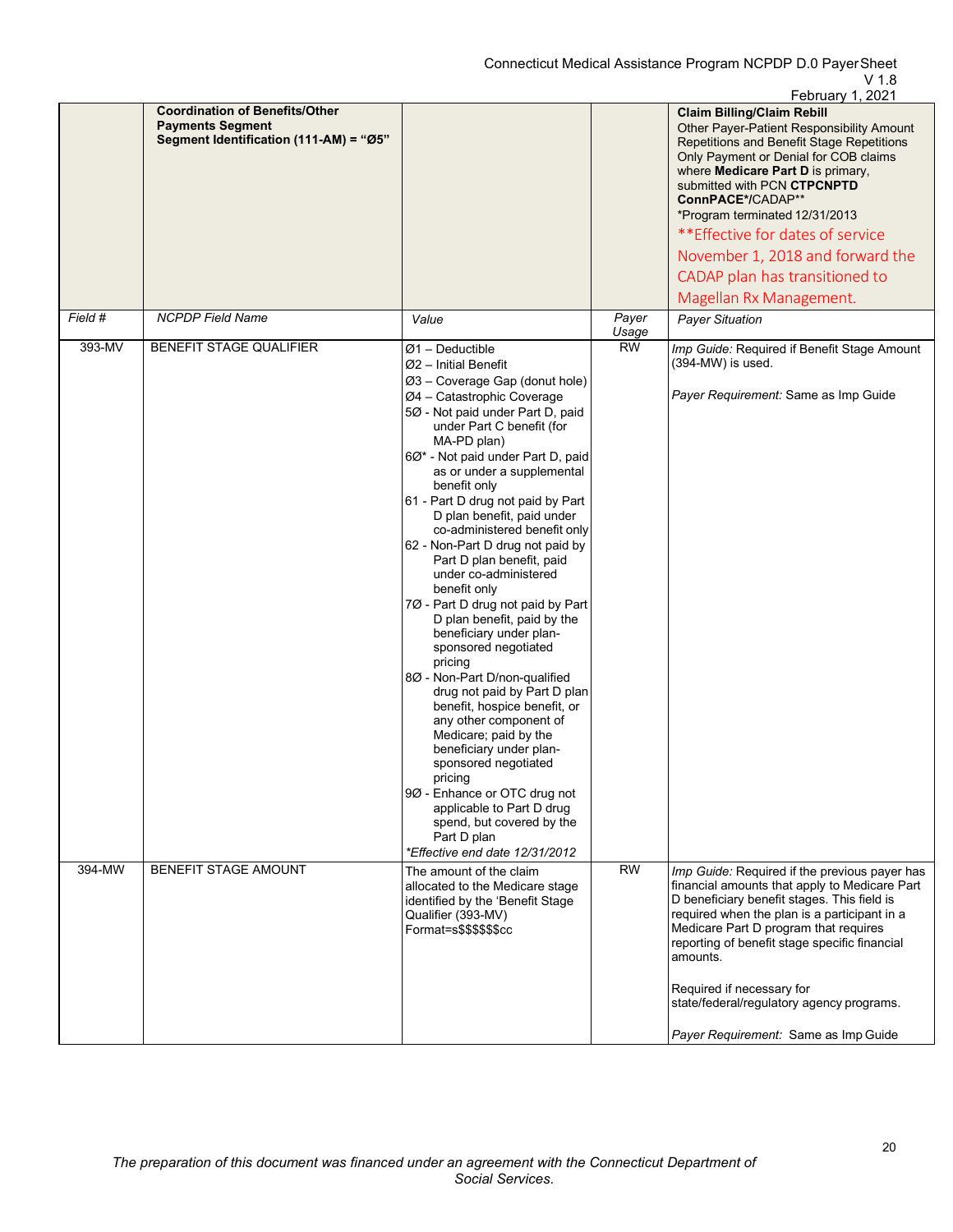| <b>Coordination of Benefits/Other Payment Segment</b><br><b>Questions</b>                                | <b>Check</b> | <b>Claim Billing/Claim Rebill</b>                                                                                                                                                                                                                                                                                                                                                 |
|----------------------------------------------------------------------------------------------------------|--------------|-----------------------------------------------------------------------------------------------------------------------------------------------------------------------------------------------------------------------------------------------------------------------------------------------------------------------------------------------------------------------------------|
| This Segment is always sent                                                                              |              |                                                                                                                                                                                                                                                                                                                                                                                   |
| This Segment is situational                                                                              |              | Required only for secondary, tertiary, etc claims.                                                                                                                                                                                                                                                                                                                                |
| Scenario 3 - Other Payer-Patient Responsibility Amount<br>Repetitions and Benefit Stage Repetitions Only |              | Other Payer-Patient Responsibility Amount Repetitions and Benefit Stage<br>Repetitions Only Payment or Denial for COB claims where <b>Medicare Part D</b><br>is primary, submitted with PCN: CTPCNFMD for the following benefit plans:,<br>HUSKY A, HUSKY B, HUSKY C, HUSKY D, Hospice, Tuberculosis (TB),<br>Family Planning, and Charter Oak*<br>*Program terminated 12/31/2013 |
| This Segment is situational                                                                              |              | Required when the individual has other coverage primary to the Connecticut<br>Medical Assistance Program.                                                                                                                                                                                                                                                                         |

|         | <b>Coordination of Benefits/Other</b><br><b>Payments Segment</b><br>Segment Identification (111-AM) = "Ø5" |                                                                                                                                                                                                                                                                    |                | <b>Claim Billing/Claim Rebill</b><br>Other Payer-Patient Responsibility Amount<br>Repetitions and Benefit Stage Repetitions<br>Only Payment or Denial for COB claims<br>where <b>Medicare Part D</b> is primary,<br>submitted with PCN: CTPCNFMD for the<br>following benefit plans: HUSKY A, HUSKY<br>B, HUSKY C, HUSKY D, Hospice, TB,<br>Family Planning, and Charter Oak*<br>*Program terminated 12/31/2013 |
|---------|------------------------------------------------------------------------------------------------------------|--------------------------------------------------------------------------------------------------------------------------------------------------------------------------------------------------------------------------------------------------------------------|----------------|-----------------------------------------------------------------------------------------------------------------------------------------------------------------------------------------------------------------------------------------------------------------------------------------------------------------------------------------------------------------------------------------------------------------|
| Field # | <b>NCPDP Field Name</b>                                                                                    | Value                                                                                                                                                                                                                                                              | Payer<br>Usage | <b>Payer Situation</b>                                                                                                                                                                                                                                                                                                                                                                                          |
| 337-4C  | COORDINATION OF BENEFITS/OTHER<br><b>PAYMENTS COUNT</b>                                                    | Maximum count of 9.<br>CT supports 3 occurrences per<br>claim.                                                                                                                                                                                                     | м              |                                                                                                                                                                                                                                                                                                                                                                                                                 |
| 338-5C  | OTHER PAYER COVERAGE TYPE                                                                                  | Ø1 - Primary<br>$Ø2 -$ Secondary<br>Ø3 - Tertiary                                                                                                                                                                                                                  | M              |                                                                                                                                                                                                                                                                                                                                                                                                                 |
| 339-6C  | OTHER PAYER ID QUALIFIER                                                                                   | 99 - Other                                                                                                                                                                                                                                                         | <b>RW</b>      | Imp Guide: Required if Other Payer ID (340-<br>7C) is used.<br>Payer Requirement: Same as Imp Guide.                                                                                                                                                                                                                                                                                                            |
| 34Ø-7C  | OTHER PAYER ID                                                                                             | 3 digit Carrier Code<br>MDD - Medicare Part D                                                                                                                                                                                                                      | <b>RW</b>      | Imp Guide: Required if identification of the<br>Other Payer is necessary for claim/encounter<br>adjudication.                                                                                                                                                                                                                                                                                                   |
|         |                                                                                                            |                                                                                                                                                                                                                                                                    |                | Payer Requirement: Same as Imp Guide                                                                                                                                                                                                                                                                                                                                                                            |
| 443-E8  | OTHER PAYER DATE                                                                                           | Format=CCYYMMDD<br>Payment or denial date of the<br>claim submitted to the other<br>payer.                                                                                                                                                                         | <b>RW</b>      | Imp Guide: Required if identification of the<br>Other Payer Date is necessary for<br>claim/encounter adjudication.<br>Payer Requirement: Same as Imp Guide                                                                                                                                                                                                                                                      |
| 993-A7  | INTERNAL CONTROL NUMBER                                                                                    |                                                                                                                                                                                                                                                                    | <b>RW</b>      | Imp Guide: Required when used for payer-to-<br>payer coordination of benefits to track the claim<br>without regard to the "Service provider id,<br>Prescription Number, & Date of Service".<br>Payer Requirement: Same as Imp Guide                                                                                                                                                                             |
| 471-5E  | OTHER PAYER REJECT COUNT                                                                                   | Maximum count of 5.                                                                                                                                                                                                                                                | <b>RW</b>      | Imp Guide: Required if Other Payer Reject<br>Code (472-6E) is used.<br>Payer Requirement: Same as Imp Guide                                                                                                                                                                                                                                                                                                     |
| 472-6E  | OTHER PAYER REJECT CODE                                                                                    | Enter Other Payer Reject Code:<br>29 - M/I Number Of Refills<br>Authorized<br>40 - Pharmacy Not Contracted<br>With Plan On Date Of Service<br>60 - Product/Service Not<br>Covered For Patient Age<br>61 - Product/Service Not<br><b>Covered For Patient Gender</b> | <b>RW</b>      | Imp Guide: Required when the other payer<br>has denied the payment for the billing,<br>designated with Other Coverage Code (308-<br>$C8$ ) = 3 (Other Coverage Billed – claim not<br>covered).<br>Payer Requirement: Same as Imp Guide                                                                                                                                                                          |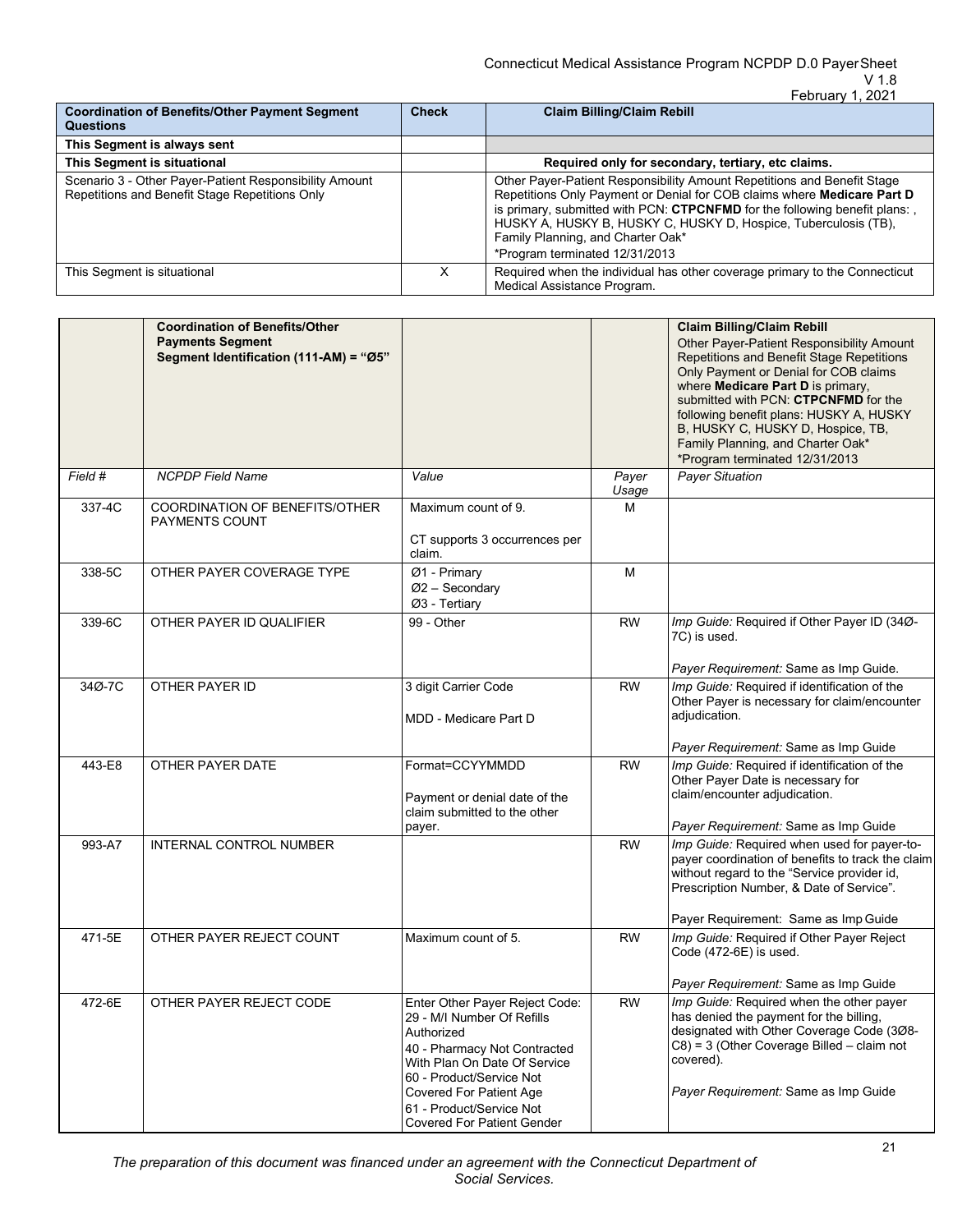|         |                                                                                                            |                                                                                                                                                                                                                                                                                                                                                                                                                                                                                                                                                                                                                                                                                                                                                                                                                                                                                                                                                                                                                                                                                                                                                                                                                                                                                                                                                                                                                                                                                                                     |       | February 1, 2021                                                                                                                                                                                                                                         |
|---------|------------------------------------------------------------------------------------------------------------|---------------------------------------------------------------------------------------------------------------------------------------------------------------------------------------------------------------------------------------------------------------------------------------------------------------------------------------------------------------------------------------------------------------------------------------------------------------------------------------------------------------------------------------------------------------------------------------------------------------------------------------------------------------------------------------------------------------------------------------------------------------------------------------------------------------------------------------------------------------------------------------------------------------------------------------------------------------------------------------------------------------------------------------------------------------------------------------------------------------------------------------------------------------------------------------------------------------------------------------------------------------------------------------------------------------------------------------------------------------------------------------------------------------------------------------------------------------------------------------------------------------------|-------|----------------------------------------------------------------------------------------------------------------------------------------------------------------------------------------------------------------------------------------------------------|
|         | <b>Coordination of Benefits/Other</b><br><b>Payments Segment</b><br>Segment Identification (111-AM) = "Ø5" |                                                                                                                                                                                                                                                                                                                                                                                                                                                                                                                                                                                                                                                                                                                                                                                                                                                                                                                                                                                                                                                                                                                                                                                                                                                                                                                                                                                                                                                                                                                     |       | <b>Claim Billing/Claim Rebill</b><br>Other Payer-Patient Responsibility Amount<br>Repetitions and Benefit Stage Repetitions<br>Only Payment or Denial for COB claims<br>where Medicare Part D is primary,<br>submitted with PCN: <b>CTPCNFMD</b> for the |
|         |                                                                                                            |                                                                                                                                                                                                                                                                                                                                                                                                                                                                                                                                                                                                                                                                                                                                                                                                                                                                                                                                                                                                                                                                                                                                                                                                                                                                                                                                                                                                                                                                                                                     |       | following benefit plans: HUSKY A, HUSKY<br>B, HUSKY C, HUSKY D, Hospice, TB,<br>Family Planning, and Charter Oak*<br>*Program terminated 12/31/2013                                                                                                      |
| Field # | <b>NCPDP Field Name</b>                                                                                    | Value                                                                                                                                                                                                                                                                                                                                                                                                                                                                                                                                                                                                                                                                                                                                                                                                                                                                                                                                                                                                                                                                                                                                                                                                                                                                                                                                                                                                                                                                                                               | Payer | <b>Payer Situation</b>                                                                                                                                                                                                                                   |
|         |                                                                                                            | 63 - Institutionalized Patient<br>Product/Service ID Not Covered<br>66 - Patient Age Exceeds<br>Maximum Age<br>70 - Product/Service not covered<br>75 - Prior Authorization required<br>80 - Drug-Diagnosis Mismatch<br>3W - Prior Authorization In<br>Process<br>3Y - Prior Authorization in<br>process<br>4W - Must Fill Through Specialty<br>Pharmacy<br>4Y - Patient Residence Value<br>Not Supported<br>4Z - Place of Service Not<br>Supported By Plan<br>7W - Refills Exceed allowable<br><b>Refills</b><br>7X - Day Supply Exceeds Plan<br>Limitation<br>7Y - Compounds Not Covered<br>8A - Compound Requires At<br>Least One Covered Ingredient<br>9M - Minimum Of Two<br>Ingredients Required<br>9Q - Route Of Administration<br><b>Submitted Not Covered</b><br>AC - Product Not Covered Non-<br><b>Participating Manufacturer</b><br>AJ - Generic Drug Required<br>G6 - Pharmacy Not Contracted in<br>Specialty Network<br>G7 - Pharmacy Not Contracted in<br>Home Infusion Network<br>G8 - Pharmacy Not Contracted in<br>Long Term Care Network<br>G9 - Pharmacy Not Contracted<br>in 90 Day Retail Network (this<br>message would be used when<br>the pharmacy is not contracted to<br>provide a 90 day supply of<br>drugs)<br>M5 - Requires Manual Claim<br>MR* - Product not on formulary<br>PA - PA Exhausted/Not<br>Renewable<br>R6 - Product/Service Not<br>Appropriate For This Location<br>RK - Partial Fill Transaction Not<br>Supported<br>560 - Pharmacy Not Contracted<br>in Retail Network | Usage |                                                                                                                                                                                                                                                          |
|         |                                                                                                            | 561 - Pharmacy Not Contracted<br>in Mail Order Network                                                                                                                                                                                                                                                                                                                                                                                                                                                                                                                                                                                                                                                                                                                                                                                                                                                                                                                                                                                                                                                                                                                                                                                                                                                                                                                                                                                                                                                              |       |                                                                                                                                                                                                                                                          |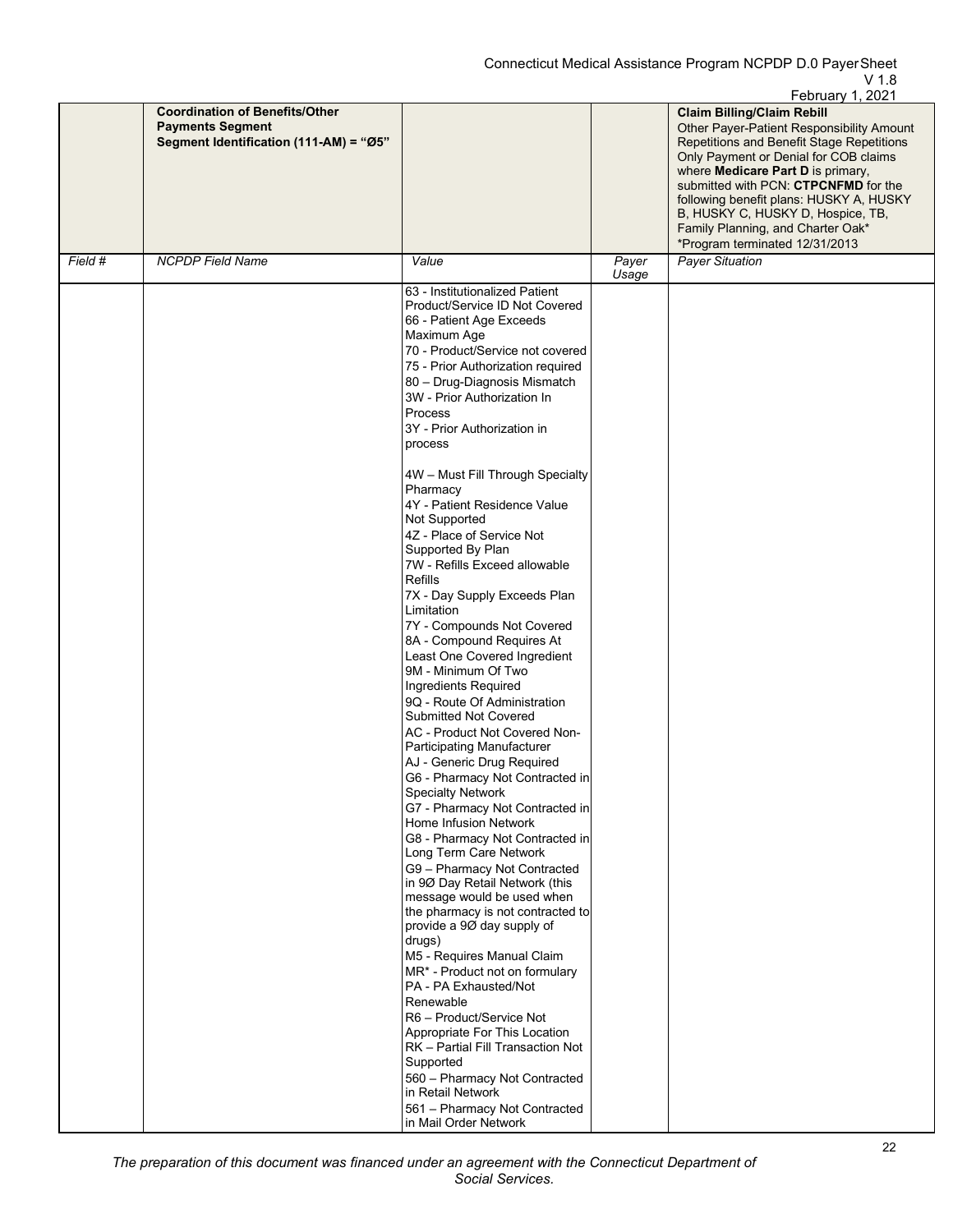|         |                                                                                                            |                                                                                                                                                                                                                                                                |                | February 1, 2021                                                                                                                                                                                                                                                                                                                                                                                         |
|---------|------------------------------------------------------------------------------------------------------------|----------------------------------------------------------------------------------------------------------------------------------------------------------------------------------------------------------------------------------------------------------------|----------------|----------------------------------------------------------------------------------------------------------------------------------------------------------------------------------------------------------------------------------------------------------------------------------------------------------------------------------------------------------------------------------------------------------|
|         | <b>Coordination of Benefits/Other</b><br><b>Payments Segment</b><br>Segment Identification (111-AM) = "Ø5" |                                                                                                                                                                                                                                                                |                | <b>Claim Billing/Claim Rebill</b><br>Other Payer-Patient Responsibility Amount<br>Repetitions and Benefit Stage Repetitions<br>Only Payment or Denial for COB claims<br>where Medicare Part D is primary,<br>submitted with PCN: CTPCNFMD for the<br>following benefit plans: HUSKY A, HUSKY<br>B, HUSKY C, HUSKY D, Hospice, TB,<br>Family Planning, and Charter Oak*<br>*Program terminated 12/31/2013 |
| Field # | <b>NCPDP Field Name</b>                                                                                    | Value                                                                                                                                                                                                                                                          | Payer<br>Usage | <b>Payer Situation</b>                                                                                                                                                                                                                                                                                                                                                                                   |
|         |                                                                                                            | 562 - Pharmacy Not Contracted<br>in Hospice Network<br>563 - Pharmacy Not Contracted<br>in Veterans Administration<br><b>Network</b><br>564 - Pharmacy Not Contracted<br>in Military Network<br>*MR is allowed for reporting a<br>MED D denial of barbiturates |                |                                                                                                                                                                                                                                                                                                                                                                                                          |
|         |                                                                                                            | only.                                                                                                                                                                                                                                                          |                |                                                                                                                                                                                                                                                                                                                                                                                                          |
| 353-NR  | OTHER PAYER-PATIENT<br>RESPONSIBILITY AMOUNT COUNT                                                         | Maximum count of 25.<br>1- Maximum of one allowed                                                                                                                                                                                                              | RW             | Imp Guide: Required if Other Payer-Patient<br>Responsibility Amount Qualifier (351-NP) is<br>used.                                                                                                                                                                                                                                                                                                       |
|         |                                                                                                            |                                                                                                                                                                                                                                                                |                | Payer Requirement: Same as Imp Guide.                                                                                                                                                                                                                                                                                                                                                                    |
| 351-NP  | OTHER PAYER-PATIENT<br>RESPONSIBILITY AMOUNT QUALIFIER                                                     | Ø6 - Patient Pay Amount<br>Only value accepted                                                                                                                                                                                                                 | <b>RW</b>      | Imp Guide: Required if Other Payer-Patient<br>Responsibility Amount (352-NQ) is used.                                                                                                                                                                                                                                                                                                                    |
|         |                                                                                                            |                                                                                                                                                                                                                                                                |                | Payer Requirement: Same as Imp Guide                                                                                                                                                                                                                                                                                                                                                                     |
| 352-NQ  | OTHER PAYER-PATIENT<br><b>RESPONSIBILITY AMOUNT</b>                                                        | Represents the individuals cost<br>share<br>Format=s\$\$\$\$\$\$\$\$cc                                                                                                                                                                                         | <b>RW</b>      | Imp Guide: Required if necessary for patient<br>financial responsibility only billing.<br>Required if necessary for state/<br>federal/regulatory agency programs.                                                                                                                                                                                                                                        |
|         |                                                                                                            |                                                                                                                                                                                                                                                                |                | Not used for non-governmental agency<br>programs if Other Payer Amount Paid (431-<br>DV) is submitted.<br>Payer Requirement: Same as Imp Guide                                                                                                                                                                                                                                                           |
| 392-MU  | <b>BENEFIT STAGE COUNT</b>                                                                                 | Maximum count of 4.                                                                                                                                                                                                                                            | <b>RW</b>      | Imp Guide: Required if Benefit Stage Amount<br>(394-MW) is used.                                                                                                                                                                                                                                                                                                                                         |
|         |                                                                                                            |                                                                                                                                                                                                                                                                |                |                                                                                                                                                                                                                                                                                                                                                                                                          |
| 393-MV  | BENEFIT STAGE QUALIFIER                                                                                    | $Ø1$ – Deductible                                                                                                                                                                                                                                              | <b>RW</b>      | Payer Requirement: Same as Imp Guide<br>Imp Guide: Required if Benefit Stage Amount                                                                                                                                                                                                                                                                                                                      |
|         |                                                                                                            | $Ø2$ – Initial Benefit<br>$Ø3$ – Coverage Gap (donut hole)                                                                                                                                                                                                     |                | (394-MW) is used.<br>Payer Requirement: Same as Imp Guide                                                                                                                                                                                                                                                                                                                                                |
| 394-MW  | BENEFIT STAGE AMOUNT                                                                                       | $Ø4$ – Catastrophic Coverage<br>The amount of the claim                                                                                                                                                                                                        | <b>RW</b>      | Imp Guide: Required if the previous payer has                                                                                                                                                                                                                                                                                                                                                            |
|         |                                                                                                            | allocated to the Medicare stage<br>identified by the 'Benefit Stage<br>Qualifier (393-MV)<br>Format=s\$\$\$\$\$\$cc                                                                                                                                            |                | financial amounts that apply to Medicare Part<br>D beneficiary benefit stages. This field is<br>required when the plan is a participant in a<br>Medicare Part D program that requires<br>reporting of benefit stage specific financial<br>amounts.<br>Required if necessary for<br>state/federal/regulatory agency programs.                                                                             |
|         |                                                                                                            |                                                                                                                                                                                                                                                                |                | Payer Requirement: Same as Imp Guide                                                                                                                                                                                                                                                                                                                                                                     |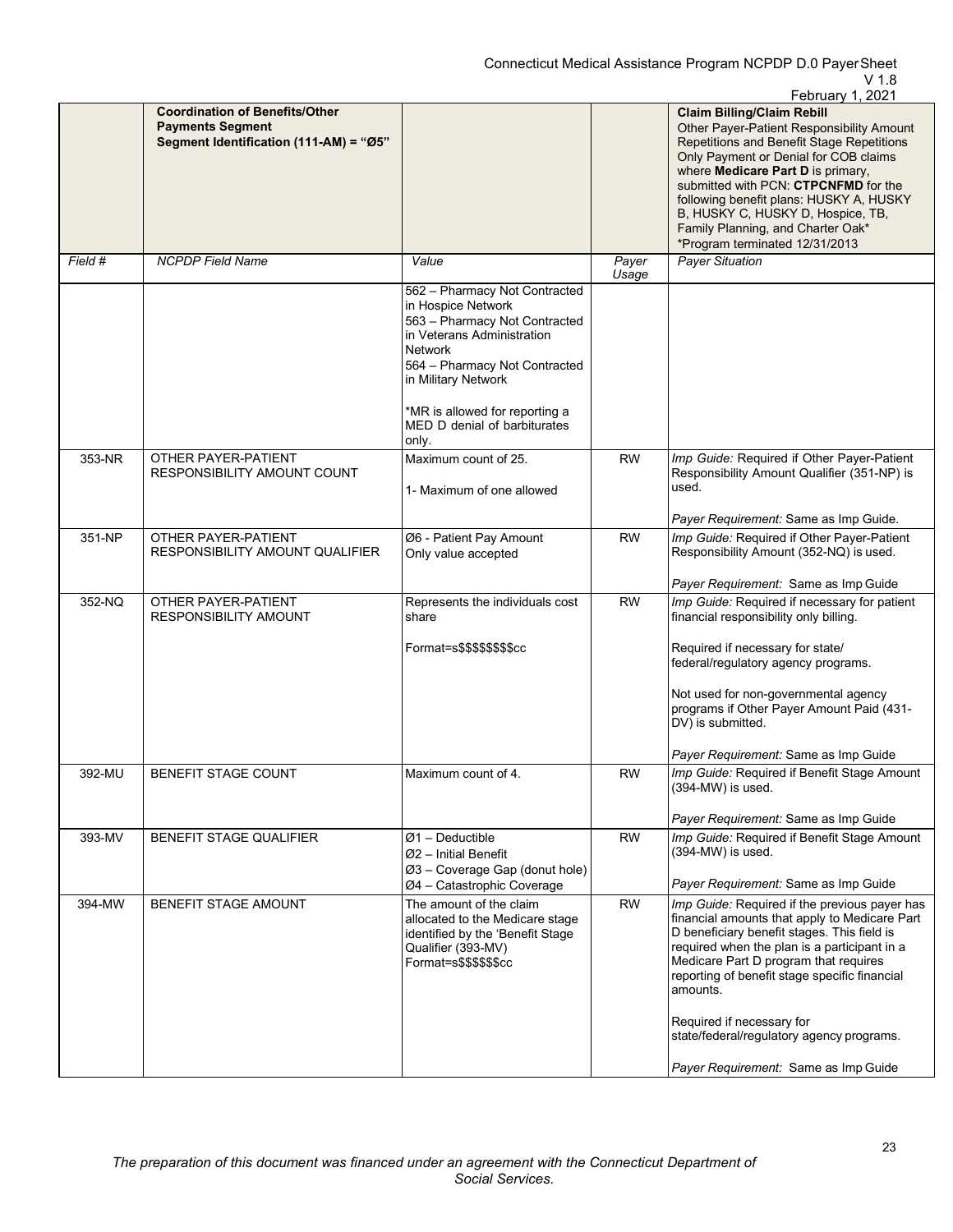## Connecticut Medical Assistance Program NCPDP D.0 PayerSheet V 1.8

|                                  |              | .2021<br><b>February</b>                                              |
|----------------------------------|--------------|-----------------------------------------------------------------------|
| <b>DUR/PPS Segment Questions</b> | <b>Check</b> | <b>Claim Billing/Claim Rebill</b>                                     |
| This Segment is always sent      |              |                                                                       |
| This Segment is situational      |              | Required when conflict resolution codes are required to address a DUR |
|                                  |              | denial                                                                |

|         | <b>DUR/PPS Segment</b><br>Segment Identification (111-AM) = "Ø8" |                                                                                                                                                                                                                                                                                                                                                                                                                                                                                                                                                                                                                                                                                                                                                                                                                                                                      |                | <b>Claim Billing/Claim Rebill</b>                                                                                                                                                                                                                                                                                                                                                                                                                                                                                                              |
|---------|------------------------------------------------------------------|----------------------------------------------------------------------------------------------------------------------------------------------------------------------------------------------------------------------------------------------------------------------------------------------------------------------------------------------------------------------------------------------------------------------------------------------------------------------------------------------------------------------------------------------------------------------------------------------------------------------------------------------------------------------------------------------------------------------------------------------------------------------------------------------------------------------------------------------------------------------|----------------|------------------------------------------------------------------------------------------------------------------------------------------------------------------------------------------------------------------------------------------------------------------------------------------------------------------------------------------------------------------------------------------------------------------------------------------------------------------------------------------------------------------------------------------------|
| Field # | <b>NCPDP</b> Field Name                                          | Value                                                                                                                                                                                                                                                                                                                                                                                                                                                                                                                                                                                                                                                                                                                                                                                                                                                                | Payer<br>Usage | <b>Payer Situation</b>                                                                                                                                                                                                                                                                                                                                                                                                                                                                                                                         |
| 473-7E  | DUR/PPS CODE COUNTER                                             | Maximum of 9 occurrences.                                                                                                                                                                                                                                                                                                                                                                                                                                                                                                                                                                                                                                                                                                                                                                                                                                            | м              | Imp Guide: Required if DUR/PPS Segment is<br>used.                                                                                                                                                                                                                                                                                                                                                                                                                                                                                             |
| 439-E4  | <b>REASON FOR SERVICE CODE</b>                                   | DD - Drug-Drug Interaction<br>ER - Overuse (Early Refill)<br>HD - High Dose<br>ID - Ingredient Duplication<br>LD - Low Dose<br>LR - Underuse<br>MC - Drug Disease (Reported)<br><b>MN</b> - Insufficient Duration<br>MX - Excessive Duration<br>PA - Drug Age<br>PG - Drug/Pregnancy<br>TD - Therapeutic Duplication                                                                                                                                                                                                                                                                                                                                                                                                                                                                                                                                                 | <b>RW</b>      | Payer Requirement: Same as Imp Guide<br>Imp Guide: Required if this field could result in<br>different coverage, pricing, patient financial<br>responsibility, and/or drug utilization review<br>outcome.<br>Required if this field affects payment for or<br>documentation of professional pharmacy<br>service.<br>Payer Requirement: The Reason for Service<br>code submitted must match the Reason for<br>Service code returned on the previous claim's<br>denial response in order to override the DUR<br>edit when override is indicated. |
| 44Ø-E5  | PROFESSIONAL SERVICE CODE                                        | M0 - Prescriber consulted<br>P0 - Patient consulted<br>R0 - Pharmacist consulted other<br>source                                                                                                                                                                                                                                                                                                                                                                                                                                                                                                                                                                                                                                                                                                                                                                     | <b>RW</b>      | Imp Guide: Required if this field could result in<br>different coverage, pricing, patient financial<br>responsibility, and/or drug utilization review<br>outcome.<br>Required if this field affects payment for or<br>documentation of professional pharmacy<br>service.<br>Payer Requirement: Same as Imp Guide                                                                                                                                                                                                                               |
| 441-E6  | RESULT OF SERVICE CODE                                           | 00 - Not Specified<br>1A - Filled as is, false positive<br>1B - Filled prescription as is<br>1C - Filled with different dose<br>1D - Filled with different<br>directions<br>1E - Filled with different drug<br>1F - Filled with different quantity<br>1G - Filled with prescriber<br>approval<br>1H - Brand-to-Generic Change<br>1J - Rx-to-OTC Change<br>2A - Prescription not filled<br>2B - Not filled, directions clarified<br>3A - Recommendation Accepted<br>3B - Recommendation not<br>Accepted<br>3C - Discontinued Drug<br>3D - Regimen Changed<br>3E - Therapy Changed<br>3F - Therapy Changed - cost<br>increased acknowledged<br>3G - Drug Therapy Unchanged<br>3H - Follow-Up/Report<br>3J - Patient Referral<br>3K Instructions Understood<br>3M - Compliance Aid Provided<br>3N - Medication Administered<br>4A - Prescribed with<br>Acknowledgements | <b>RW</b>      | Imp Guide: Required if this field could result in<br>different coverage, pricing, patient financial<br>responsibility, and/or drug utilization review<br>outcome.<br>Required if this field affects payment for or<br>documentation of professional pharmacy<br>service.<br>Payer Requirement: Same as Imp Guide.                                                                                                                                                                                                                              |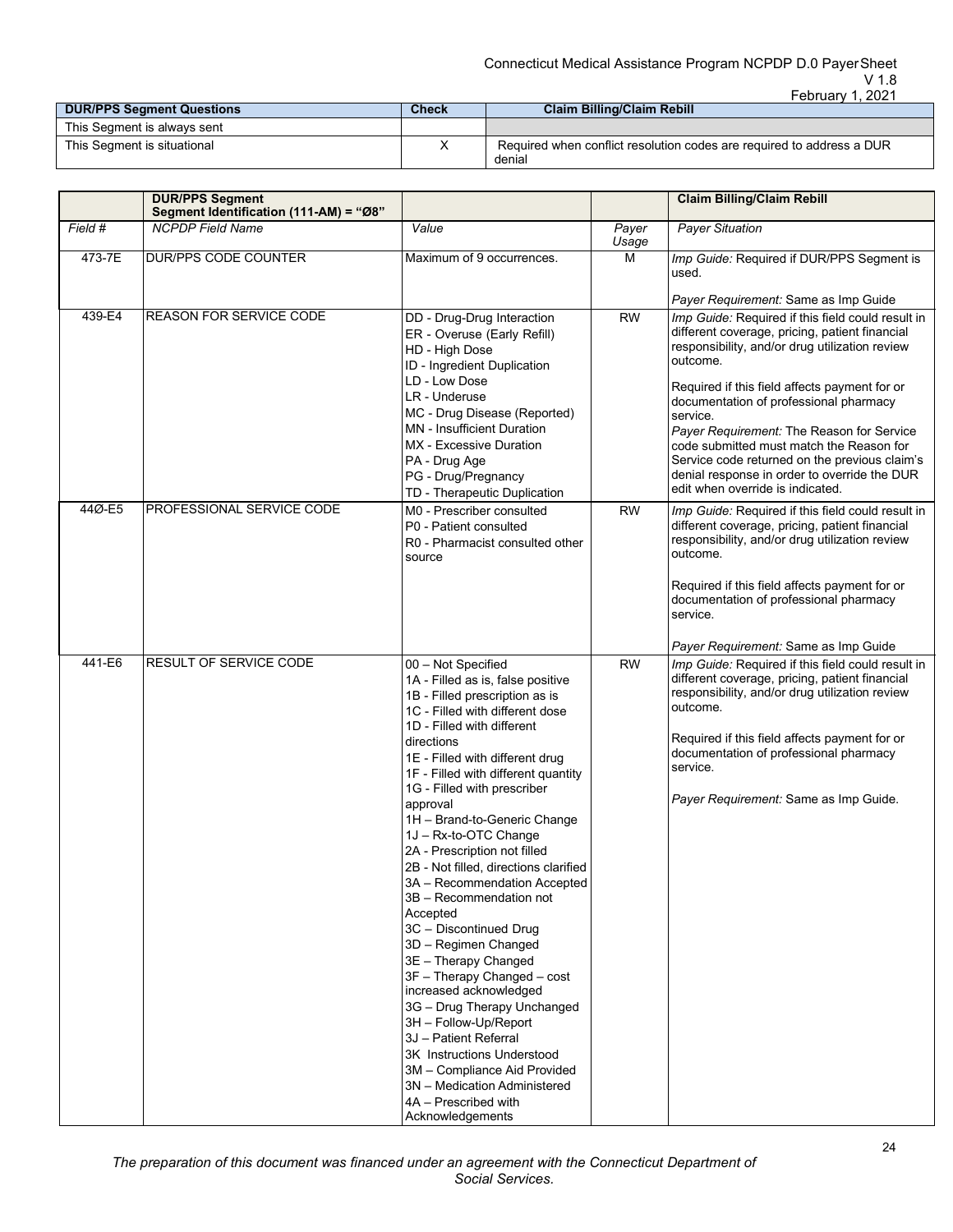| <b>Compound Segment Questions</b> | <b>Check</b> | <b>Claim Billing/Claim Rebill</b>          |
|-----------------------------------|--------------|--------------------------------------------|
| This Seament is always sent       |              |                                            |
| This Seament is situational       |              | Required when processing a compound claim. |

|         | <b>Compound Segment</b><br>Segment Identification (111-AM) = "1Ø" |                                                                                                                                                                                                                                                                                                                                                                                                                                                                                                         |                | <b>Claim Billing/Claim Rebill</b>                                                                                                                |
|---------|-------------------------------------------------------------------|---------------------------------------------------------------------------------------------------------------------------------------------------------------------------------------------------------------------------------------------------------------------------------------------------------------------------------------------------------------------------------------------------------------------------------------------------------------------------------------------------------|----------------|--------------------------------------------------------------------------------------------------------------------------------------------------|
| Field # | <b>NCPDP Field Name</b>                                           | Value                                                                                                                                                                                                                                                                                                                                                                                                                                                                                                   | Payer<br>Usage | <b>Payer Situation</b>                                                                                                                           |
| 45Ø-EF  | <b>COMPOUND DOSAGE FORM</b><br><b>DESCRIPTION CODE</b>            | Dosage form of the complete<br>compound mixture<br>NCI values of Diagnostic,<br>Therapeutic, and Research<br>Equipment - Pharmaceutical<br>Dosage Form                                                                                                                                                                                                                                                                                                                                                  | M              |                                                                                                                                                  |
| 451-EG  | COMPOUND DISPENSING UNIT FORM<br><b>INDICATOR</b>                 | 1 - Each<br>2 - Grams<br>3 - Milliliters                                                                                                                                                                                                                                                                                                                                                                                                                                                                | M              |                                                                                                                                                  |
| 447-EC  | COMPOUND INGREDIENT COMPONENT<br><b>COUNT</b>                     | Count of compound product<br>IDs (both active and inactive)<br>in the compound mixture<br>submitted.<br>Maximum 25 ingredients                                                                                                                                                                                                                                                                                                                                                                          | M              |                                                                                                                                                  |
| 488-RE  | COMPOUND PRODUCT ID QUALIFIER                                     | Ø3-National Drug Code (NDC)                                                                                                                                                                                                                                                                                                                                                                                                                                                                             | M              |                                                                                                                                                  |
| 489-TE  | COMPOUND PRODUCT ID                                               | Enter the 11 digit National<br>Drug Code (NDC)                                                                                                                                                                                                                                                                                                                                                                                                                                                          | M              |                                                                                                                                                  |
| 448-ED  | COMPOUND INGREDIENT QUANTITY                                      | Enter the metric decimal<br>quantity of the drug dispensed<br>Format=9999999.999                                                                                                                                                                                                                                                                                                                                                                                                                        | M              |                                                                                                                                                  |
| 449-EE  | COMPOUND INGREDIENT DRUG COST                                     | The amount of the cost<br>associated to the NDC.<br>Format=s\$\$\$\$\$\$cc                                                                                                                                                                                                                                                                                                                                                                                                                              | <b>RW</b>      | Imp Guide: Required if needed for receiver<br>claim determination when multiple products are<br>billed.                                          |
|         |                                                                   |                                                                                                                                                                                                                                                                                                                                                                                                                                                                                                         |                | Payer Requirement: Same as Imp Guide.                                                                                                            |
| 49Ø-UE  | <b>COMPOUND INGREDIENT BASIS OF COST</b><br><b>DETERMINATION</b>  | 00-Default<br>01-AWP (Average Wholesale<br>Price)<br>02- Local Wholesaler<br>03-Direct<br>04- EAC (Estimated Acquisition<br>Cost)<br>05-Acquisition<br>06- MAC (Maximum Allowable<br>Cost)<br>07- Usual & Customary<br>08-340B/Disproportionate Share<br>Pricing/Public Health Service<br>09-Other<br>10-ASP (Average Sales Price)<br>11-AMP (Average Manufacturer<br>Price)<br>12- WAC (Wholesale Acquisition<br>Cost)<br>13- Special Patient Pricing<br>14 -Cost basis on un-reportable<br>quantities | <b>RW</b>      | Imp Guide: Required if needed for receiver<br>claim determination when multiple products are<br>billed.<br>Payer Requirement: Same as Imp Guide. |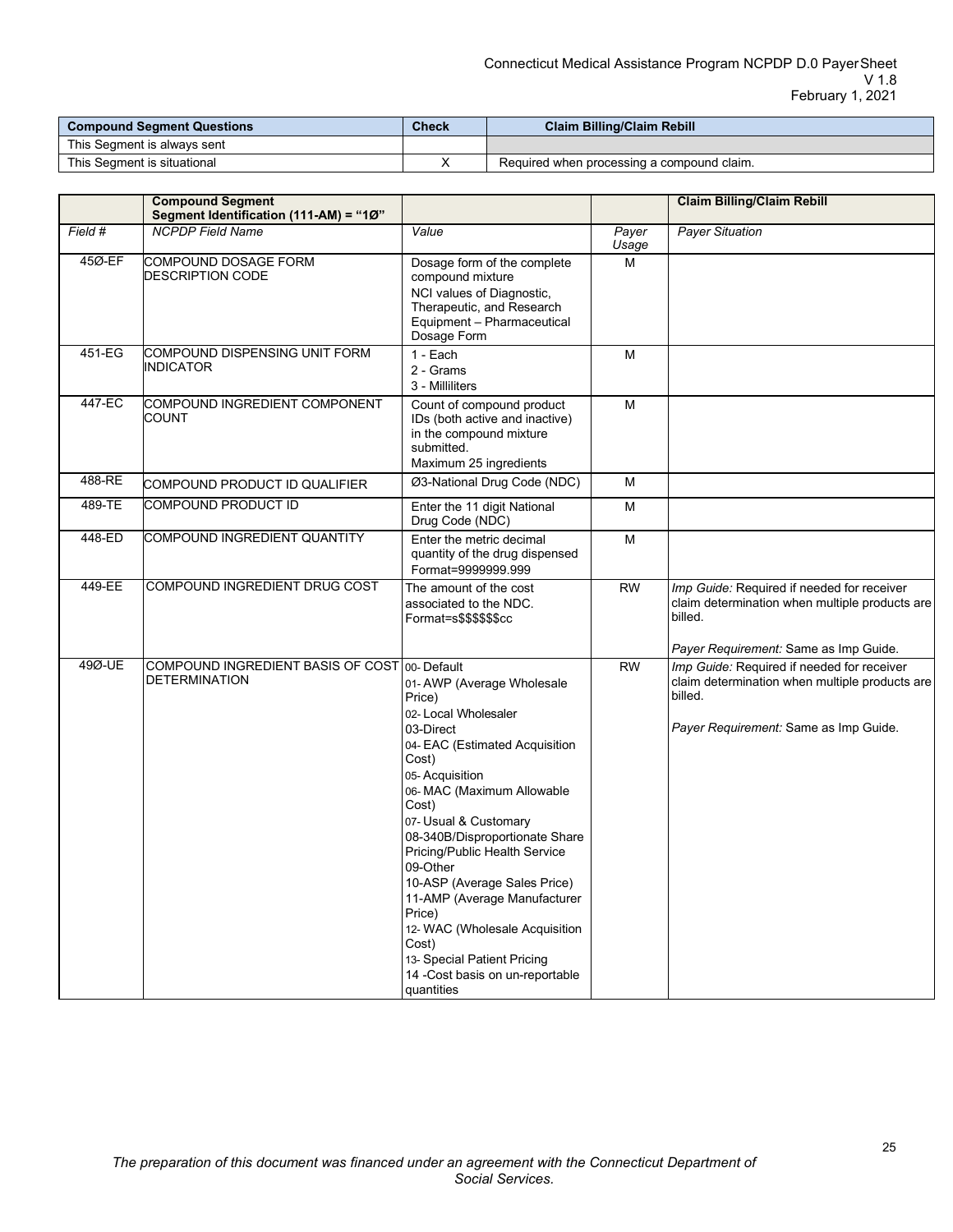## Connecticut Medical Assistance Program NCPDP D.0 PayerSheet V 1.8

|                                   |              | Februarv<br>2021                                              |
|-----------------------------------|--------------|---------------------------------------------------------------|
| <b>Clinical Segment Questions</b> | <b>Check</b> | <b>Claim Billing/Claim Rebill</b>                             |
| This Segment is always sent       |              |                                                               |
| This Segment is situational       |              | Required when a diagnosis is included on the claim submission |

|         | <b>Clinical Segment</b>                |                                                                      |                | <b>Claim Billing/Claim Rebill</b>                                                                                                                                         |
|---------|----------------------------------------|----------------------------------------------------------------------|----------------|---------------------------------------------------------------------------------------------------------------------------------------------------------------------------|
|         | Segment Identification (111-AM) = "13" |                                                                      |                |                                                                                                                                                                           |
| Field # | <b>NCPDP</b> Field Name                | Value                                                                | Payer<br>Usage | <b>Payer Situation</b>                                                                                                                                                    |
| 491-VE  | DIAGNOSIS CODE COUNT                   | Maximum count of 5.                                                  | <b>RW</b>      | Imp Guide: Required if Diagnosis Code<br>Qualifier (492-WE) and Diagnosis Code (424-<br>DO) is used.                                                                      |
|         |                                        |                                                                      |                | Payer Requirement: Same as Imp Guide.                                                                                                                                     |
| 492-WE  | <b>DIAGNOSIS CODE QUALIFIER</b>        | Ø1 - International Classification of IRW                             |                | Imp Guide: Required if Diagnosis                                                                                                                                          |
|         |                                        | Diseases (ICD9)                                                      |                | Code (424-DO) is used.                                                                                                                                                    |
|         |                                        | Ø2 - International Classification of<br>Diseases (ICD1Ø)             |                |                                                                                                                                                                           |
|         |                                        |                                                                      |                | Payer Requirement: Same as Imp Guide.                                                                                                                                     |
| 424-DO  | <b>DIAGNOSIS CODE</b>                  | seven RW<br>Enter<br>to<br>four<br>a<br>alpha/numeric diagnosis code |                | Imp Guide: Required if this field could result in<br>different coverage, pricing, patient financial<br>responsibility, and/or drug utilization review<br>outcome.         |
|         |                                        |                                                                      |                | Required if this field affects payment for<br>professional pharmacy service.                                                                                              |
|         |                                        |                                                                      |                | Required if this information can be used in place<br>of prior authorization.                                                                                              |
|         |                                        |                                                                      |                | Required if necessary for state/<br>federal/regulatory agency programs.                                                                                                   |
|         |                                        |                                                                      |                | Payer Requirement: Required if this field could<br>result in different coverage, pricing, patient<br>financial responsibility, and/or drug utilization<br>review outcome. |

**\*\* End of Request Claim Billing/Claim Rebill (B1/B3) Payer Sheet \*\***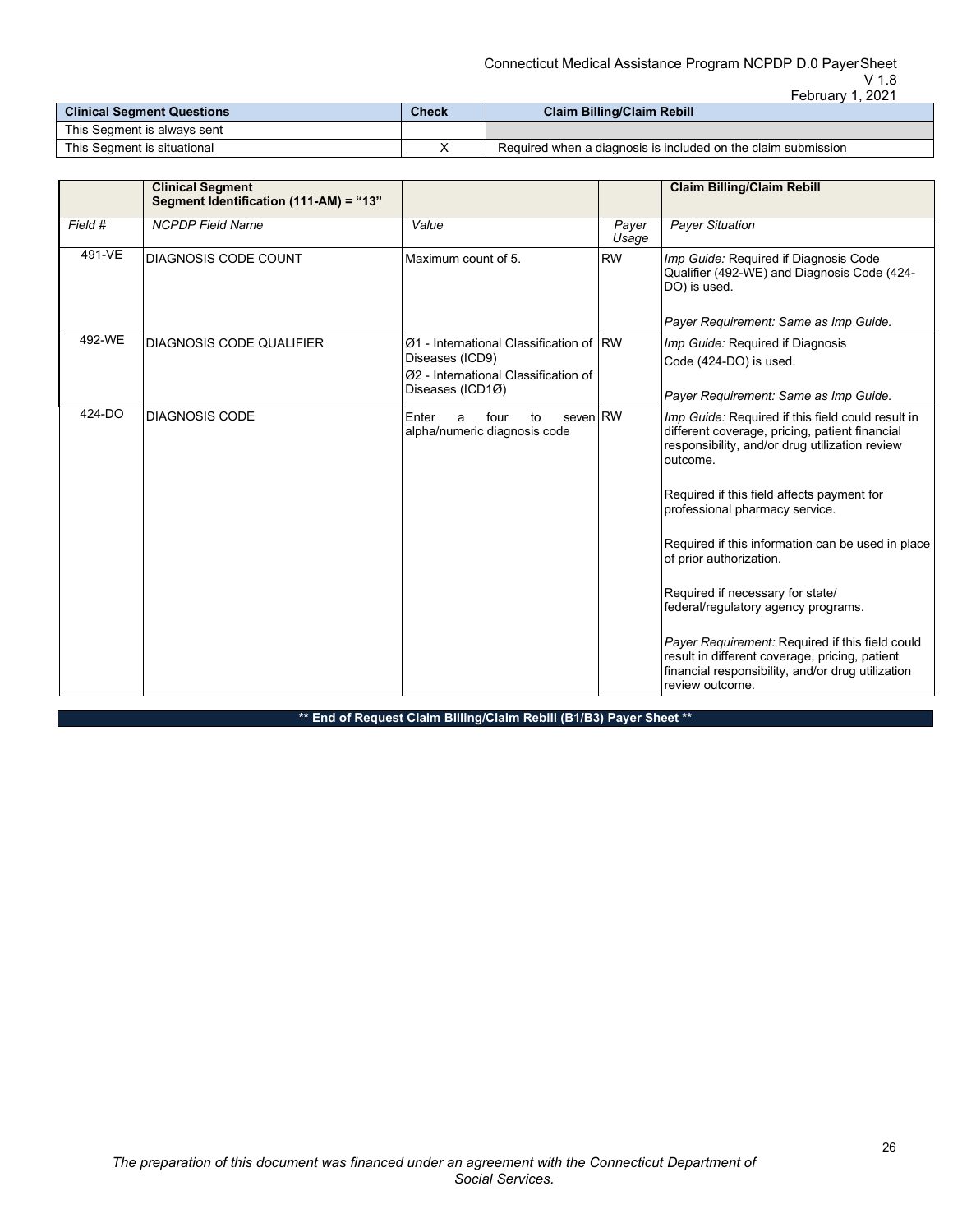## <span id="page-26-0"></span>**4. NCPDP VD.0 RESPONSE DATA ELEMENT DESCRIPTIONS**

Response Claim Billing/Claim Rebill Payer Sheet

**\*\* Start of Response Claim Billing/Claim Rebill (B1/B3) Payer Sheet \*\***

### **4.1 CLAIM BILLING/CLAIM REBILL PAID (OR DUPLICATE OF PAID) RESPONSE**

<span id="page-26-1"></span>The following lists the segments and fields in a Claim Billing or Claim Rebill response (Paid or Duplicate of Paid) Transaction for the NCPDP *Telecommunication Standard Implementation Guide Version D.Ø*.

**GENERAL INFORMATION**

| Payer Name: Name Connecticut Medical Assistance Program                                                        | Date: Ø1/25/2011 |                          |
|----------------------------------------------------------------------------------------------------------------|------------------|--------------------------|
| Plan Name/Group: All Programs with no coverage primary to the<br><b>Connecticut Medical Assistance Program</b> | BIN: 610480      | PCN: vendor-specific PCN |
| Plan Name/Group Name: Plan All Programs with primary coverage<br>other than Medicare Part D                    | BIN: 610480      | PCN: vendor-specific PCN |
| Plan Name/Group Name: ConnPACE*/CADAP** when Medicare Part<br>D is primary                                     | BIN: 610480      | <b>PCN: CTPCNPTD</b>     |
| *Program terminated 12/31/2013                                                                                 |                  |                          |
| ** Effective for dates of service November 1, 2018 and                                                         |                  |                          |
| forward the CADAP plan has transitioned to Magellan Rx                                                         |                  |                          |
| Management.                                                                                                    |                  |                          |
| Plan Name/Group Name: All Other Programs when Medicare Part D<br>is primary                                    | BIN: 610480      | <b>PCN: CTPCNFMD</b>     |

| <b>Response Transaction Header Segment Questions</b> | <b>Check</b> | <b>Claim Billing/Claim Rebill</b><br><b>Accepted/Paid (or Duplicate of Paid)</b> |
|------------------------------------------------------|--------------|----------------------------------------------------------------------------------|
| This Seament is always sent                          |              |                                                                                  |

|            | <b>Response Transaction Header Segment</b> |                          |                | Claim Billing/Claim Rebill - Accepted/Paid<br>(or Duplicate of Paid) |
|------------|--------------------------------------------|--------------------------|----------------|----------------------------------------------------------------------|
| Field #    | <b>NCPDP Field Name</b>                    | Value                    | Payer<br>Usage | <b>Payer Situation</b>                                               |
| 1Ø2-A2     | <b>VERSION/RELEASE NUMBER</b>              | DØ                       | м              |                                                                      |
| 1Ø3-A3     | TRANSACTION CODE                           | <b>B1, B3</b>            | м              |                                                                      |
| $109 - A9$ | <b>TRANSACTION COUNT</b>                   | Same value as in request | м              |                                                                      |
| 5Ø1-F1     | <b>HEADER RESPONSE STATUS</b>              | $A =$ Accepted           | М              |                                                                      |
| 2Ø2-B2     | SERVICE PROVIDER ID QUALIFIER              | Same value as in request | М              |                                                                      |
| 201-B1     | SERVICE PROVIDER ID                        | Same value as in request | м              |                                                                      |
| 4Ø1-D1     | DATE OF SERVICE                            | Same value as in request | М              |                                                                      |

| <b>Response Message Header Segment Questions</b> | <b>Check</b> | <b>Claim Billing/Claim Rebill</b><br>Accepted/Paid (or Duplicate of Paid) |
|--------------------------------------------------|--------------|---------------------------------------------------------------------------|
| This Segment is always sent                      |              |                                                                           |
| This Segment is situational                      |              | Provide general information when used for transmission-level messaging.   |

|         | <b>Response Message Segment</b><br>Segment Identification (111-AM) = "20" |       |                | Claim Billing/Claim Rebill -<br>Accepted/Paid (or Duplicate of Paid)                                                  |
|---------|---------------------------------------------------------------------------|-------|----------------|-----------------------------------------------------------------------------------------------------------------------|
| Field # | <b>NCPDP Field Name</b>                                                   | Value | Paver<br>Usage | <b>Paver Situation</b>                                                                                                |
| 5Ø4-F4  | MESSAGE                                                                   |       | <b>RW</b>      | <i>Imp Guide:</i> Required if text is needed for<br>clarification or detail.<br>Payer Requirement: Same as Imp Guide. |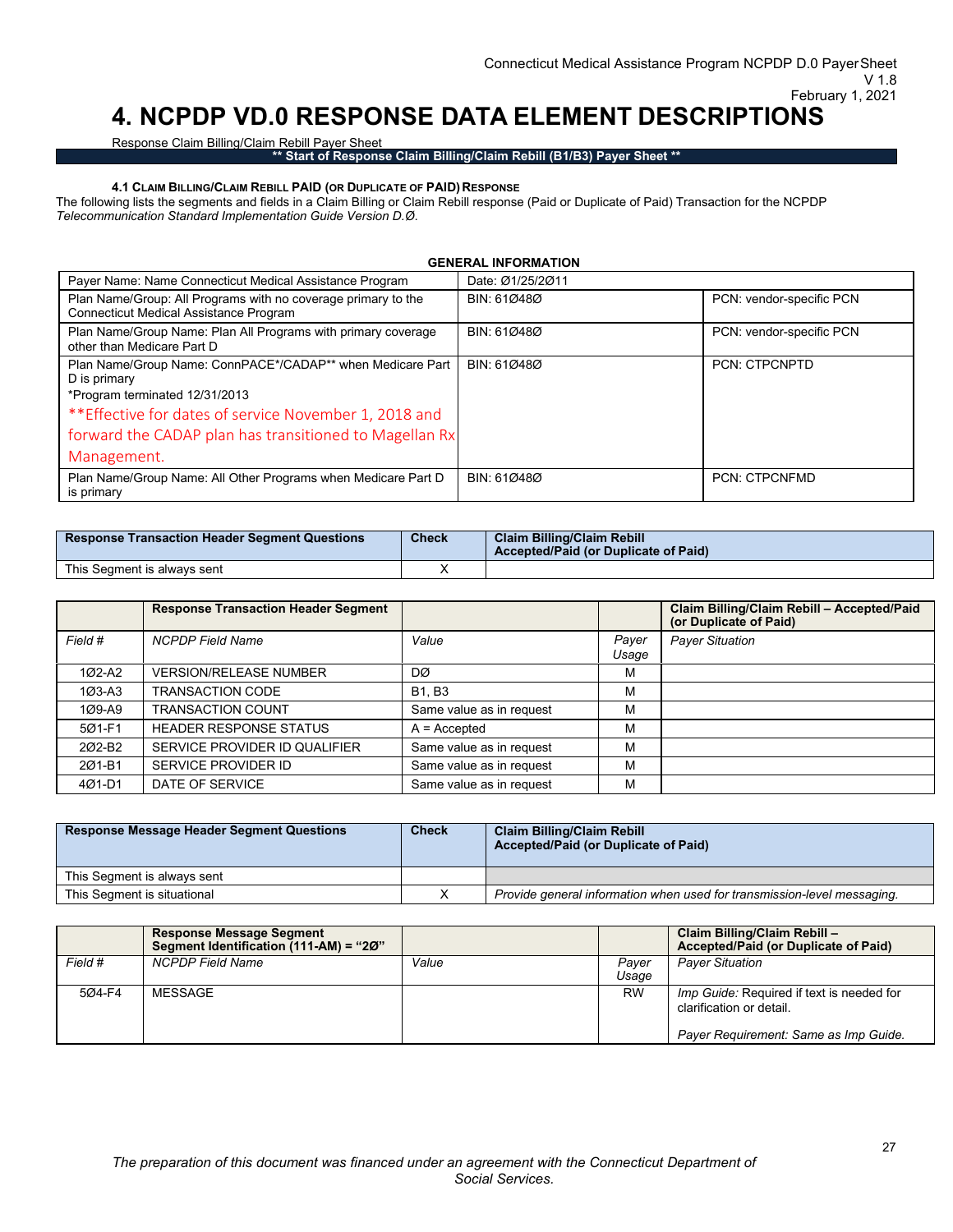#### Connecticut Medical Assistance Program NCPDP D.0 PayerSheet V 1.8 February 1, 2021

| <b>Response Status Segment Questions</b> | Check | <b>Claim Billing/Claim Rebill</b><br><b>Accepted/Paid (or Duplicate of Paid)</b> |  |
|------------------------------------------|-------|----------------------------------------------------------------------------------|--|
| This Seament is always sent              |       |                                                                                  |  |

|         | <b>Response Status Segment</b><br>Segment Identification (111-AM) = "21" |                                           |                | Claim Billing/Claim Rebill -<br>Accepted/Paid (or Duplicate of Paid)                                                                                                                                                                                                                                                             |
|---------|--------------------------------------------------------------------------|-------------------------------------------|----------------|----------------------------------------------------------------------------------------------------------------------------------------------------------------------------------------------------------------------------------------------------------------------------------------------------------------------------------|
| Field # | <b>NCPDP</b> Field Name                                                  | Value                                     | Payer<br>Usage | <b>Payer Situation</b>                                                                                                                                                                                                                                                                                                           |
| 112-AN  | <b>TRANSACTION RESPONSE STATUS</b>                                       | P=Paid<br>D=Duplicate of Paid             | M              |                                                                                                                                                                                                                                                                                                                                  |
| 5Ø3-F3  | <b>AUTHORIZATION NUMBER</b>                                              | 13 digit Internal Control Number<br>(ICN) | <b>RW</b>      | Imp Guide: Required if needed to identify<br>the transaction.<br>Payer Requirement: Same as Imp Guide.                                                                                                                                                                                                                           |
| 13Ø-UF  | ADDITIONAL MESSAGE INFORMATION<br><b>COUNT</b>                           | Maximum count of 25.                      | <b>RW</b>      | Imp Guide: Required if Additional Message<br>Information (526-FQ) is used.<br>Payer Requirement: Same as Imp Guide.                                                                                                                                                                                                              |
| 132-UH  | ADDITIONAL MESSAGE INFORMATION<br><b>QUALIFIER</b>                       |                                           | <b>RW</b>      | Imp Guide: Required if Additional Message<br>Information (526-FQ) is used.<br>Payer Requirement: Same as Imp Guide.                                                                                                                                                                                                              |
| 526-FQ  | ADDITIONAL MESSAGE INFORMATION                                           |                                           | <b>RW</b>      | Imp Guide: Required when additional text is<br>needed for clarification or detail.<br>Payer Requirement: Same as Imp Guide.                                                                                                                                                                                                      |
| 131-UG  | ADDITIONAL MESSAGE INFORMATION<br><b>CONTINUITY</b>                      |                                           | <b>RW</b>      | Imp Guide: Required if and only if current<br>repetition of Additional Message Information<br>(526-FQ) is used, another populated<br>repetition of Additional Message Information<br>(526-FQ) follows it, and the text of the<br>following message is a continuation of the<br>current.<br>Payer Requirement: Same as Imp Guide. |

| <b>Response Claim Segment Questions</b> | <b>Check</b> | <b>Claim Billing/Claim Rebill</b><br><b>Accepted/Paid (or Duplicate of Paid)</b> |
|-----------------------------------------|--------------|----------------------------------------------------------------------------------|
| This Seament is always sent             |              |                                                                                  |

|                    | <b>Response Claim Segment</b><br>Segment Identification (111-AM) = "22" |                                                                                                                                |                | Claim Billing/Claim Rebill -<br>Accepted/Paid (or Duplicate of Paid) |
|--------------------|-------------------------------------------------------------------------|--------------------------------------------------------------------------------------------------------------------------------|----------------|----------------------------------------------------------------------|
| Field #            | <b>NCPDP Field Name</b>                                                 | Value                                                                                                                          | Payer<br>Usage | <b>Payer Situation</b>                                               |
| 455-EM             | PRESCRIPTION/SERVICE REFERENCE<br>NUMBER QUALIFIER                      | $=$ RxBilling                                                                                                                  | м              |                                                                      |
| 402-D <sub>2</sub> | PRESCRIPTION/SERVICE REFERENCE<br><b>NUMBER</b>                         | Reference number assigned by<br>the provider for the dispensed<br>drug/product and/or service<br>provided.<br>12 digit numeric | м              |                                                                      |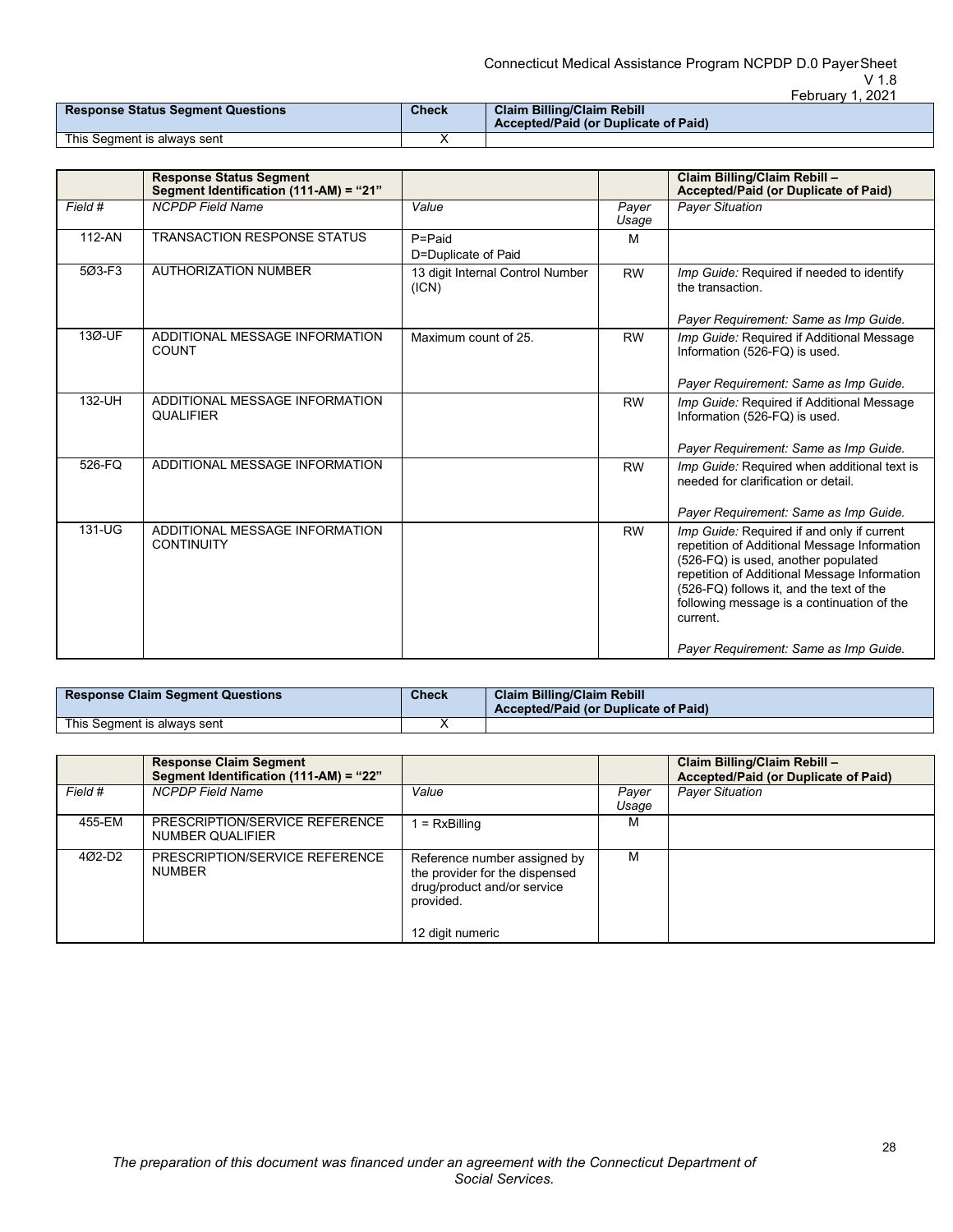|                                           |       | <b>UDIUCIV</b><br>$-202$                                        |
|-------------------------------------------|-------|-----------------------------------------------------------------|
| <b>Response Pricing Segment Questions</b> | Check | Claim Billing/Claim Rebill Accepted/Paid (or Duplicate of Paid) |
| This Seament is always sent               |       |                                                                 |

|                  | <b>Response Pricing Segment</b><br>Segment Identification (111-AM) = "23" |                                                                                                                                                                                                                                                                                                                                                                                                                                                                                                               |                        | Claim Billing/Claim Rebill -<br>Accepted/Paid (or Duplicate of Paid)                                                                                                                                                                                                                                               |
|------------------|---------------------------------------------------------------------------|---------------------------------------------------------------------------------------------------------------------------------------------------------------------------------------------------------------------------------------------------------------------------------------------------------------------------------------------------------------------------------------------------------------------------------------------------------------------------------------------------------------|------------------------|--------------------------------------------------------------------------------------------------------------------------------------------------------------------------------------------------------------------------------------------------------------------------------------------------------------------|
| Field #          | <b>NCPDP Field Name</b>                                                   | Value                                                                                                                                                                                                                                                                                                                                                                                                                                                                                                         | Payer<br>Usage         | <b>Paver Situation</b>                                                                                                                                                                                                                                                                                             |
| 5Ø5-F5           | PATIENT PAY AMOUNT                                                        | Amount applied to Copay<br>$(518-FI)$                                                                                                                                                                                                                                                                                                                                                                                                                                                                         | R                      |                                                                                                                                                                                                                                                                                                                    |
| 506-F6           | <b>INGREDIENT COST PAID</b>                                               | Drug ingredient cost paid<br>included in the 'Total Amount<br>Paid' (509-F9)                                                                                                                                                                                                                                                                                                                                                                                                                                  | <b>RW</b>              | Imp Guide: Required if this value is used to<br>arrive at the final reimbursement.                                                                                                                                                                                                                                 |
|                  |                                                                           | Format=s\$\$\$\$\$\$cc                                                                                                                                                                                                                                                                                                                                                                                                                                                                                        |                        | Payer Requirement: Same as Imp Guide.                                                                                                                                                                                                                                                                              |
| 5Ø7-F7           | <b>DISPENSING FEE PAID</b>                                                | Dispensing fee paid included in<br>the 'Total Amount Paid'<br>$(509-F9)$                                                                                                                                                                                                                                                                                                                                                                                                                                      | <b>RW</b>              | Imp Guide: Required if this value is used to<br>arrive at the final reimbursement.                                                                                                                                                                                                                                 |
|                  |                                                                           | Format=s\$\$\$\$\$\$cc                                                                                                                                                                                                                                                                                                                                                                                                                                                                                        |                        | Payer Requirement: Same as Imp Guide.                                                                                                                                                                                                                                                                              |
| 521-FL           | <b>INCENTIVE AMOUNT PAID</b>                                              | Format=s\$\$\$\$\$\$cc                                                                                                                                                                                                                                                                                                                                                                                                                                                                                        | <b>RW</b>              | Imp Guide: Required if this value is used to<br>arrive at the final reimbursement.                                                                                                                                                                                                                                 |
|                  |                                                                           |                                                                                                                                                                                                                                                                                                                                                                                                                                                                                                               |                        | Required if Incentive Amount Submitted<br>$(438-E3)$ is greater than zero $(\emptyset)$ .                                                                                                                                                                                                                          |
|                  |                                                                           |                                                                                                                                                                                                                                                                                                                                                                                                                                                                                                               |                        | Payer Requirement: Same as Imp Guide.                                                                                                                                                                                                                                                                              |
| 5Ø9-F9           | <b>TOTAL AMOUNT PAID</b>                                                  | Format=s\$\$\$\$\$\$cc                                                                                                                                                                                                                                                                                                                                                                                                                                                                                        | $\mathsf R$            |                                                                                                                                                                                                                                                                                                                    |
| 522-FM<br>518-FI | <b>BASIS OF REIMBURSEMENT</b><br><b>DETERMINATION</b><br>AMOUNT OF COPAY  | 2- Ingredient cost reduced to<br>Average Wholesale Price<br>(AWP)<br>3- Ingredient cost reduced to<br>Average Wholesale Price<br>(AWP) less X% pricing<br>4- Usual and customary paid as<br>submitted<br>6- Maximum Allowable Cost<br>(MAC) pricing-Ingredient cost<br>paid<br>7- MAC Pricing-Ingredient cost<br>reduced to MAC<br>9- Acquisition Pricing<br>12-340B/Disproportionate<br>Share/Public Health Service<br>Pricing<br>14- Other Payer-Patient<br>Responsibility Amount<br>Format=s\$\$\$\$\$\$cc | <b>RW</b><br><b>RW</b> | Imp Guide: Required if Ingredient Cost Paid<br>(506-F6) is greater than zero $(\emptyset)$ .<br>Required if Basis of Cost Determination<br>(432-DN) is submitted on billing.<br>Payer Requirement: Same as Imp Guide.<br>Imp Guide: Required if Patient Pay Amount<br>(5Ø5-F5) includes copay as patient financial |
|                  |                                                                           |                                                                                                                                                                                                                                                                                                                                                                                                                                                                                                               |                        | responsibility.<br>Payer Requirement: Same as Imp Guide.                                                                                                                                                                                                                                                           |
| 52Ø-FK           | AMOUNT EXCEEDING PERIODIC<br><b>BENEFIT MAXIMUM</b>                       | Format=s\$\$\$\$\$\$cc                                                                                                                                                                                                                                                                                                                                                                                                                                                                                        | <b>RW</b>              | Imp Guide: Required if Patient Pay Amount<br>(5Ø5-F5) includes amount exceeding<br>periodic benefit maximum.<br>Payer Requirement: Same as Imp Guide.                                                                                                                                                              |
| 148-U8           | <b>INGREDIENT COST</b><br>CONTRACTED/REIMBURSABLE<br><b>AMOUNT</b>        | Format=s\$\$\$\$\$\$cc                                                                                                                                                                                                                                                                                                                                                                                                                                                                                        | <b>RW</b>              | Imp Guide: Required when Basis of<br>Reimbursement Determination (522-FM) is<br>"14" (Patient Responsibility Amount) or "15"<br>(Patient Pay Amount) unless prohibited by<br>state/federal/regulatory agency.<br>Payer Requirement: Same as Imp Guide.                                                             |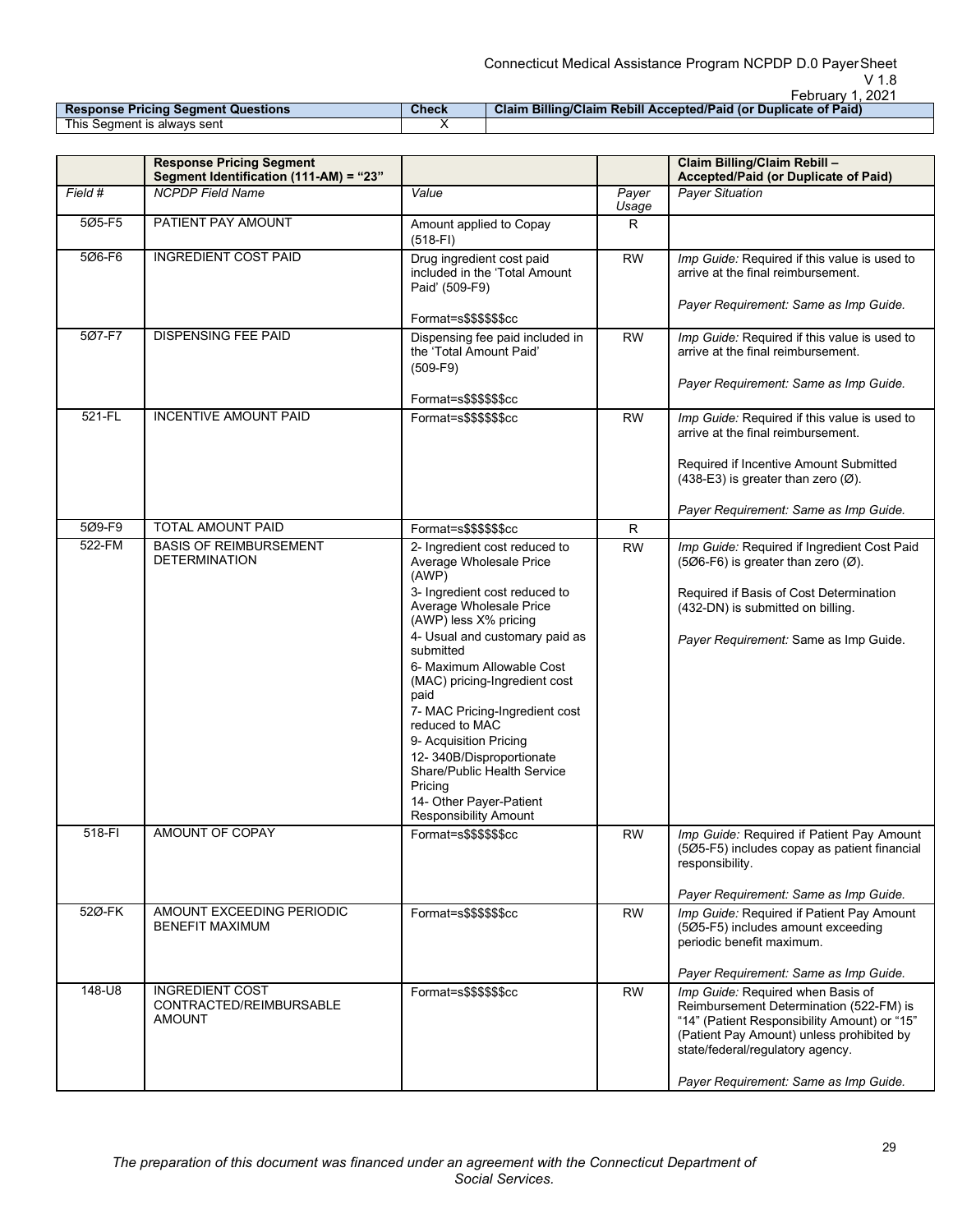## V 1.8

|         |                                                                           |                        |                | February 1, 2021                                                                                                                                                                                                                                       |
|---------|---------------------------------------------------------------------------|------------------------|----------------|--------------------------------------------------------------------------------------------------------------------------------------------------------------------------------------------------------------------------------------------------------|
|         | <b>Response Pricing Segment</b><br>Segment Identification (111-AM) = "23" |                        |                | Claim Billing/Claim Rebill -<br>Accepted/Paid (or Duplicate of Paid)                                                                                                                                                                                   |
| Field # | <b>NCPDP</b> Field Name                                                   | Value                  | Paver<br>Usage | <b>Payer Situation</b>                                                                                                                                                                                                                                 |
| 149-U9  | <b>DISPENSING FEE</b><br>CONTRACTED/REIMBURSABLE<br><b>AMOUNT</b>         | Format=s\$\$\$\$\$\$cc | <b>RW</b>      | Imp Guide: Required when Basis of<br>Reimbursement Determination (522-FM) is<br>"14" (Patient Responsibility Amount) or "15"<br>(Patient Pay Amount) unless prohibited by<br>state/federal/regulatory agency.<br>Payer Requirement: Same as Imp Guide. |

| <b>Response DUR/PPS Segment Questions</b> | <b>Check</b> | Claim Billing/Claim Rebill Accepted/Paid (or Duplicate of Paid) |  |
|-------------------------------------------|--------------|-----------------------------------------------------------------|--|
| This Seament is always sent               |              |                                                                 |  |
| This Seament is situational               |              | Required when a Drug Utilization Review message is returned     |  |

|          | <b>Response DUR/PPS Segment</b><br>Segment Identification (111-AM) = "24" |                                                                                                                                                                                                                                                                                                                                  |                | Claim Billing/Claim Rebill - Accepted/Paid<br>(or Duplicate of Paid)                                                                                                                                      |
|----------|---------------------------------------------------------------------------|----------------------------------------------------------------------------------------------------------------------------------------------------------------------------------------------------------------------------------------------------------------------------------------------------------------------------------|----------------|-----------------------------------------------------------------------------------------------------------------------------------------------------------------------------------------------------------|
| Field #  | <b>NCPDP</b> Field Name                                                   | Value                                                                                                                                                                                                                                                                                                                            | Payer<br>Usage | <b>Payer Situation</b>                                                                                                                                                                                    |
| 567-J6   | DUR/PPS RESPONSE CODE COUNTER                                             | Maximum 9 occurrences<br>supported.                                                                                                                                                                                                                                                                                              | <b>RW</b>      | Imp Guide: Required if Reason For Service<br>Code (439-E4) is used.                                                                                                                                       |
|          |                                                                           |                                                                                                                                                                                                                                                                                                                                  |                | Payer Requirement: Same as Imp Guide.                                                                                                                                                                     |
| 439-E4   | <b>REASON FOR SERVICE CODE</b>                                            | DD - Drug-Drug Interaction<br>ER - Overuse (Early Refill)<br>GR - Drug Age - Geriatric<br>HD - High Dose<br>ID - Ingredient Duplication<br>LR - Underuse<br>LD - Low Dose<br>MC - Drug Disease<br>MN - Minimum Duration of<br>Therapy<br>MX - Maximum Duration of<br>Therapy<br>PA - Drug Age - Pediatric<br>PG - Drug/Pregnancy | <b>RW</b>      | Imp Guide: Required if utilization conflict is<br>detected.<br>Payer Requirement: Same as Imp Guide.                                                                                                      |
| 528-FS   | CLINICAL SIGNIFICANCE CODE                                                | TD - Therapeutic Duplication<br>1- Major                                                                                                                                                                                                                                                                                         | <b>RW</b>      | Imp Guide: Required if needed to supply                                                                                                                                                                   |
|          |                                                                           | 2-Moderate<br>3-Minor                                                                                                                                                                                                                                                                                                            |                | additional information for the utilization conflict.                                                                                                                                                      |
|          |                                                                           |                                                                                                                                                                                                                                                                                                                                  |                | Payer Requirement: Same as Imp:                                                                                                                                                                           |
| 529-FT   | OTHER PHARMACY INDICATOR                                                  | Ø-Not specified<br>1-Your pharmacy<br>2-Other pharmacy in same<br>chain<br>3-Other pharmacy                                                                                                                                                                                                                                      | <b>RW</b>      | Imp Guide: Required if needed to supply<br>additional information for the utilization conflict.<br>Payer Requirement: Same as Imp Guide.                                                                  |
| 53Ø-FU   | PREVIOUS DATE OF FILL                                                     | Date the prescription was<br>previously filled<br>Format=CCYYMMDD                                                                                                                                                                                                                                                                | <b>RW</b>      | Imp Guide: Required if needed to supply<br>additional information for the utilization<br>conflict.<br>Required if Quantity of Previous Fill (531-FV) is<br>used.<br>Payer Requirement: Same as Imp Guide. |
| $531-FV$ | <b>QUANTITY OF PREVIOUS FILL</b>                                          | Amount expressed in metric<br>decimal units of the conflicting<br>agent that was previously<br>filled.<br>Format=9999999.999                                                                                                                                                                                                     | <b>RW</b>      | Imp Guide: Required if needed to supply<br>additional information for the utilization<br>conflict.<br>Required if Previous Date Of Fill (53Ø-FU) is<br>used.<br>Payer Requirement: Same as Imp Guide.     |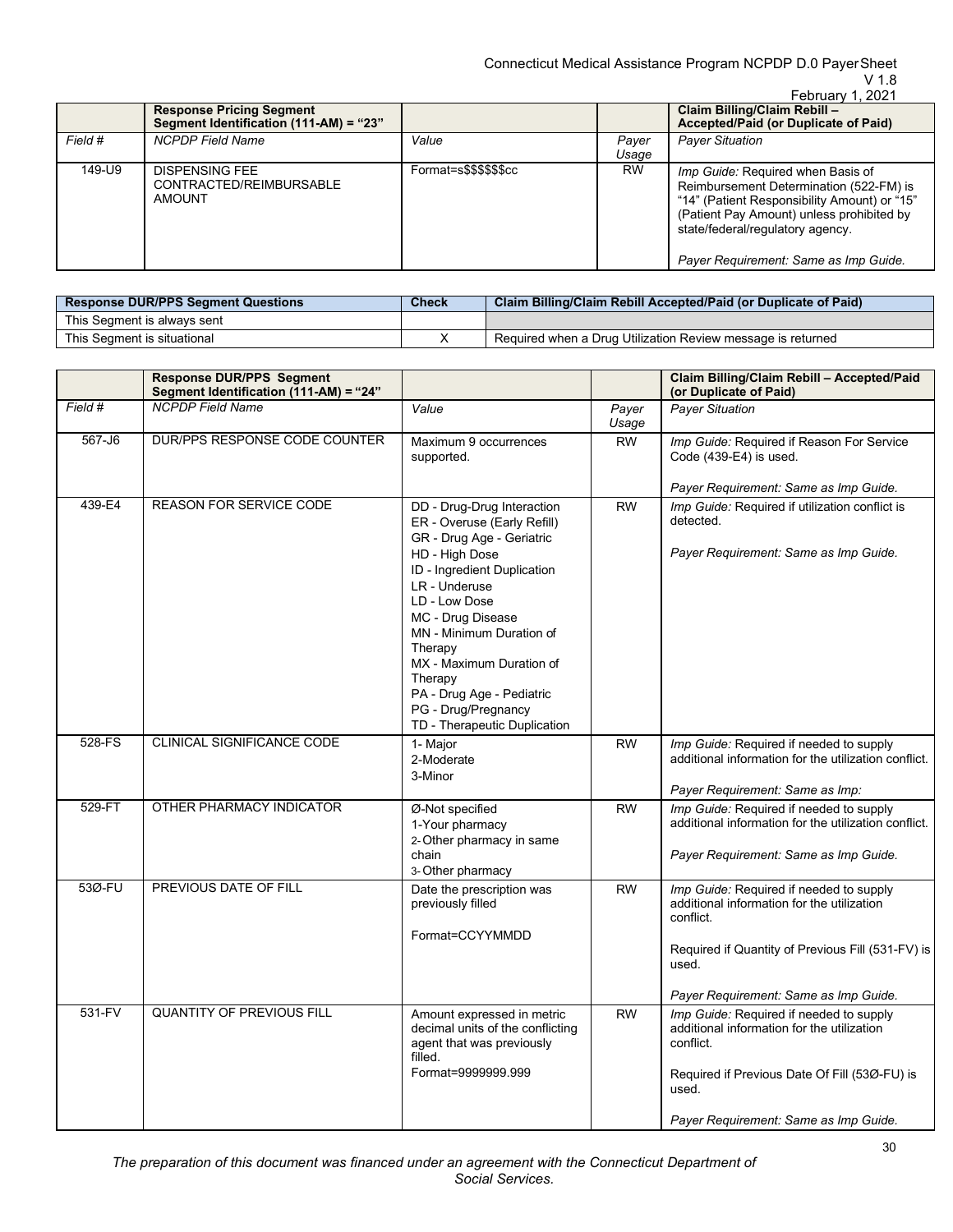Connecticut Medical Assistance Program NCPDP D.0 PayerSheet V 1.8

|         |                                                                           |                                                                      |                | February 1, 2021                                                                                                                                   |
|---------|---------------------------------------------------------------------------|----------------------------------------------------------------------|----------------|----------------------------------------------------------------------------------------------------------------------------------------------------|
|         | <b>Response DUR/PPS Segment</b><br>Segment Identification (111-AM) = "24" |                                                                      |                | Claim Billing/Claim Rebill - Accepted/Paid<br>(or Duplicate of Paid)                                                                               |
| Field # | <b>NCPDP</b> Field Name                                                   | Value                                                                | Payer<br>Usage | <b>Payer Situation</b>                                                                                                                             |
| 532-FW  | DATABASE INDICATOR                                                        | 1- First Data Bank (FDB)                                             | <b>RW</b>      | <i>Imp Guide:</i> Required if needed to supply<br>additional information for the utilization<br>conflict.<br>Payer Requirement: Same as Imp Guide. |
| 533-FX  | OTHER PRESCRIBER INDICATOR                                                | Ø-Not specified<br>1-Same Prescriber<br>2-Different Prescriber       | <b>RW</b>      | Imp Guide: Required if needed to supply<br>additional information for the utilization<br>conflict.<br>Payer Requirement: Same as Imp Guide.        |
| 544-FY  | DUR FREE TEXT MESSAGE                                                     | Text that provides additional<br>detail regarding a DUR<br>conflict. | <b>RW</b>      | Imp Guide: Required if needed to supply<br>additional information for the utilization<br>conflict.<br>Payer Requirement: Same as Imp Guide.        |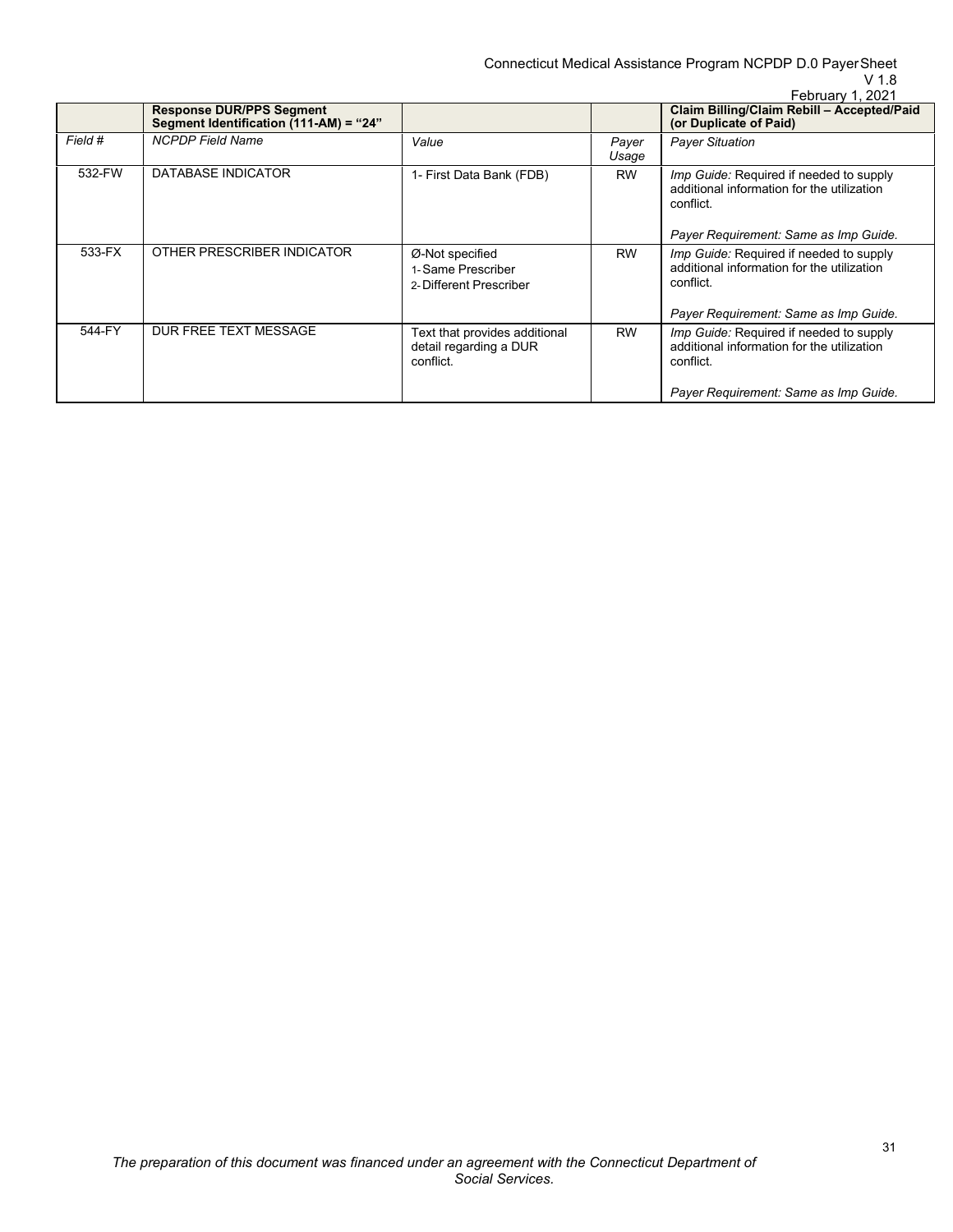### **4.2 CLAIM BILLING/CLAIM REBILL ACCEPTED/REJECTED RESPONSE**

<span id="page-31-0"></span>

| r Seament Questions<br><b>Transaction Header</b><br>Response | <b>Check</b> | <b>Billing/Claim Rebill Accepted/Reiected</b><br>Claim |
|--------------------------------------------------------------|--------------|--------------------------------------------------------|
| <b>This</b><br>alwavs sent<br>Seament is                     |              |                                                        |

|            | <b>Response Transaction Header Segment</b> |                          |                | <b>Claim Billing/Claim Rebill</b><br><b>Accepted/Rejected</b> |
|------------|--------------------------------------------|--------------------------|----------------|---------------------------------------------------------------|
| Field #    | <b>NCPDP Field Name</b>                    | Value                    | Payer<br>Usage | <b>Payer Situation</b>                                        |
| 1Ø2-A2     | <b>VERSION/RELEASE NUMBER</b>              | DØ                       | м              |                                                               |
| $103 - A3$ | TRANSACTION CODE                           | <b>B1.B3</b>             | М              |                                                               |
| 1Ø9-A9     | <b>TRANSACTION COUNT</b>                   | Same value as in request | М              |                                                               |
| 5Ø1-F1     | <b>HEADER RESPONSE STATUS</b>              | $A =$ Accepted           | м              |                                                               |
| 202-B2     | SERVICE PROVIDER ID QUALIFIER              | Same value as in request | м              |                                                               |
| 201-B1     | SERVICE PROVIDER ID                        | Same value as in request | м              |                                                               |
| 4Ø1-D1     | DATE OF SERVICE                            | Same value as in request | м              |                                                               |

| <b>Response Message Segment Questions</b> | Check | <b>Claim Billing/Claim Rebill Accepted/Rejected</b>                     |
|-------------------------------------------|-------|-------------------------------------------------------------------------|
| This Segment is always sent               |       |                                                                         |
| This Segment is situational               |       | Provide general information when used for transmission-level messaging. |

|         | <b>Response Message Segment</b><br>Segment Identification (111-AM) = "20" |       |                | <b>Claim Billing/Claim Rebill</b><br><b>Accepted/Rejected</b>                                                         |
|---------|---------------------------------------------------------------------------|-------|----------------|-----------------------------------------------------------------------------------------------------------------------|
| Field # | <b>NCPDP Field Name</b>                                                   | Value | Paver<br>Usage | <b>Payer Situation</b>                                                                                                |
| 5Ø4-F4  | MESSAGE                                                                   |       | <b>RW</b>      | <i>Imp Guide:</i> Required if text is needed for<br>clarification or detail.<br>Payer Requirement: Same as Imp Guide. |

| <b>Response Status Segment Questions</b> | <b>Check</b> | Billing/Claim Rebill Accepted/Rejected<br>Claim |
|------------------------------------------|--------------|-------------------------------------------------|
| This 、<br>Seament is always sent         |              |                                                 |

|         | <b>Response Status Segment</b><br>Segment Identification (111-AM) = "21" |                                                                                                                 |                | <b>Claim Billing/Claim Rebill</b><br><b>Accepted/Rejected</b>                                                                             |
|---------|--------------------------------------------------------------------------|-----------------------------------------------------------------------------------------------------------------|----------------|-------------------------------------------------------------------------------------------------------------------------------------------|
| Field # | <b>NCPDP Field Name</b>                                                  | Value                                                                                                           | Payer<br>Usage | <b>Payer Situation</b>                                                                                                                    |
| 112-AN  | <b>TRANSACTION RESPONSE STATUS</b>                                       | $R =$ Reject                                                                                                    | м              |                                                                                                                                           |
| 5Ø3-F3  | <b>AUTHORIZATION NUMBER</b>                                              | 13 digit Internal Control Number<br>(ICN)                                                                       | <b>RW</b>      | Required to identify the transaction.                                                                                                     |
| 51Ø-FA  | <b>REJECT COUNT</b>                                                      | Count of Reject Codes (511-FB)<br>Maximum count of 5.                                                           | R              |                                                                                                                                           |
| 511-FB  | <b>REJECT CODE</b>                                                       | See National Council on<br>Prescription Drug Programs<br>(NCPDP) External Code List,<br>Appendix A-Reject Codes | R              |                                                                                                                                           |
| 546-4F  | <b>REJECT FIELD OCCURRENCE</b><br><b>INDICATOR</b>                       |                                                                                                                 | <b>RW</b>      | Imp Guide: Required if a repeating field is in<br>error, to identify repeating field occurrence.<br>Payer Requirement: Same as Imp Guide. |
| 13Ø-UF  | ADDITIONAL MESSAGE INFORMATION<br><b>COUNT</b>                           | Maximum count of 25.                                                                                            | <b>RW</b>      | Imp Guide: Required if Additional Message<br>Information (526-FQ) is used.<br>Payer Requirement: Same as Imp Guide.                       |
| 132-UH  | ADDITIONAL MESSAGE INFORMATION<br><b>QUALIFIER</b>                       |                                                                                                                 | <b>RW</b>      | Imp Guide: Required if Additional Message<br>Information (526-FQ) is used.<br>Payer Requirement: Same as Imp Guide.                       |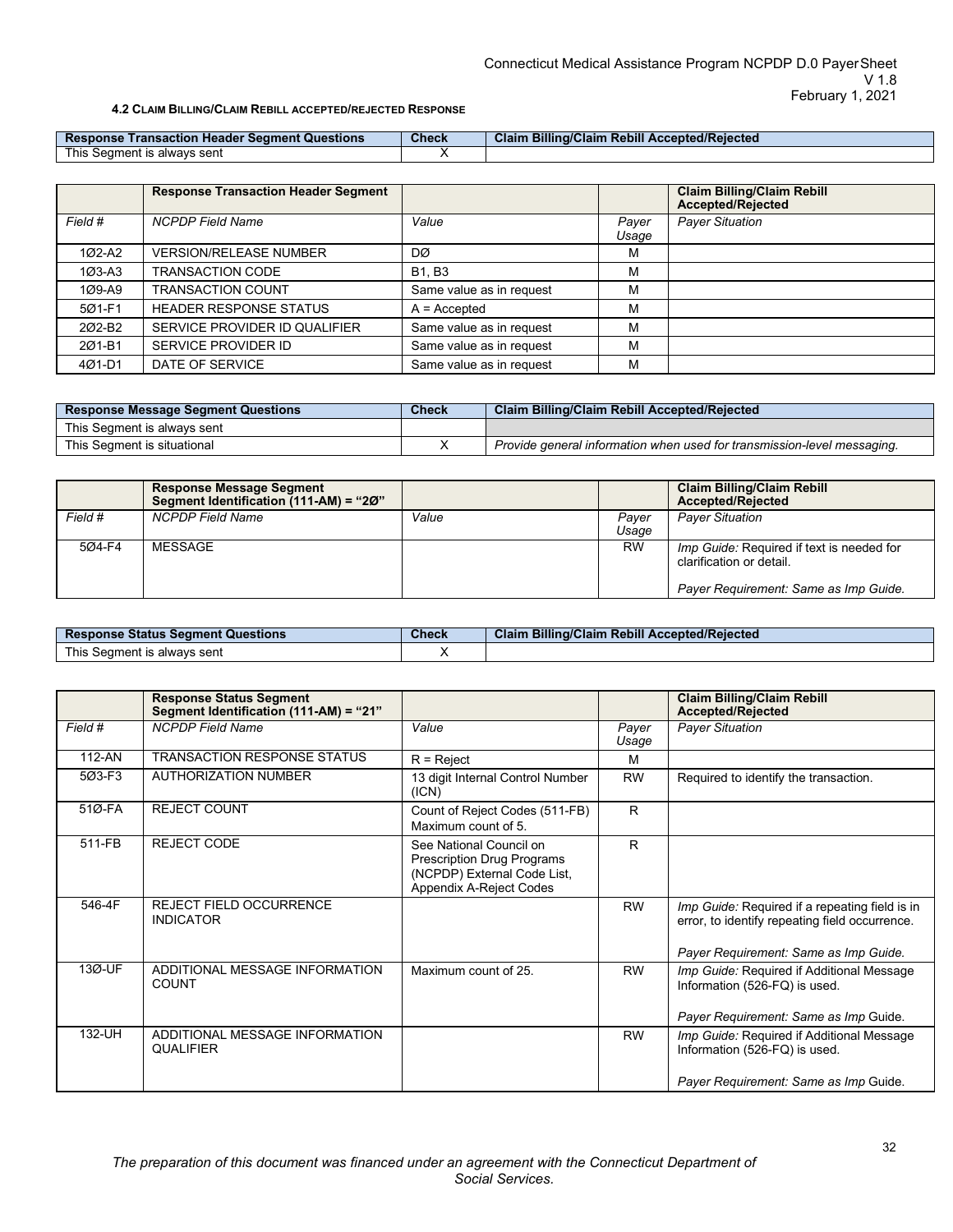## V 1.8

|         |                                                                          |       |                | February 1, 2021                                                                                                                                                                                                                                                                        |
|---------|--------------------------------------------------------------------------|-------|----------------|-----------------------------------------------------------------------------------------------------------------------------------------------------------------------------------------------------------------------------------------------------------------------------------------|
|         | <b>Response Status Segment</b><br>Segment Identification (111-AM) = "21" |       |                | <b>Claim Billing/Claim Rebill</b><br><b>Accepted/Rejected</b>                                                                                                                                                                                                                           |
| Field # | <b>NCPDP</b> Field Name                                                  | Value | Payer<br>Usage | <b>Payer Situation</b>                                                                                                                                                                                                                                                                  |
| 526-FQ  | ADDITIONAL MESSAGE INFORMATION                                           |       | <b>RW</b>      | Imp Guide: Required when additional text is<br>needed for clarification or detail.                                                                                                                                                                                                      |
|         |                                                                          |       |                | Payer Requirement: Same as Imp Guide.                                                                                                                                                                                                                                                   |
| 131-UG  | ADDITIONAL MESSAGE INFORMATION<br><b>CONTINUITY</b>                      |       | <b>RW</b>      | Imp Guide: Required if and only if current<br>repetition of Additional Message Information<br>(526-FQ) is used, another populated<br>repetition of Additional Message Information<br>(526-FQ) follows it, and the text of the<br>following message is a continuation of the<br>current. |
|         |                                                                          |       |                | Payer Requirement: Same as Imp Guide.                                                                                                                                                                                                                                                   |

| Response Claim Segment Questions | <b>Check</b> | <b>Claim Billing/Claim Rebill Accepted/Rejected</b> |
|----------------------------------|--------------|-----------------------------------------------------|
| This Segment is always sent      |              |                                                     |

|                    | <b>Response Claim Segment</b><br>Segment Identification (111-AM) = "22" |                    |                | <b>Claim Billing/Claim Rebill</b><br><b>Accepted/Rejected</b>                                                                                                      |
|--------------------|-------------------------------------------------------------------------|--------------------|----------------|--------------------------------------------------------------------------------------------------------------------------------------------------------------------|
| Field #            | <b>NCPDP</b> Field Name                                                 | Value              | Payer<br>Usage | <b>Payer Situation</b>                                                                                                                                             |
| 455-EM             | PRESCRIPTION/SERVICE REFERENCE<br>NUMBER QUALIFIER                      | $= Rx$ Billing     | м              | Imp Guide: For Transaction Code of "B1", in<br>the Response Claim Segment, the<br>Prescription/Service Reference Number<br>Qualifier (455-EM) is "1" (Rx Billing). |
| 402-D <sub>2</sub> | PRESCRIPTION/SERVICE REFERENCE<br><b>NUMBER</b>                         |                    | м              |                                                                                                                                                                    |
| 551-9F             | PREFERRED PRODUCT COUNT                                                 | Maximum count of 6 | <b>RW</b>      | Imp Guide: Used if needed to identify preferred<br>product.                                                                                                        |
| 556-AU             | PREFERRED PRODUCT DESCRIPTION                                           |                    | <b>RW</b>      | Imp Guide: Used if needed to identify preferred<br>product.                                                                                                        |

| <b>Response DUR/PPS Segment Questions</b> | <b>Check</b> | <b>Claim Billing/Claim Rebill Accepted/Rejected</b>         |
|-------------------------------------------|--------------|-------------------------------------------------------------|
| This Seament is alwavs sent               |              |                                                             |
| This Seament is situational               |              | Required when a Drug Utilization Review message is returned |

|         | <b>Response DUR/PPS Segment</b>        |                                                                                                                                                                                                                                                                                                                                                                  |                | Claim Billing/Claim Rebill - Accepted/Paid                                                           |
|---------|----------------------------------------|------------------------------------------------------------------------------------------------------------------------------------------------------------------------------------------------------------------------------------------------------------------------------------------------------------------------------------------------------------------|----------------|------------------------------------------------------------------------------------------------------|
|         | Segment Identification (111-AM) = "24" |                                                                                                                                                                                                                                                                                                                                                                  |                | (or Duplicate of Paid)                                                                               |
| Field # | <b>NCPDP Field Name</b>                | Value                                                                                                                                                                                                                                                                                                                                                            | Payer<br>Usage | <b>Payer Situation</b>                                                                               |
| 567-J6  | DUR/PPS RESPONSE CODE COUNTER          | Maximum 9 occurrences<br>supported.                                                                                                                                                                                                                                                                                                                              | <b>RW</b>      | Imp Guide: Required if Reason For Service<br>Code (439-E4) is used.                                  |
|         |                                        |                                                                                                                                                                                                                                                                                                                                                                  |                | Payer Requirement: Same as Imp Guide.                                                                |
| 439-E4  | <b>REASON FOR SERVICE CODE</b>         | DD - Drug-Drug Interaction<br>ER - Overuse (Early Refill)<br>GR - Drug Age - Geriatric<br>HD - High Dose<br>ID - Ingredient Duplication<br>LR - Underuse<br>LD - Low Dose<br>MC - Drug Disease<br>MN - Minimum Duration of<br>Therapy<br>MX - Maximum Duration of<br>Therapy<br>PA - Drug Age - Pediatric<br>PG - Drug/Pregnancy<br>TD - Therapeutic Duplication | <b>RW</b>      | Imp Guide: Required if utilization conflict is<br>detected.<br>Payer Requirement: Same as Imp Guide. |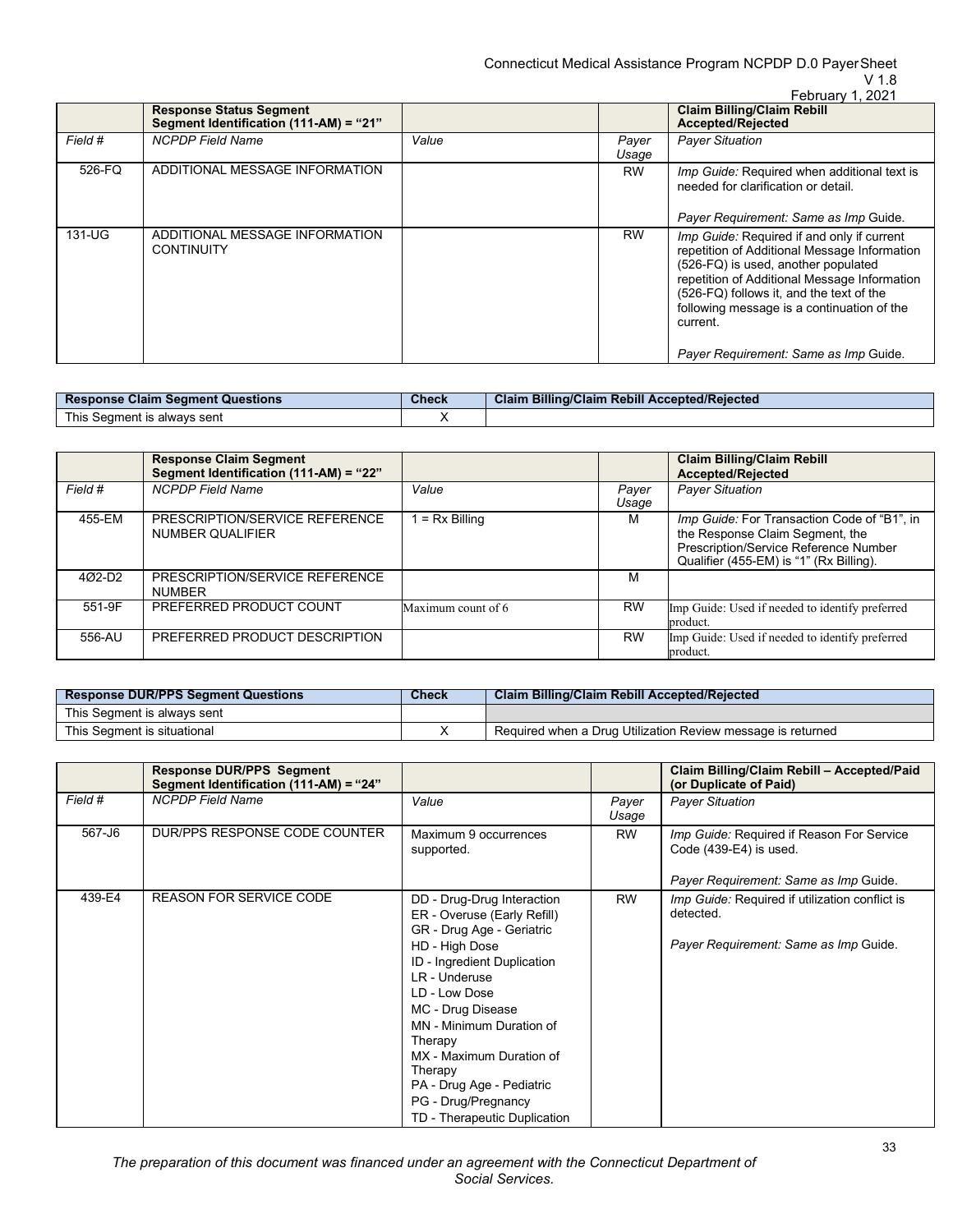|         |                                                                           |                                                                                                                              |                | February 1, 2021                                                                                                                                                |
|---------|---------------------------------------------------------------------------|------------------------------------------------------------------------------------------------------------------------------|----------------|-----------------------------------------------------------------------------------------------------------------------------------------------------------------|
|         | <b>Response DUR/PPS Segment</b><br>Segment Identification (111-AM) = "24" |                                                                                                                              |                | Claim Billing/Claim Rebill - Accepted/Paid<br>(or Duplicate of Paid)                                                                                            |
| Field # | <b>NCPDP</b> Field Name                                                   | Value                                                                                                                        | Payer<br>Usage | <b>Payer Situation</b>                                                                                                                                          |
| 528-FS  | CLINICAL SIGNIFICANCE CODE                                                | 1- Major<br>2-Moderate<br>3-Minor                                                                                            | <b>RW</b>      | Imp Guide: Required if needed to supply<br>additional information for the utilization<br>conflict                                                               |
|         |                                                                           |                                                                                                                              |                | Payer Requirement: Same as Imp Guide.                                                                                                                           |
| 529-FT  | OTHER PHARMACY INDICATOR                                                  | Ø-Not specified<br>1-Your pharmacy<br>2-Other pharmacy in same<br>chain<br>3-Other pharmacy                                  | <b>RW</b>      | Imp Guide: Required if needed to supply<br>additional information for the utilization<br>conflict<br>Payer Requirement: Same as Imp Guide.                      |
| 53Ø-FU  | PREVIOUS DATE OF FILL                                                     | Date the prescription was<br>previously filled<br>Format=CCYYMMDD                                                            | <b>RW</b>      | Imp Guide: Required if needed to supply<br>additional information for the utilization<br>conflict.<br>Required if Quantity of Previous Fill (531-FV)<br>is used |
|         |                                                                           |                                                                                                                              |                | Payer Requirement: Same as Imp Guide.                                                                                                                           |
| 531-FV  | <b>QUANTITY OF PREVIOUS FILL</b>                                          | Amount expressed in metric<br>decimal units of the conflicting<br>agent that was previously<br>filled.<br>Format=9999999.999 | <b>RW</b>      | Imp Guide: Required if needed to supply<br>additional information for the utilization<br>conflict.<br>Required if Previous Date Of Fill (53Ø-FU) is<br>used.    |
|         |                                                                           |                                                                                                                              |                | Payer Requirement: Same as Imp Guide.                                                                                                                           |
| 532-FW  | <b>DATABASE INDICATOR</b>                                                 | 1- First Data Bank (FDB)                                                                                                     | <b>RW</b>      | Imp Guide: Required if needed to supply<br>additional information for the utilization<br>conflict.                                                              |
|         |                                                                           |                                                                                                                              |                | Payer Requirement: Same as Imp Guide.                                                                                                                           |
| 533-FX  | OTHER PRESCRIBER INDICATOR                                                | Ø-Not specified<br>1-Same Prescriber<br>2-Different Prescriber                                                               | <b>RW</b>      | Imp Guide: Required if needed to supply<br>additional information for the utilization<br>conflict.<br>Payer Requirement: Same as Imp Guide.                     |
| 544-FY  | <b>DUR FREE TEXT MESSAGE</b>                                              | Text that provides additional                                                                                                | <b>RW</b>      | Imp Guide: Required if needed to supply                                                                                                                         |
|         |                                                                           | detail regarding a DUR<br>conflict.                                                                                          |                | additional information for the utilization<br>conflict.                                                                                                         |
|         |                                                                           |                                                                                                                              |                | Payer Requirement: Same as Imp Guide.                                                                                                                           |

| <b>Response Coordination of Benefits/Other Payers</b><br><b>Segment Questions</b> | <b>Check</b> | <b>Claim Billing/Claim Rebill Accepted/Rejected</b> |
|-----------------------------------------------------------------------------------|--------------|-----------------------------------------------------|
| This Segment is always sent                                                       |              |                                                     |
| This Segment is situational                                                       |              |                                                     |

|         | <b>Response Coordination of</b><br><b>Benefits/Other Payers Segment</b><br>Segment Identification (111-AM) = "28" |                      |                | <b>Claim Billing/Claim Rebill</b><br><b>Accepted/Rejected</b> |
|---------|-------------------------------------------------------------------------------------------------------------------|----------------------|----------------|---------------------------------------------------------------|
| Field # | <b>NCPDP Field Name</b>                                                                                           | Value                | Paver<br>Usage | <b>Payer Situation</b>                                        |
| 355-NT  | OTHER PAYER ID COUNT                                                                                              | Maximum count of 3.  | М              |                                                               |
| 338-5C  | OTHER PAYER COVERAGE TYPE                                                                                         | 01 - Primary - First | М              |                                                               |
| 339-6C  | OTHER PAYER ID QUALIFIER                                                                                          | 99-Other             | <b>RW</b>      | Imp Guide: Required if Other Payer ID (34Ø-<br>7C) is used.   |
|         |                                                                                                                   |                      |                | Payer Requirement: Same as Imp Guide.                         |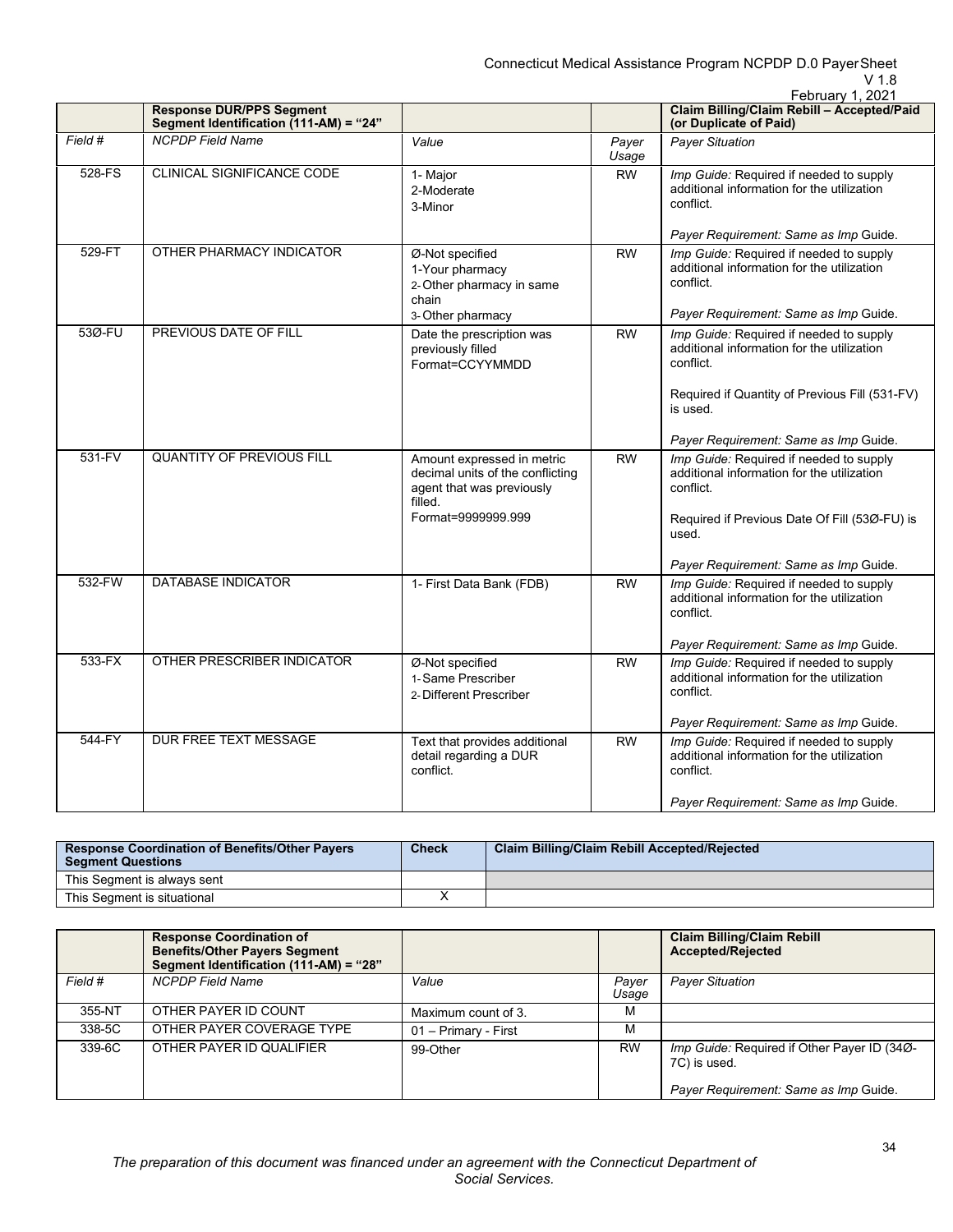|         |                                                                                                                   |                                                                       |                | February 1, 2021                                                                                                                                       |
|---------|-------------------------------------------------------------------------------------------------------------------|-----------------------------------------------------------------------|----------------|--------------------------------------------------------------------------------------------------------------------------------------------------------|
|         | <b>Response Coordination of</b><br><b>Benefits/Other Payers Segment</b><br>Segment Identification (111-AM) = "28" |                                                                       |                | <b>Claim Billing/Claim Rebill</b><br>Accepted/Rejected                                                                                                 |
| Field # | <b>NCPDP Field Name</b>                                                                                           | Value                                                                 | Payer<br>Usage | <b>Payer Situation</b>                                                                                                                                 |
| 34Ø-7C  | OTHER PAYER ID                                                                                                    | <b>Connecticut Medical Assistance</b><br>Program 3 digit Carrier Code | <b>RW</b>      | Imp Guide: Required if other insurance<br>information is available for coordination of<br>benefits.<br>Payer Requirement: Same as Imp Guide.           |
| 992-MJ  | OTHER PAYER GROUP ID                                                                                              |                                                                       | <b>RW</b>      | Imp Guide: Required if other insurance<br>information is available for coordination of<br>benefits.<br>Payer Requirement: Same as Imp Guide.           |
| 127-UB  | OTHER PAYER HELP DESK PHONE<br><b>NUMBER</b>                                                                      |                                                                       | <b>RW</b>      | Imp Guide: Required if needed to provide a<br>support telephone number of the other payer<br>to the receiver.<br>Payer Requirement: Same as Imp Guide. |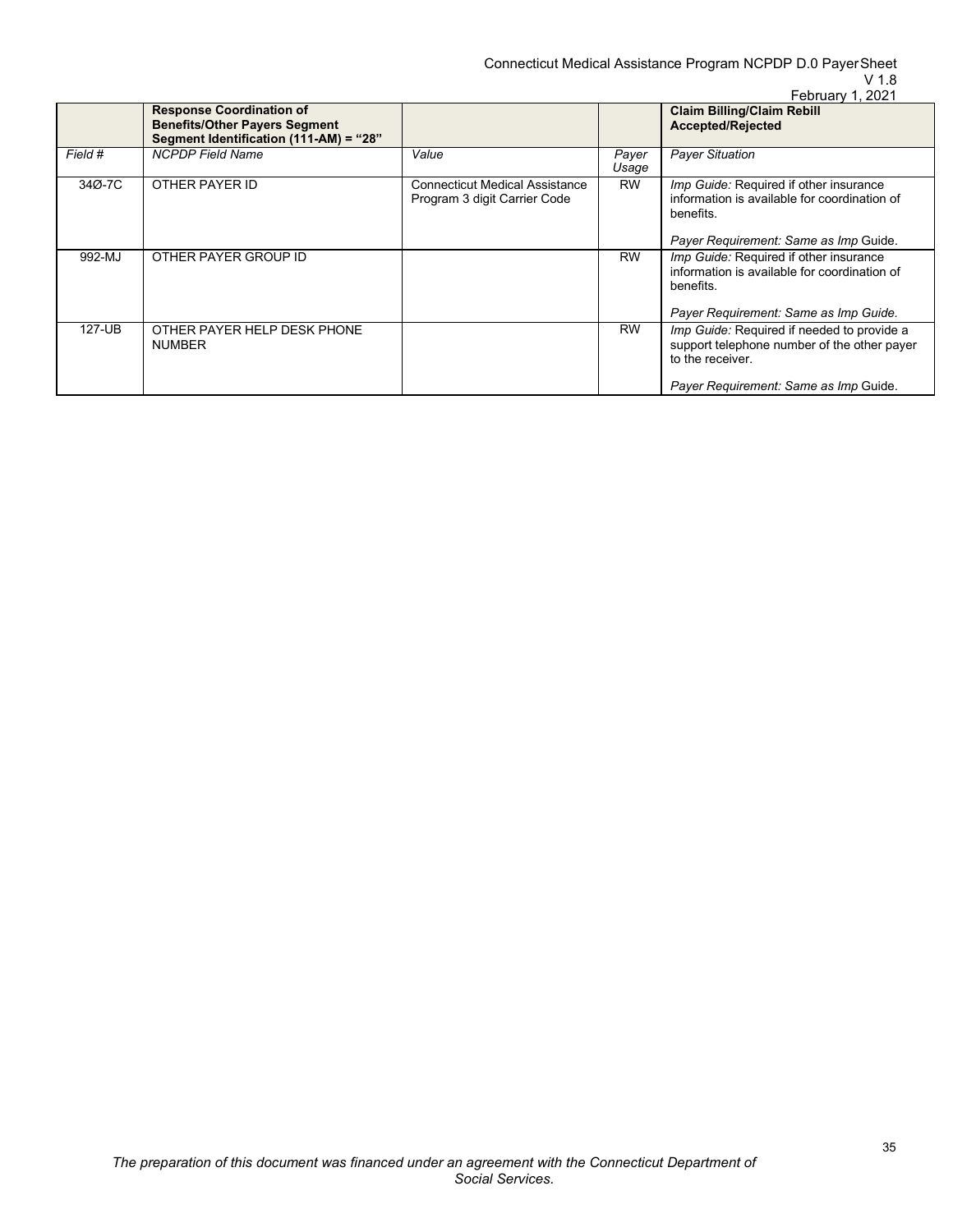### **4.3 CLAIM BILLING/CLAIM REBILL REJECTED/REJECTED RESPONSE**

<span id="page-35-0"></span>

| Res<br>' Seament Questions<br><b>ransaction</b><br>onse<br><b>Header</b> | <b>Check</b> | Rebill Reiected/Reiected<br><b>Claim Billing</b><br>$\eta$ /Claim |
|--------------------------------------------------------------------------|--------------|-------------------------------------------------------------------|
| l his<br>; Seament is alwavs sent                                        |              |                                                                   |

|            | <b>Response Transaction Header Segment</b> |                          |                | <b>Claim Billing/Claim Rebill</b><br><b>Rejected/Rejected</b> |
|------------|--------------------------------------------|--------------------------|----------------|---------------------------------------------------------------|
| Field #    | <b>NCPDP</b> Field Name                    | Value                    | Payer<br>Usage | <b>Payer Situation</b>                                        |
| 1Ø2-A2     | <b>VERSION/RELEASE NUMBER</b>              | DØ                       | м              |                                                               |
| $103 - A3$ | <b>TRANSACTION CODE</b>                    | <b>B1.</b> B3            | м              |                                                               |
| 1Ø9-A9     | <b>TRANSACTION COUNT</b>                   | Same value as in request | м              |                                                               |
| 501-F1     | <b>HEADER RESPONSE STATUS</b>              | $R =$ Rejected           | м              |                                                               |
| 202-B2     | SERVICE PROVIDER ID QUALIFIER              | Same value as in request | м              |                                                               |
| 201-B1     | SERVICE PROVIDER ID                        | Same value as in request | м              |                                                               |
| 4Ø1-D1     | DATE OF SERVICE                            | Same value as in request | м              |                                                               |

| <b>Response Message Segment Questions</b> | Check | <b>Claim Billing/Claim Rebill Rejected/Rejected</b>                     |  |
|-------------------------------------------|-------|-------------------------------------------------------------------------|--|
| This Seament is alwavs sent               |       |                                                                         |  |
| This Seament is situational               |       | Provide general information when used for transmission-level messaging. |  |

|         | <b>Response Message Segment</b><br>Segment Identification (111-AM) = "20" |       |                | <b>Claim Billing/Claim Rebill</b><br><b>Rejected/Rejected</b>         |
|---------|---------------------------------------------------------------------------|-------|----------------|-----------------------------------------------------------------------|
| Field # | <b>NCPDP Field Name</b>                                                   | Value | Paver<br>Usage | <b>Payer Situation</b>                                                |
| 5Ø4-F4  | MESSAGE                                                                   |       | <b>RW</b>      | Imp Guide: Required if text is needed for<br>clarification or detail. |
|         |                                                                           |       |                | Payer Requirement: Same as Imp Guide.                                 |

| <b>Response Status Segment Questions</b> | Check | <b>Claim Billing/Claim Rebill Rejected/Rejected</b> |
|------------------------------------------|-------|-----------------------------------------------------|
| This Seament is always sent              |       |                                                     |

|            | <b>Response Status Segment</b><br>Segment Identification (111-AM) = "21" |                                                                                                                        |                | <b>Claim Billing/Claim Rebill Accepted/Rejected</b>                                                                                       |
|------------|--------------------------------------------------------------------------|------------------------------------------------------------------------------------------------------------------------|----------------|-------------------------------------------------------------------------------------------------------------------------------------------|
| Field #    | <b>NCPDP</b> Field Name                                                  | Value                                                                                                                  | Payer<br>Usage | <b>Payer Situation</b>                                                                                                                    |
| $112 - AN$ | <b>TRANSACTION RESPONSE STATUS</b>                                       | $R =$ Reject                                                                                                           | M              |                                                                                                                                           |
| 5Ø3-F3     | <b>AUTHORIZATION NUMBER</b>                                              | 13 digit Internal Control Number<br>(ICN)                                                                              | <b>RW</b>      | Imp Guide: Required if needed to identify the<br>transaction.                                                                             |
|            |                                                                          |                                                                                                                        |                | Payer Requirement: Same as Imp Guide.                                                                                                     |
| 51Ø-FA     | <b>REJECT COUNT</b>                                                      | Count of Reject Codes (511-FB)<br>Maximum count of 5.                                                                  | R              |                                                                                                                                           |
| 511-FB     | <b>REJECT CODE</b>                                                       | See National Council on<br><b>Prescription Drug Programs</b><br>(NCPDP) External Code List,<br>Appendix A-Reject Codes | R              |                                                                                                                                           |
| 546-4F     | <b>REJECT FIELD OCCURRENCE</b><br><b>INDICATOR</b>                       |                                                                                                                        | <b>RW</b>      | Imp Guide: Required if a repeating field is in<br>error, to identify repeating field occurrence.<br>Payer Requirement: Same as Imp Guide. |
| 13Ø-UF     | ADDITIONAL MESSAGE INFORMATION<br><b>COUNT</b>                           | Maximum count of 25.                                                                                                   | <b>RW</b>      | Imp Guide: Required if Additional Message<br>Information (526-FQ) is used.<br>Payer Requirement: Same as Imp Guide.                       |
| 132-UH     | ADDITIONAL MESSAGE INFORMATION<br><b>QUALIFIER</b>                       |                                                                                                                        | <b>RW</b>      | Imp Guide: Required if Additional Message<br>Information (526-FQ) is used.<br>Payer Requirement: Same as Imp Guide.                       |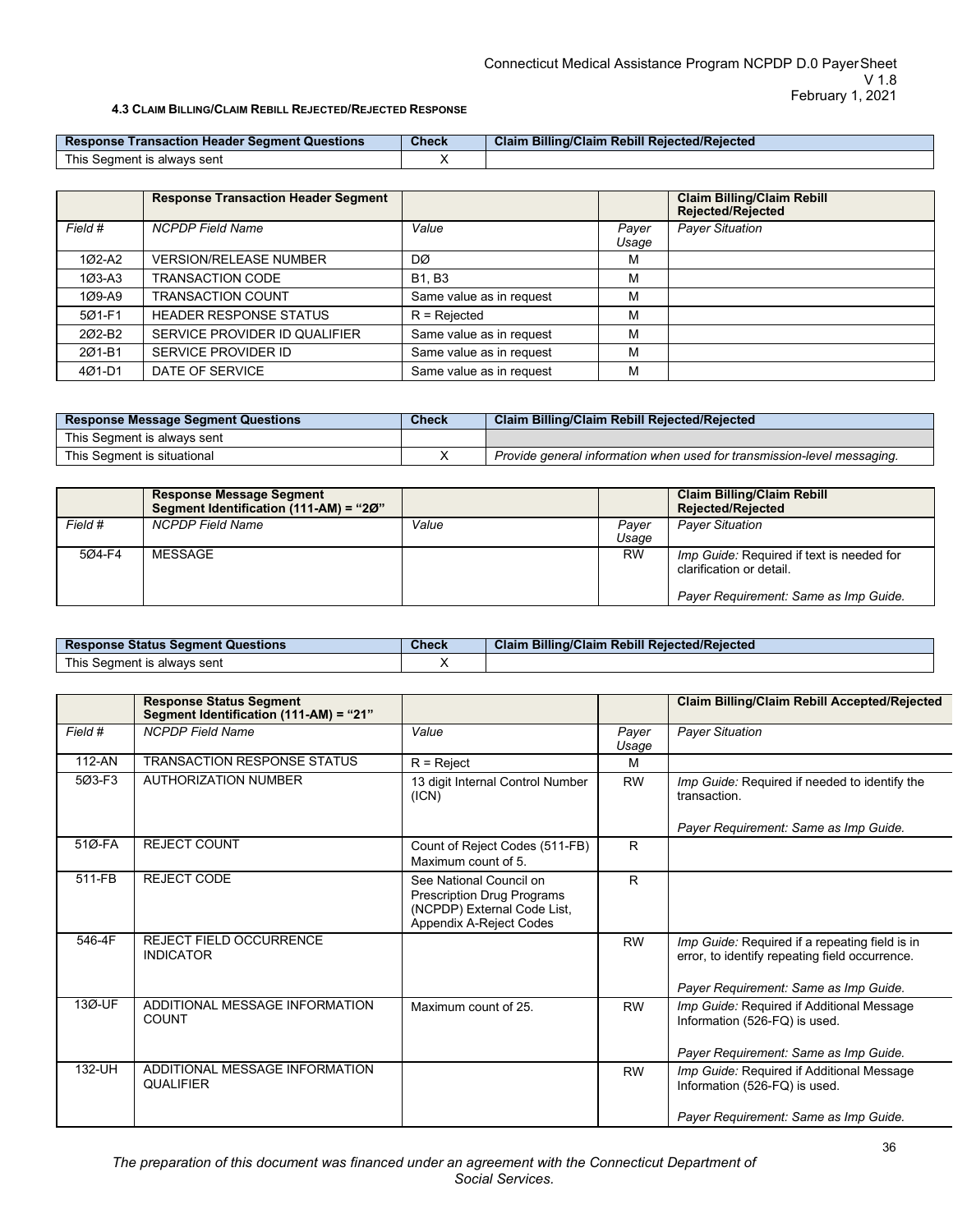Connecticut Medical Assistance Program NCPDP D.0 PayerSheet

## V 1.8

|          |                                                                          |       |                | February 1, 2021                                                                                                                                                                                                                                                                                                              |
|----------|--------------------------------------------------------------------------|-------|----------------|-------------------------------------------------------------------------------------------------------------------------------------------------------------------------------------------------------------------------------------------------------------------------------------------------------------------------------|
|          | <b>Response Status Segment</b><br>Segment Identification (111-AM) = "21" |       |                | <b>Claim Billing/Claim Rebill Accepted/Rejected</b>                                                                                                                                                                                                                                                                           |
| Field #  | <b>NCPDP Field Name</b>                                                  | Value | Payer<br>Usage | <b>Payer Situation</b>                                                                                                                                                                                                                                                                                                        |
| 526-FQ   | ADDITIONAL MESSAGE INFORMATION                                           |       | <b>RW</b>      | Imp Guide: Required when additional text is<br>needed for clarification or detail.<br>Payer Requirement: Same as Imp Guide.                                                                                                                                                                                                   |
| $131-UG$ | ADDITIONAL MESSAGE INFORMATION<br><b>CONTINUITY</b>                      |       | <b>RW</b>      | Imp Guide: Required if and only if current<br>repetition of Additional Message Information<br>(526-FQ) is used, another populated repetition of<br>Additional Message Information (526-FQ) follows<br>it, and the text of the following message is a<br>continuation of the current.<br>Payer Requirement: Same as Imp Guide. |

**\*\* End of Response Claim Billing/Claim Rebill (B1/B3) Payer Sheet \*\***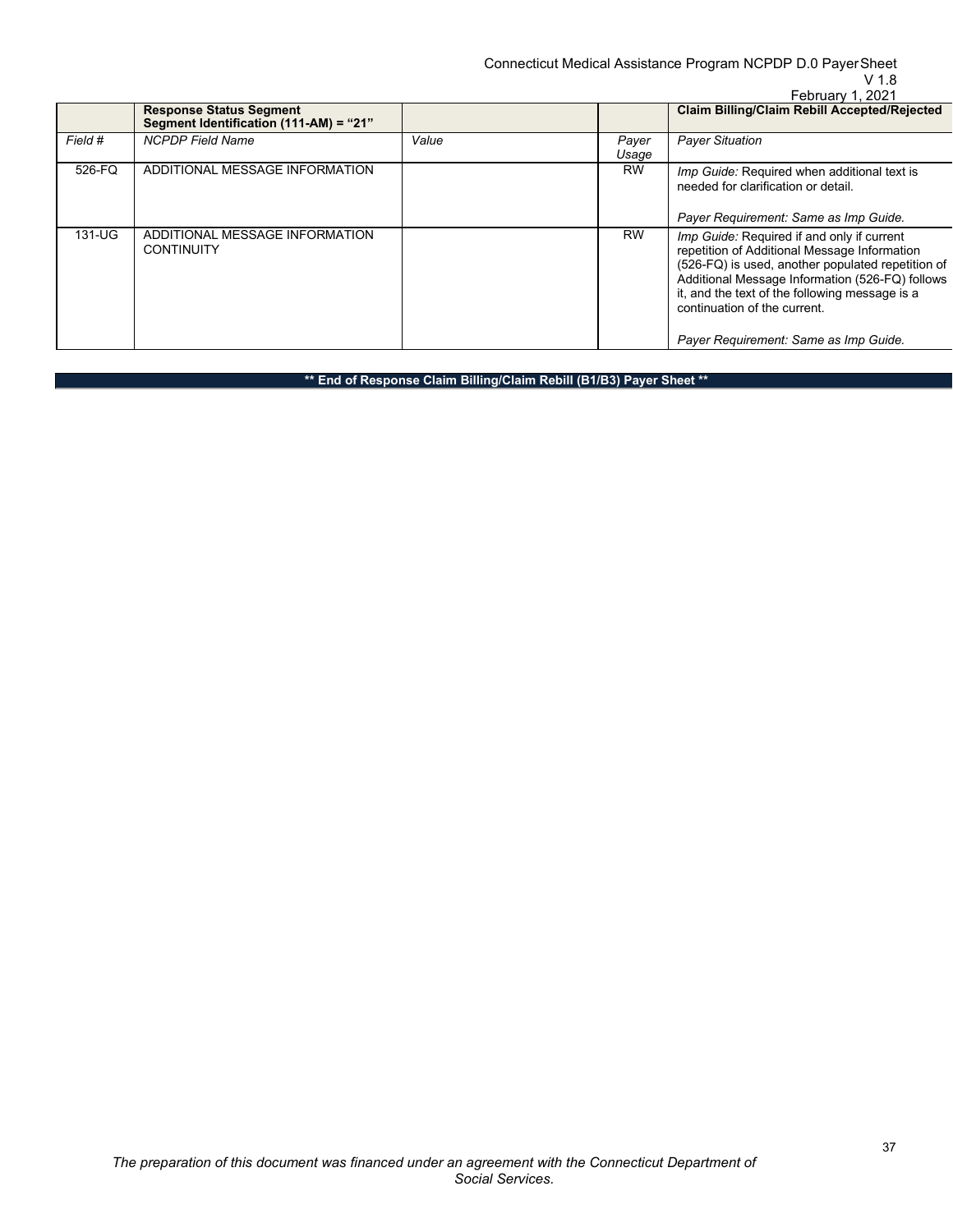## <span id="page-37-0"></span>**5. NCPDP VD.0 CLAIM REVERSAL**

Request Claim Reversal Payer Sheet Template

**\*\* Start of Request Claim Reversal (B2) Payer Sheet \*\***

#### **5.1 REQUEST CLAIM REVERSAL PAYER SHEET TEMPLATE**

<span id="page-37-1"></span>

|                                                                                                                                                   | <b>GENERAL INFORMATION</b>                              |                          |  |
|---------------------------------------------------------------------------------------------------------------------------------------------------|---------------------------------------------------------|--------------------------|--|
| Payer Name: Connecticut Medical Assistance Program                                                                                                | Date: Ø1/25/2Ø11                                        |                          |  |
| Plan Name/Group Name: All Programs with no coverage primary to<br>the Connecticut Medical Assistance Program                                      | BIN: 610480                                             | PCN: vendor-specific PCN |  |
| Plan Name/Group Name: All Programs with primary coverage other<br>than Medicare Part D                                                            | BIN: 610480                                             | PCN: vendor-specific PCN |  |
| Plan Name/Group Name: ConnPACE/CADAP** when Medicare Part<br>D is primary                                                                         | BIN: 610480                                             | <b>PCN: CTPCNPTD</b>     |  |
| **Effective for dates of service November 1, 2018 and                                                                                             |                                                         |                          |  |
| forward the CADAP plan has transitioned to Magellan Rx                                                                                            |                                                         |                          |  |
| Management.                                                                                                                                       |                                                         |                          |  |
| Plan Name/Group Name: All Other Programs when Medicare Part D<br>is primary                                                                       | BIN: 610480                                             | <b>PCN: CTPCNFMD</b>     |  |
| Processor: Gainwell Technologies                                                                                                                  |                                                         |                          |  |
| Effective as of: 02/01/2011                                                                                                                       | NCPDP Telecommunication Standard Version/Release #: D.Ø |                          |  |
| NCPDP Data Dictionary Version Date: 07/2007                                                                                                       | NCPDP External Code List Version Date: 10/2012          |                          |  |
| Contact/Information Source: available at Web site www.ctdssmap.com                                                                                |                                                         |                          |  |
| Certification Testing Window: Monday-Friday 8 am $ET - 5$ pm $ET$ , excluding holidays                                                            |                                                         |                          |  |
| Certification Contact Information:<br>EDI Help Desk Toll free 1-800-688-0503                                                                      |                                                         |                          |  |
| Pharmacy Prior Auth. Assistance Center: 1-866-409-8386 Provider Relations Help Desk Info: Toll free 1-800-842-8440 *Program terminated 12/31/2013 |                                                         |                          |  |
|                                                                                                                                                   |                                                         |                          |  |
| Other versions supported: NCPDP Telecommunication version 5.1 until 4/15/2012                                                                     |                                                         |                          |  |

### **OTHER TRANSACTIONS SUPPORTED**

| <b>Transaction Code</b> | <b>Transaction Name</b>         |
|-------------------------|---------------------------------|
| <b>B</b> 1              | Claim Billing                   |
| B <sub>3</sub>          | Claim Rebill                    |
| E <sub>1</sub>          | <b>Eligibility Verification</b> |

#### **FIELD LEGEND FOR COLUMNS**

| <b>Payer Usage</b><br><b>Column</b> | Value     | <b>Payer Situation</b><br><b>Explanation</b><br>Column                                                                    |     |
|-------------------------------------|-----------|---------------------------------------------------------------------------------------------------------------------------|-----|
| <b>MANDATORY</b>                    | м         | The Field is mandatory for the Segment in the designated<br>Transaction.                                                  | No  |
| <b>REQUIRED</b>                     | R         | The Field has been designated with the situation of "Required" for<br>the Segment in the designated Transaction.          | No  |
| <b>QUALIFIED REQUIREMENT</b>        | <b>RW</b> | "Required when". The situations designated have qualifications<br>for usage ("Required if $x$ ", "Not required if $y$ "). | Yes |

| Question                                                                                                                 | Answer                                |
|--------------------------------------------------------------------------------------------------------------------------|---------------------------------------|
| What is your reversal window? (If transaction is<br>billed today what is the timeframe for reversal to<br>be submitted?) | POS Reversal can process at any time. |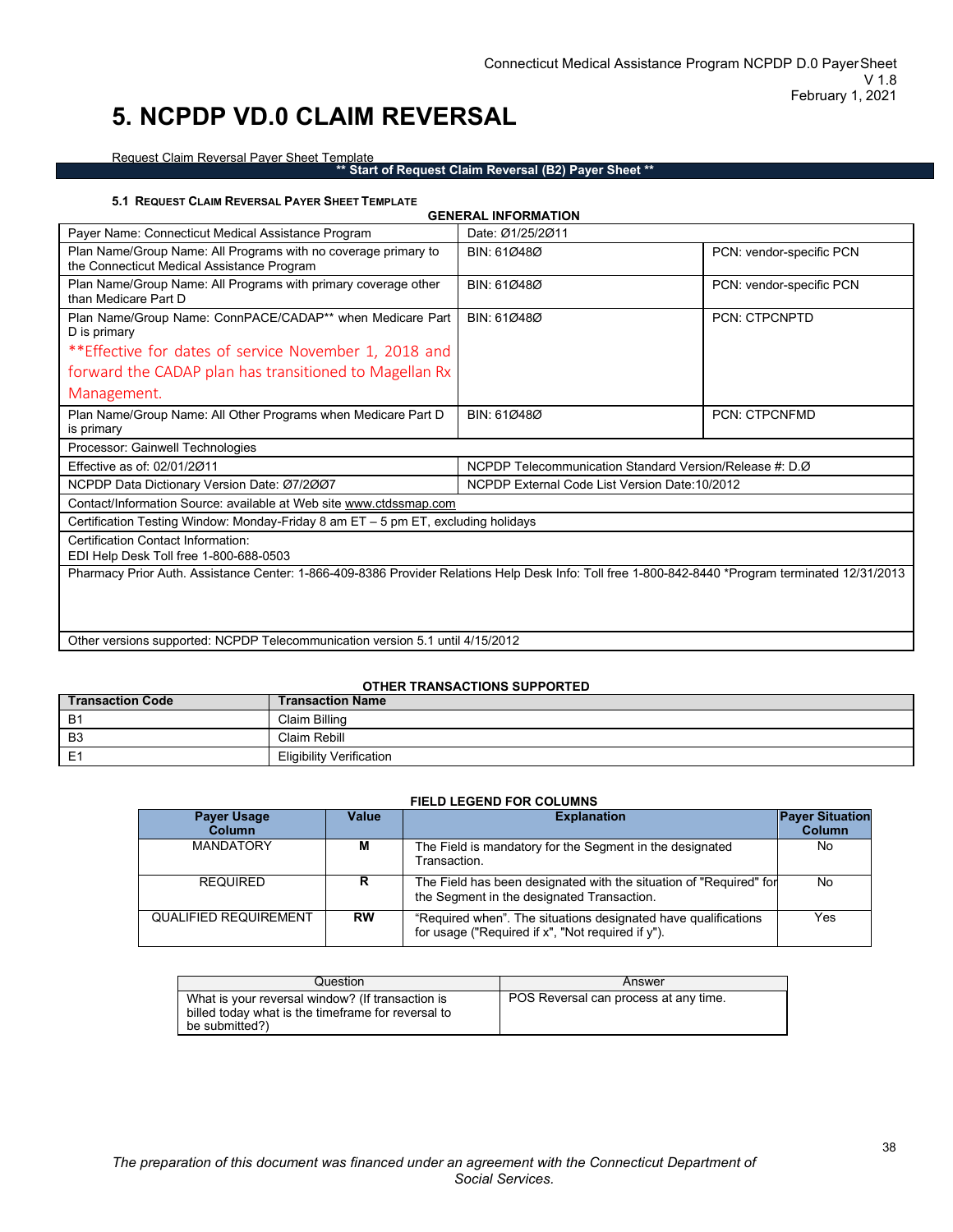### **CLAIM REVERSAL TRANSACTION**

The following lists the segments and fields in a Claim Reversal Transaction for the NCPDP *Telecommunication Standard Implementation Guide Version D.Ø*.

| <b>Transaction Header Segment Questions</b>                                                               | <b>Check</b> | <b>Claim Reversal</b> |
|-----------------------------------------------------------------------------------------------------------|--------------|-----------------------|
| This Segment is always sent                                                                               |              |                       |
| Source of certification IDs required in Software<br>Vendor/Certification ID (11Ø-AK) is Payer Issued      |              |                       |
| Source of certification IDs required in Software<br>Vendor/Certification ID (11Ø-AK) is Switch/VAN issued |              |                       |
| Source of certification IDs required in Software<br>Vendor/Certification ID (11Ø-AK) is Not used          |              |                       |

|            | <b>Transaction Header Segment</b> |                                                                                                                                                                                                                                                                                                                                                                                                                                                                                     |                         | <b>Claim Reversal</b>  |
|------------|-----------------------------------|-------------------------------------------------------------------------------------------------------------------------------------------------------------------------------------------------------------------------------------------------------------------------------------------------------------------------------------------------------------------------------------------------------------------------------------------------------------------------------------|-------------------------|------------------------|
| Field #    | <b>NCPDP</b> Field Name           | Value                                                                                                                                                                                                                                                                                                                                                                                                                                                                               | Payer<br>Usage          | <b>Payer Situation</b> |
| 101-A1     | <b>BIN NUMBER</b>                 | 61Ø48Ø                                                                                                                                                                                                                                                                                                                                                                                                                                                                              | М                       |                        |
| 1Ø2-A2     | <b>VERSION/RELEASE NUMBER</b>     | DØ                                                                                                                                                                                                                                                                                                                                                                                                                                                                                  | M                       |                        |
| $103 - A3$ | TRANSACTION CODE                  | <b>B2</b>                                                                                                                                                                                                                                                                                                                                                                                                                                                                           | $\overline{\mathsf{M}}$ |                        |
| 1Ø4-A4     | PROCESSOR CONTROL NUMBER          | Vendor-specific - All programs<br>- no coverage primary to CT<br>Medical Assistance Program<br>Vendor specific PCN - All<br>programs with primary<br>coverage other than Medicare<br>Part D<br>CTPCNPTD-<br>ConnPACE/CADAP** with<br>Medicare Part D Primary<br><b>CTPCNFMD - All Other</b><br>Programs with Medicare Part<br>D primary<br>** Effective for dates of<br>service November 1,<br>2018 and forward the<br>CADAP plan has<br>transitioned to Magellan<br>Rx Management. | M                       |                        |
| 109-A9     | <b>TRANSACTION COUNT</b>          | 1 - One Occurrence<br>2 - Two Occurrences<br>3 - Three Occurrences<br>4 - Four Occurrences<br>Maximum of one allowed for<br>compound transactions.                                                                                                                                                                                                                                                                                                                                  | М                       |                        |
| 202-B2     | SERVICE PROVIDER ID QUALIFIER     | $Ø1$ = National Provider<br>Identifier (NPI)                                                                                                                                                                                                                                                                                                                                                                                                                                        | M                       |                        |
| 2Ø1-B1     | <b>SERVICE PROVIDER ID</b>        | 1Ø digit National Provider<br>Identifier (NPI)                                                                                                                                                                                                                                                                                                                                                                                                                                      | $\overline{\mathsf{M}}$ |                        |
| 4Ø1-D1     | DATE OF SERVICE                   | Format = CCYYMMDD<br>$CC - Century$<br>$YY - Year$<br>$MM - Month$<br>$DD - Day$                                                                                                                                                                                                                                                                                                                                                                                                    | M                       |                        |
| 11Ø-AK     | SOFTWARE VENDOR/CERTIFICATION ID  | ID assigned by the switch or<br>processor to identify the<br>software source.                                                                                                                                                                                                                                                                                                                                                                                                       | M                       |                        |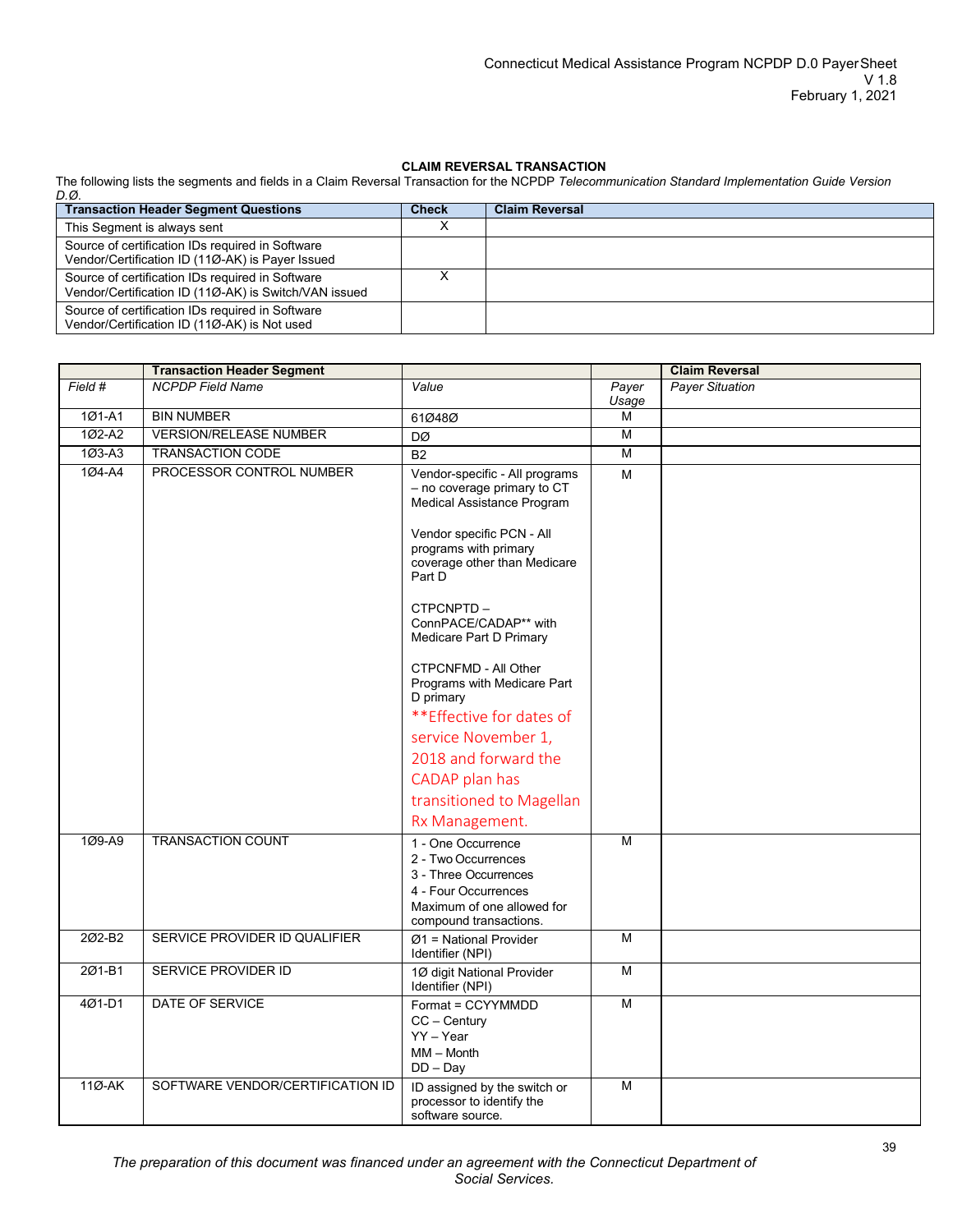| <b>Claim Segment Questions</b> |                                                                | <b>Check</b>                                                                                                                         | <b>Claim Reversal</b>       |                |                                                                                                                                             |
|--------------------------------|----------------------------------------------------------------|--------------------------------------------------------------------------------------------------------------------------------------|-----------------------------|----------------|---------------------------------------------------------------------------------------------------------------------------------------------|
| This Segment is always sent    |                                                                | ⋏                                                                                                                                    |                             |                |                                                                                                                                             |
|                                | <b>Claim Seament</b><br>Segment Identification (111-AM) = "Ø7" |                                                                                                                                      |                             |                | <b>Claim Reversal</b>                                                                                                                       |
| Field #                        | <b>NCPDP Field Name</b>                                        | Value                                                                                                                                |                             | Payer<br>Usage | <b>Payer Situation</b>                                                                                                                      |
| 455-EM                         | <b>PRESCRIPTION/SERVICE REFERENCE</b><br>NUMBER QUALIFIER      | 1- RX Billing                                                                                                                        |                             | м              | For Transaction Code of "B2", in the Claim<br>Segment, the Prescription/Service Reference<br>Number Qualifier (455-EM) is "1" (Rx Billing). |
| 402-D <sub>2</sub>             | <b>PRESCRIPTION/SERVICE REFERENCE</b><br>NUMBER                | Reference number assigned by<br>the provider for the dispensed<br>drug/product and/or service<br>provided.<br>Up to 12 digit numeric |                             | м              |                                                                                                                                             |
| 436-E1                         | <b>PRODUCT/SERVICE ID QUALIFIER</b>                            | $Ø3$ – National Drug Code (NDC)                                                                                                      |                             | м              |                                                                                                                                             |
| 407-D7                         | <b>PRODUCT/SERVICE ID</b>                                      | digits                                                                                                                               | National Drug Code (NDC) 11 | М              |                                                                                                                                             |

| <b>Pricing Segment Questions</b> | Check | <b>Claim Reversal</b>                                              |
|----------------------------------|-------|--------------------------------------------------------------------|
| This Seament is always sent      |       |                                                                    |
| This Seament is situational      |       | Required when Nursing Home Drug Return incentive fee is requested. |

|         | <b>Pricing Segment</b><br>Segment Identification (111-AM) = "11" |                                                                                              |                | <b>Claim Reversal</b>                                                                   |
|---------|------------------------------------------------------------------|----------------------------------------------------------------------------------------------|----------------|-----------------------------------------------------------------------------------------|
| Field # | <b>NCPDP Field Name</b>                                          | Value                                                                                        | Paver<br>Usage | <b>Payer Situation</b>                                                                  |
| 438-E3  | IINCENTIVE AMOUNT SUBMITTED                                      | Enter 5.00 Nursing Home Drug<br>Return Incentive fee for qualifying<br>returned medications. | <b>RW</b>      | Imp Guide: Required if this field could result in<br>contractually agreed upon payment. |
|         |                                                                  |                                                                                              |                | Payer Requirement: Same as Imp Guide.                                                   |

**\*\* End of Request Claim Reversal (B2) Payer Sheet \*\***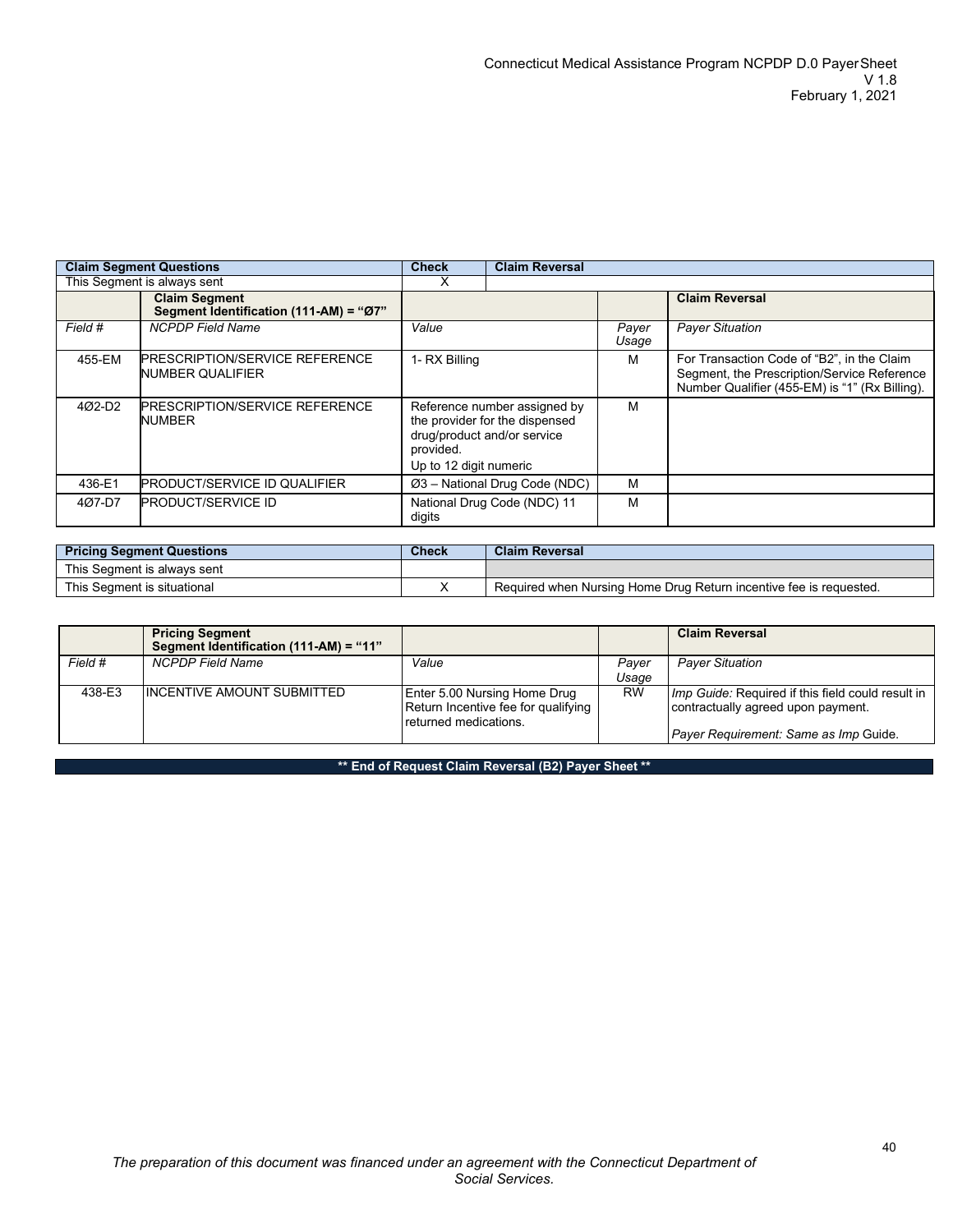## <span id="page-40-0"></span>**6. NCPDP VD.0 CLAIM REVERSAL RESPONSE**

<span id="page-40-1"></span>**6.1 CLAIM REVERSAL ACCEPTED/APPROVED RESPONSE**

### **\*\* Start of Claim Reversal Response (B2) Payer Sheet \*\***

| <b>GENERAL INFORMATION</b>                                                                                                                                       |                  |                          |  |  |
|------------------------------------------------------------------------------------------------------------------------------------------------------------------|------------------|--------------------------|--|--|
| Payer Name: Connecticut Medical Assistance Program                                                                                                               | Date: 02/01/2011 |                          |  |  |
| Plan Name/Group Name: Connecticut Medical Assistance Program All Benefit Plan<br>Programs with no coverage primary to the Connecticut Medical Assistance Program | BIN: 61Ø48Ø      | PCN: vendor-specific PCN |  |  |
| Plan Name/Group Name: All Programs with primary coverage other than Medicare<br>Part D                                                                           | BIN: 610480      | PCN: vendor-specific PCN |  |  |
| Plan Name/Group Name: ConnPACE/CADAP** when Medicare Part D is primary                                                                                           | BIN: 610480      | PCN: CTPCNPTD            |  |  |
| ** Effective for dates of service November 1, 2018 and forward the                                                                                               |                  |                          |  |  |
| CADAP plan has transitioned to Magellan Rx Management.                                                                                                           |                  |                          |  |  |
| Plan Name/Group Name: All Other Programs when Medicare Part D is primary                                                                                         | BIN: 610480      | <b>PCN: CTPCNFMD</b>     |  |  |

## **CLAIM REVERSAL ACCEPTED/APPROVED RESPONSE**

The following lists the segments and fields in a Claim Reversal response (Approved) Transaction for the NCPDP *Telecommunication Standard Implementation Guide Version D.Ø*.

| <b>Response Status Segment Questions</b> | <b>Check</b> | Claim Reversal - Accepted/Approved |
|------------------------------------------|--------------|------------------------------------|
| This Segment is always sent              |              |                                    |

|            | <b>Response Transaction Header Segment</b> |                          |                | Claim Reversal - Accepted/Approved |
|------------|--------------------------------------------|--------------------------|----------------|------------------------------------|
| Field #    | <b>NCPDP Field Name</b>                    | Value                    | Payer<br>Usage | <b>Payer Situation</b>             |
| 1Ø2-A2     | <b>VERSION/RELEASE NUMBER</b>              | DØ                       | М              |                                    |
| $103 - A3$ | <b>TRANSACTION CODE</b>                    | <b>B2</b>                | M              |                                    |
| 1Ø9-A9     | <b>TRANSACTION COUNT</b>                   | Same value as in request | M              |                                    |
| 5Ø1-F1     | <b>HEADER RESPONSE STATUS</b>              | $A =$ Accepted           | M              |                                    |
| 202-B2     | SERVICE PROVIDER ID QUALIFIER              | Same value as in request | M              |                                    |
| 201-B1     | SERVICE PROVIDER ID                        | Same value as in request | M              |                                    |
| 4Ø1-D1     | DATE OF SERVICE                            | Same value as in request | M              |                                    |

| <b>Response Message Header Segment Questions</b> | <b>Check</b> | Claim Reversal - Accepted/Approved                                      |
|--------------------------------------------------|--------------|-------------------------------------------------------------------------|
| This Segment is always sent                      |              |                                                                         |
| This Seament is situational                      |              | Provide general information when used for transmission-level messaging. |

|         | <b>Response Message Segment</b><br>Segment Identification (111-AM) = "20" |       |                | Claim Reversal - Accepted/Approved                                                                                    |
|---------|---------------------------------------------------------------------------|-------|----------------|-----------------------------------------------------------------------------------------------------------------------|
| Field # | NCPDP Field Name                                                          | Value | Paver<br>Usage | <b>Payer Situation</b>                                                                                                |
| 5Ø4-F4  | MESSAGE                                                                   |       | <b>RW</b>      | <i>Imp Guide:</i> Required if text is needed for<br>clarification or detail.<br>Payer Requirement: Same as Imp Guide. |

| <b>Response Status Segment Questions</b> | <b>Check</b> | - Accepted/Approved<br><b>Claim Reversal -</b> |
|------------------------------------------|--------------|------------------------------------------------|
| This .<br>t is alwavs sent<br>Seament    |              |                                                |

|            | <b>Response Status Segment</b><br>Segment Identification (111-AM) = "21" |                                           |                | Claim Reversal - Accepted/Approved                            |
|------------|--------------------------------------------------------------------------|-------------------------------------------|----------------|---------------------------------------------------------------|
| Field #    | <b>NCPDP Field Name</b>                                                  | Value                                     | Paver<br>Usage | <b>Payer Situation</b>                                        |
| $112 - AN$ | <b>TRANSACTION RESPONSE STATUS</b>                                       | $A =$ Approved                            | M              |                                                               |
| 503-F3     | <b>AUTHORIZATION NUMBER</b>                                              | 13 digit Internal Control Number<br>(ICN) | <b>RW</b>      | Imp Guide: Required if needed to identify the<br>transaction. |
|            |                                                                          |                                           |                | Payer Requirement: Same as Imp Guide.                         |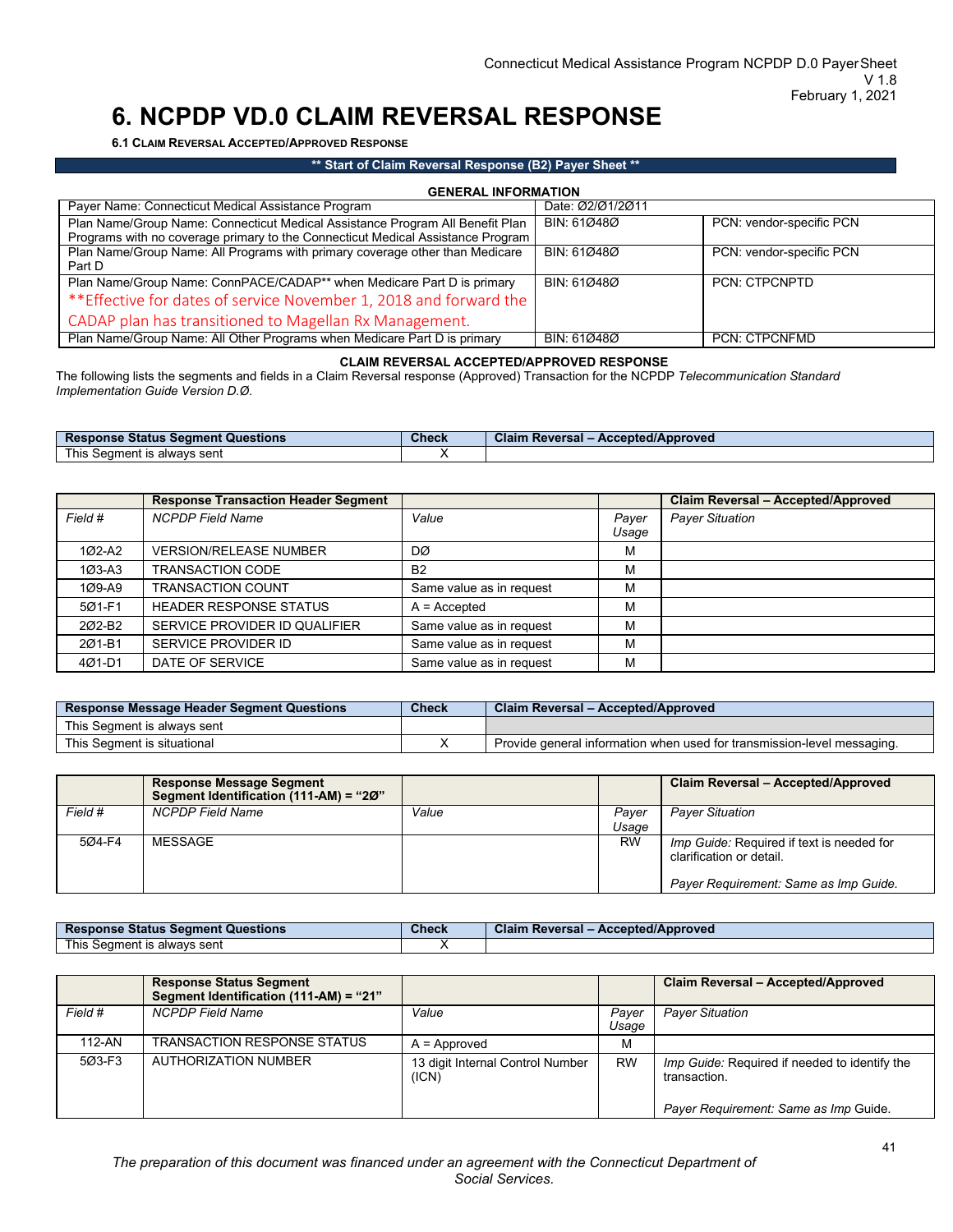Connecticut Medical Assistance Program NCPDP D.0 PayerSheet

## V 1.8

|          | <b>Response Status Segment</b>                      |                      |                | Claim Reversal - Accepted/Approved                                                                                                                                                                                                                                                                                            |
|----------|-----------------------------------------------------|----------------------|----------------|-------------------------------------------------------------------------------------------------------------------------------------------------------------------------------------------------------------------------------------------------------------------------------------------------------------------------------|
|          | Segment Identification (111-AM) = "21"              |                      |                |                                                                                                                                                                                                                                                                                                                               |
| Field #  | <b>NCPDP Field Name</b>                             | Value                | Payer<br>Usage | <b>Payer Situation</b>                                                                                                                                                                                                                                                                                                        |
| 13Ø-UF   | ADDITIONAL MESSAGE INFORMATION<br><b>COUNT</b>      | Maximum count of 25. | <b>RW</b>      | Imp Guide: Required if Additional Message<br>Information (526-FQ) is used.<br>Payer Requirement: Same as Imp Guide.                                                                                                                                                                                                           |
| 132-UH   | ADDITIONAL MESSAGE INFORMATION<br><b>QUALIFIER</b>  |                      | <b>RW</b>      | Imp Guide: Required if Additional Message<br>Information (526-FQ) is used.<br>Payer Requirement: Same as Imp Guide.                                                                                                                                                                                                           |
| 526-FQ   | ADDITIONAL MESSAGE INFORMATION                      |                      | <b>RW</b>      | Imp Guide: Required when additional text is<br>needed for clarification or detail.<br>Payer Requirement: Same as Imp Guide.                                                                                                                                                                                                   |
| $131-UG$ | ADDITIONAL MESSAGE INFORMATION<br><b>CONTINUITY</b> |                      | <b>RW</b>      | Imp Guide: Required if and only if current<br>repetition of Additional Message Information<br>(526-FQ) is used, another populated repetition<br>of Additional Message Information (526-FQ)<br>follows it, and the text of the following message<br>is a continuation of the current.<br>Payer Requirement: Same as Imp Guide. |

| <b>Response Claim Segment Questions</b> | <b>Check</b> | - Accepted/Approved<br>Claim Reversal - |
|-----------------------------------------|--------------|-----------------------------------------|
| This 、<br>s Seament is alwavs sent_     |              |                                         |

|          | <b>Response Claim Segment</b><br>Segment Identification (111-AM) = "22" |                                                                                                                                      |                | Claim Reversal - Accepted/Approved                                                                                                                                        |
|----------|-------------------------------------------------------------------------|--------------------------------------------------------------------------------------------------------------------------------------|----------------|---------------------------------------------------------------------------------------------------------------------------------------------------------------------------|
| Field #  | <b>NCPDP Field Name</b>                                                 | Value                                                                                                                                | Payer<br>Usage | <b>Payer Situation</b>                                                                                                                                                    |
| 455-EM   | PRESCRIPTION/SERVICE REFERENCE<br>NUMBER QUALIFIER                      | $=$ RxBilling                                                                                                                        | м              | <i>Imp Guide:</i> For Transaction Code of "B2", in<br>the Response Claim Segment, the<br>Prescription/Service Reference Number<br>Qualifier (455-EM) is "1" (Rx Billing). |
| $402-D2$ | PRESCRIPTION/SERVICE REFERENCE<br><b>NUMBER</b>                         | Reference number assigned by<br>the provider for the dispensed<br>drug/product and/or service<br>provided.<br>Up to 12 digit numeric | м              |                                                                                                                                                                           |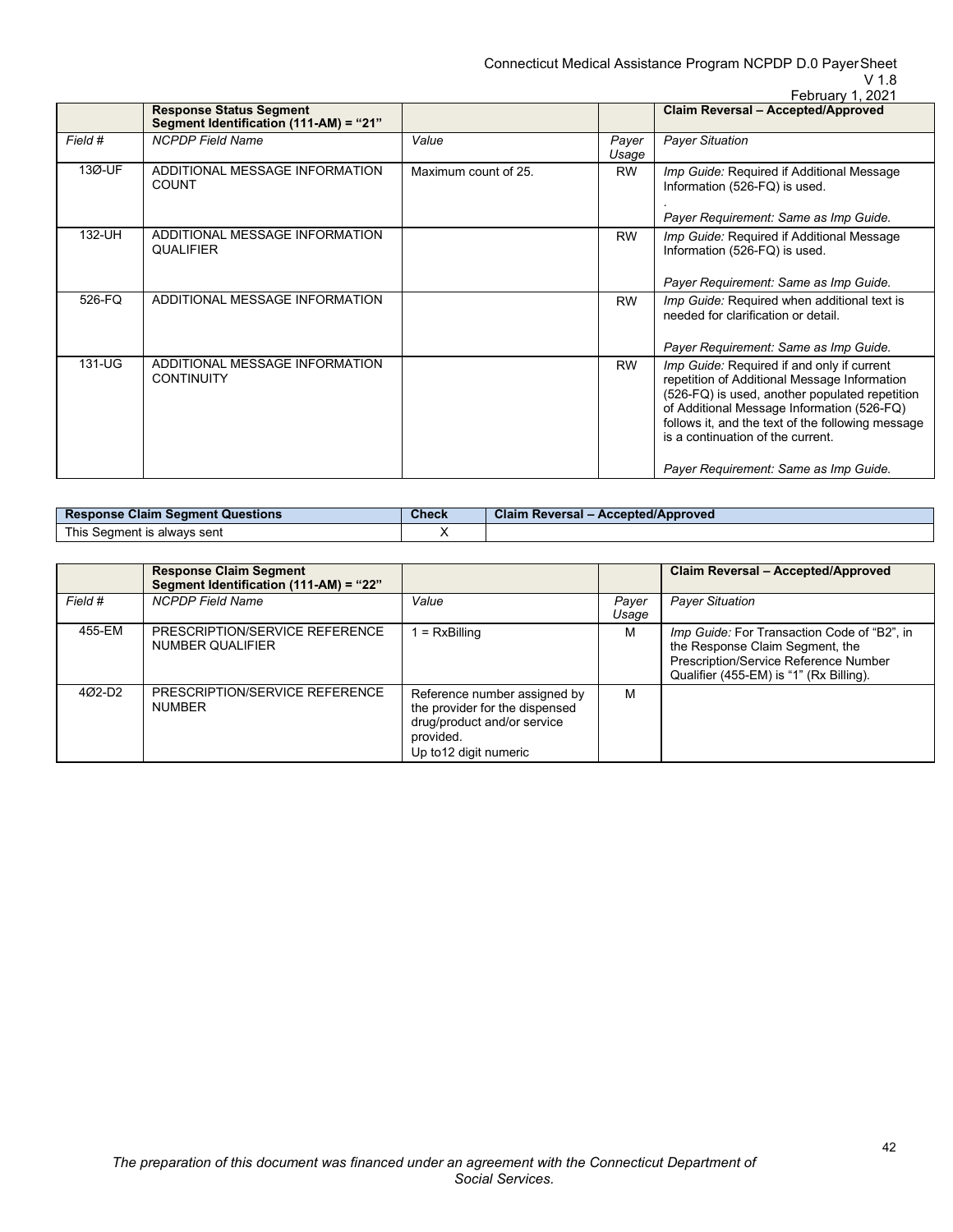### **6.2 CLAIM REVERSAL ACCEPTED/REJECTED RESPONSE**

<span id="page-42-0"></span>

| <b>Response</b><br>↑ Transaction Header Segment Questions | <b>Check</b> | - Accepted/Rejected<br>Claim<br>Reversal |
|-----------------------------------------------------------|--------------|------------------------------------------|
| This Seament is alwavs sent                               |              |                                          |

|                    | <b>Response Transaction Header Segment</b> |                          |                | Claim Reversal - Accepted/Rejected |
|--------------------|--------------------------------------------|--------------------------|----------------|------------------------------------|
| Field #            | <b>NCPDP Field Name</b>                    | Value                    | Payer<br>Usage | <b>Payer Situation</b>             |
| 1Ø2-A2             | <b>VERSION/RELEASE NUMBER</b>              | DØ                       | M              |                                    |
| $103 - A3$         | <b>TRANSACTION CODE</b>                    | B <sub>2</sub>           | M              |                                    |
| 1Ø9-A9             | <b>TRANSACTION COUNT</b>                   | Same value as in request | M              |                                    |
| 5Ø1-F1             | <b>HEADER RESPONSE STATUS</b>              | $A =$ Accepted           | M              |                                    |
| 202-B <sub>2</sub> | SERVICE PROVIDER ID QUALIFIER              | Same value as in request | M              |                                    |
| 201-B1             | SERVICE PROVIDER ID                        | Same value as in request | M              |                                    |
| 4Ø1-D1             | DATE OF SERVICE                            | Same value as in request | M              |                                    |

| <b>Response Message Segment Questions</b> | <b>Check</b> | <b>Claim Reversal - Accepted/Rejected</b>                                         |
|-------------------------------------------|--------------|-----------------------------------------------------------------------------------|
| This Seament is alwavs sent               |              |                                                                                   |
| This Seament is situational               |              | . Provide $\alpha$ eneral information when used for transmission-level messaging. |

|         | <b>Response Message Segment</b><br>Segment Identification (111-AM) = "20" |       |                | Claim Reversal - Accepted/Rejected                                           |
|---------|---------------------------------------------------------------------------|-------|----------------|------------------------------------------------------------------------------|
| Field # | <b>NCPDP Field Name</b>                                                   | Value | Paver<br>Usage | <b>Payer Situation</b>                                                       |
| 5Ø4-F4  | MESSAGE                                                                   |       | <b>RW</b>      |                                                                              |
|         |                                                                           |       |                | <i>Imp Guide:</i> Required if text is needed for<br>clarification or detail. |
|         |                                                                           |       |                | Payer Requirement: Same as Imp Guide.                                        |

| <b>Response Status Segment Questions</b> | <b>Check</b> | - Accepted/Rejected<br><b>Claim Reversal -</b> |
|------------------------------------------|--------------|------------------------------------------------|
| This<br>: Seament is alwavs sent         |              |                                                |

|            | <b>Response Status Segment</b><br>Segment Identification (111-AM) = "21" |                                           |                | Claim Reversal - Accepted/Rejected                                                               |
|------------|--------------------------------------------------------------------------|-------------------------------------------|----------------|--------------------------------------------------------------------------------------------------|
| Field #    | <b>NCPDP</b> Field Name                                                  | Value                                     | Payer<br>Usage | <b>Payer Situation</b>                                                                           |
| 112-AN     | <b>TRANSACTION RESPONSE STATUS</b>                                       | $R =$ Reject                              | м              |                                                                                                  |
| 5Ø3-F3     | <b>AUTHORIZATION NUMBER</b>                                              | 13 digit Internal Control Number<br>(ICN) | R              |                                                                                                  |
| $510 - FA$ | <b>REJECT COUNT</b>                                                      | Maximum count of 5.                       | R              |                                                                                                  |
| 511-FB     | <b>REJECT CODE</b>                                                       |                                           | R              |                                                                                                  |
| 546-4F     | <b>REJECT FIELD OCCURRENCE</b><br><b>INDICATOR</b>                       |                                           | <b>RW</b>      | Imp Guide: Required if a repeating field is in<br>error, to identify repeating field occurrence. |
|            |                                                                          |                                           |                | Payer Requirement: Same as Imp Guide.                                                            |
| 13Ø-UF     | ADDITIONAL MESSAGE INFORMATION<br>COUNT                                  | Maximum count of 25.                      | <b>RW</b>      | Imp Guide: Required if Additional Message<br>Information (526-FQ) is used.                       |
|            |                                                                          |                                           |                | Payer Requirement: Same as Imp Guide.                                                            |
| 132-UH     | ADDITIONAL MESSAGE INFORMATION<br><b>QUALIFIER</b>                       |                                           | <b>RW</b>      | Imp Guide: Required if Additional Message<br>Information (526-FQ) is used.                       |
|            |                                                                          |                                           |                | Payer Requirement: Same as Imp Guide.                                                            |
| 526-FQ     | ADDITIONAL MESSAGE INFORMATION                                           |                                           | <b>RW</b>      | Imp Guide: Required when additional text is<br>needed for clarification or detail                |
|            |                                                                          |                                           |                | Payer Requirement: Same as Imp Guide.                                                            |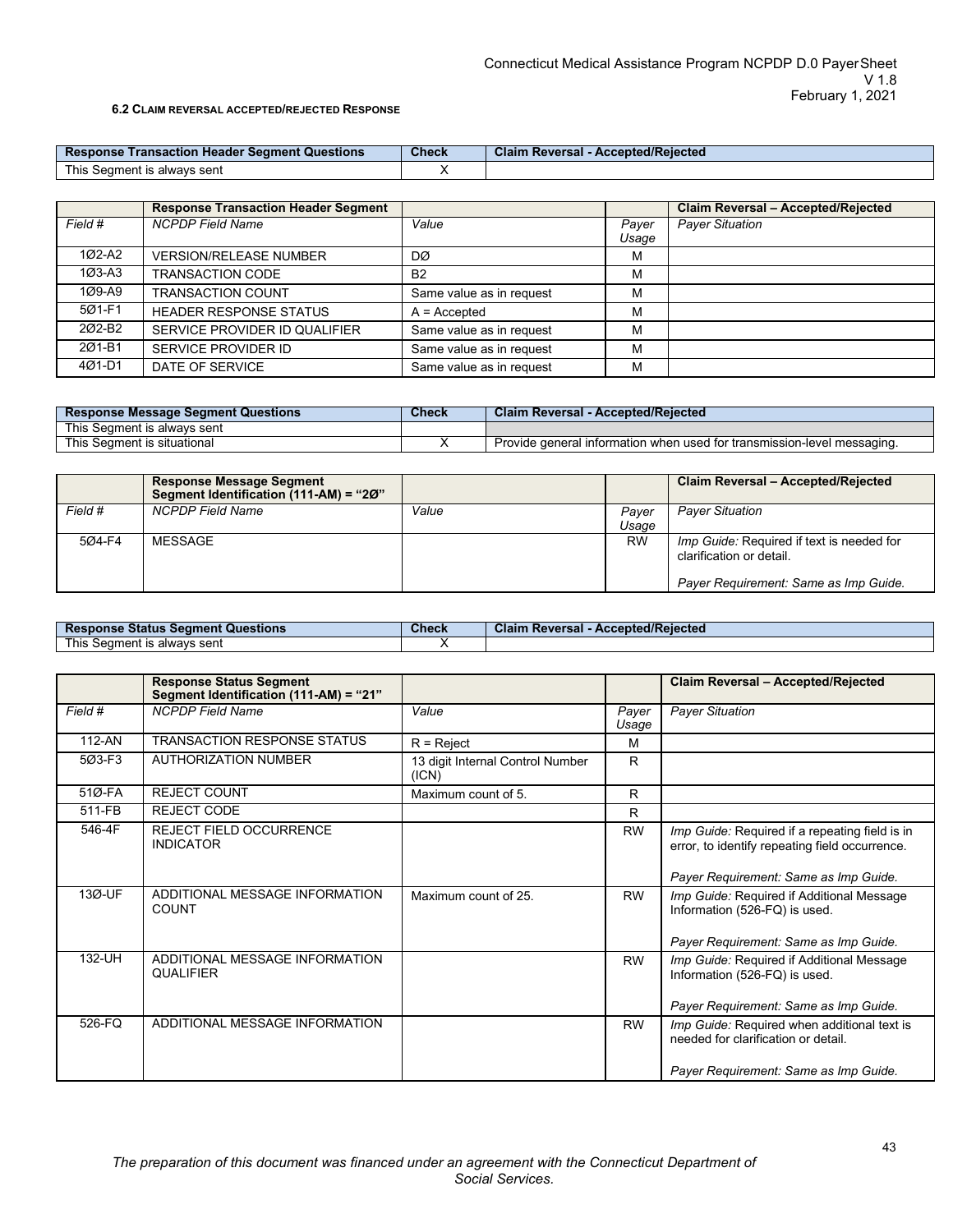|         |                                                                          |       |                | February 1, 2021                                                                                                                                                                                                                                                                                                                     |
|---------|--------------------------------------------------------------------------|-------|----------------|--------------------------------------------------------------------------------------------------------------------------------------------------------------------------------------------------------------------------------------------------------------------------------------------------------------------------------------|
|         | <b>Response Status Segment</b><br>Segment Identification (111-AM) = "21" |       |                | Claim Reversal - Accepted/Rejected                                                                                                                                                                                                                                                                                                   |
| Field # | <b>NCPDP Field Name</b>                                                  | Value | Payer<br>Usage | <b>Payer Situation</b>                                                                                                                                                                                                                                                                                                               |
| 131-UG  | ADDITIONAL MESSAGE INFORMATION<br><b>CONTINUITY</b>                      |       | <b>RW</b>      | <i>Imp Guide:</i> Required if and only if current<br>repetition of Additional Message Information<br>(526-FQ) is used, another populated repetition<br>of Additional Message Information (526-FQ)<br>follows it, and the text of the following<br>message is a continuation of the current.<br>Payer Requirement: Same as Imp Guide. |

| <b>Claim Seament</b><br><b>Resr</b><br>Questions<br>onse        | <b>Check</b> | - Accepted/Rejected<br>Claim<br>Reversal |
|-----------------------------------------------------------------|--------------|------------------------------------------|
| This $\overline{a}$<br>alwavs sent<br>seamen*<br>$\overline{1}$ |              |                                          |

|         | <b>Response Claim Segment</b><br>Segment Identification (111-AM) = "22" |                                                                                                                                |                | Claim Reversal - Accepted/Rejected                                                                                                                      |
|---------|-------------------------------------------------------------------------|--------------------------------------------------------------------------------------------------------------------------------|----------------|---------------------------------------------------------------------------------------------------------------------------------------------------------|
| Field # | <b>NCPDP Field Name</b>                                                 | Value                                                                                                                          | Payer<br>Usage | <b>Payer Situation</b>                                                                                                                                  |
| 455-EM  | PRESCRIPTION/SERVICE REFERENCE<br>NUMBER QUALIFIER                      | $= Rx$ Billing                                                                                                                 | M              | For Transaction Code of "B2", in the<br>Response Claim Segment, the<br>Prescription/Service Reference Number<br>Qualifier (455-EM) is "1" (Rx Billing). |
| 4Ø2-D2  | PRESCRIPTION/SERVICE REFERENCE<br><b>NUMBER</b>                         | Reference number assigned by<br>the provider for the dispensed<br>drug/product and/or service<br>provided.<br>12 digit numeric | M              |                                                                                                                                                         |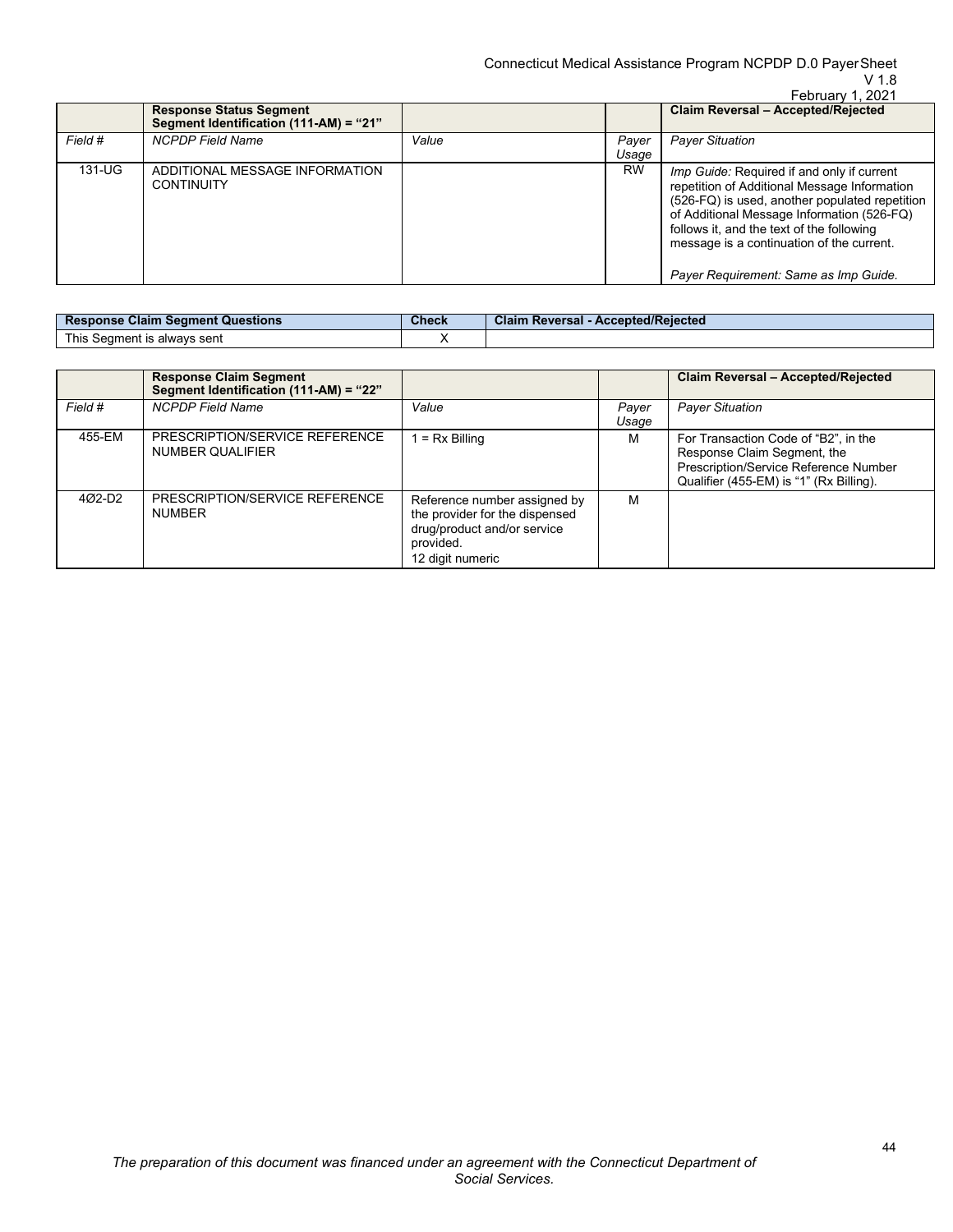## **6.3 CLAIM REVERSAL REJECTED/REJECTED RESPONSE**

<span id="page-44-0"></span>

| <b>Response</b><br>t Questions<br>Transaction <b>F</b><br>"Seamen<br>Header | <b>Check</b> | <b>Rejected/Rejected</b><br>Claim<br>∍versal |
|-----------------------------------------------------------------------------|--------------|----------------------------------------------|
| This $\overline{\phantom{a}}$<br>t is alwavs sent<br>Seament                |              |                                              |

|                    | <b>Response Transaction Header Segment</b> |                          |                | Claim Reversal - Rejected/Rejected |
|--------------------|--------------------------------------------|--------------------------|----------------|------------------------------------|
| Field #            | <b>NCPDP Field Name</b>                    | Value                    | Payer<br>Usage | <b>Payer Situation</b>             |
| 1Ø2-A2             | <b>VERSION/RELEASE NUMBER</b>              | DØ                       | М              |                                    |
| $103 - A3$         | TRANSACTION CODE                           | <b>B2</b>                | М              |                                    |
| 1Ø9-A9             | <b>TRANSACTION COUNT</b>                   | Same value as in request | м              |                                    |
| 5Ø1-F1             | <b>HEADER RESPONSE STATUS</b>              | $R =$ Rejected           | М              |                                    |
| 202-B <sub>2</sub> | SERVICE PROVIDER ID QUALIFIER              | Same value as in request | м              |                                    |
| 201-B1             | SERVICE PROVIDER ID                        | Same value as in request | м              |                                    |
| 4Ø1-D1             | DATE OF SERVICE                            | Same value as in request | М              |                                    |

| <b>Response Message Segment Questions</b> | <b>Check</b> | <b>Claim Reversal - Rejected/Rejected</b>                               |
|-------------------------------------------|--------------|-------------------------------------------------------------------------|
| This Seament is alwavs sent               |              |                                                                         |
| This Segment is situational               |              | Provide general information when used for transmission-level messaging. |

|         | <b>Response Message Segment</b><br>Segment Identification (111-AM) = "20" |       |                | Claim Reversal - Rejected/Rejected                                                                                    |
|---------|---------------------------------------------------------------------------|-------|----------------|-----------------------------------------------------------------------------------------------------------------------|
| Field # | <b>NCPDP</b> Field Name                                                   | Value | Paver<br>Usage | <b>Payer Situation</b>                                                                                                |
| 5Ø4-F4  | MESSAGE                                                                   |       | <b>RW</b>      | <i>Imp Guide:</i> Required if text is needed for<br>clarification or detail.<br>Payer Requirement: Same as Imp Guide. |

| <b>Response Status Segment Questions</b> | <b>Check</b> | <b>Claim Reversal - Rejected/Rejected</b> |
|------------------------------------------|--------------|-------------------------------------------|
| This Seament is always sent              |              |                                           |

|         | <b>Response Status Segment</b><br>Segment Identification (111-AM) = "21" |                                           |                | Claim Reversal - Rejected/Rejected                                                               |
|---------|--------------------------------------------------------------------------|-------------------------------------------|----------------|--------------------------------------------------------------------------------------------------|
| Field # | <b>NCPDP</b> Field Name                                                  | Value                                     | Payer<br>Usage | <b>Payer Situation</b>                                                                           |
| 112-AN  | <b>TRANSACTION RESPONSE STATUS</b>                                       | $R =$ Reject                              | м              |                                                                                                  |
| 5Ø3-F3  | <b>AUTHORIZATION NUMBER</b>                                              | 13 digit Internal Control Number<br>(ICN) | R              |                                                                                                  |
| 51Ø-FA  | <b>REJECT COUNT</b>                                                      | Maximum count of 5.                       | R              |                                                                                                  |
| 511-FB  | <b>REJECT CODE</b>                                                       |                                           | R.             |                                                                                                  |
| 546-4F  | <b>REJECT FIELD OCCURRENCE</b><br><b>INDICATOR</b>                       |                                           | <b>RW</b>      | Imp Guide: Required if a repeating field is in<br>error, to identify repeating field occurrence. |
|         |                                                                          |                                           |                | Payer Requirement: Same as Imp Guide.                                                            |
| 13Ø-UF  | ADDITIONAL MESSAGE INFORMATION<br><b>COUNT</b>                           | Maximum count of 25                       | <b>RW</b>      | Imp Guide: Required if Additional Message<br>Information (526-FQ) is used.                       |
|         |                                                                          |                                           |                | Payer Requirement: Same as Imp Guide.                                                            |
| 132-UH  | ADDITIONAL MESSAGE INFORMATION<br><b>QUALIFIER</b>                       |                                           | <b>RW</b>      | Imp Guide: Required if Additional Message<br>Information (526-FQ) is used.                       |
|         |                                                                          |                                           |                | Payer Requirement: Same as Imp Guide.                                                            |
| 526-FQ  | ADDITIONAL MESSAGE INFORMATION                                           |                                           | <b>RW</b>      | Imp Guide: Required when additional text is<br>needed for clarification or detail                |
|         |                                                                          |                                           |                | Payer Requirement: Same as Imp Guide.                                                            |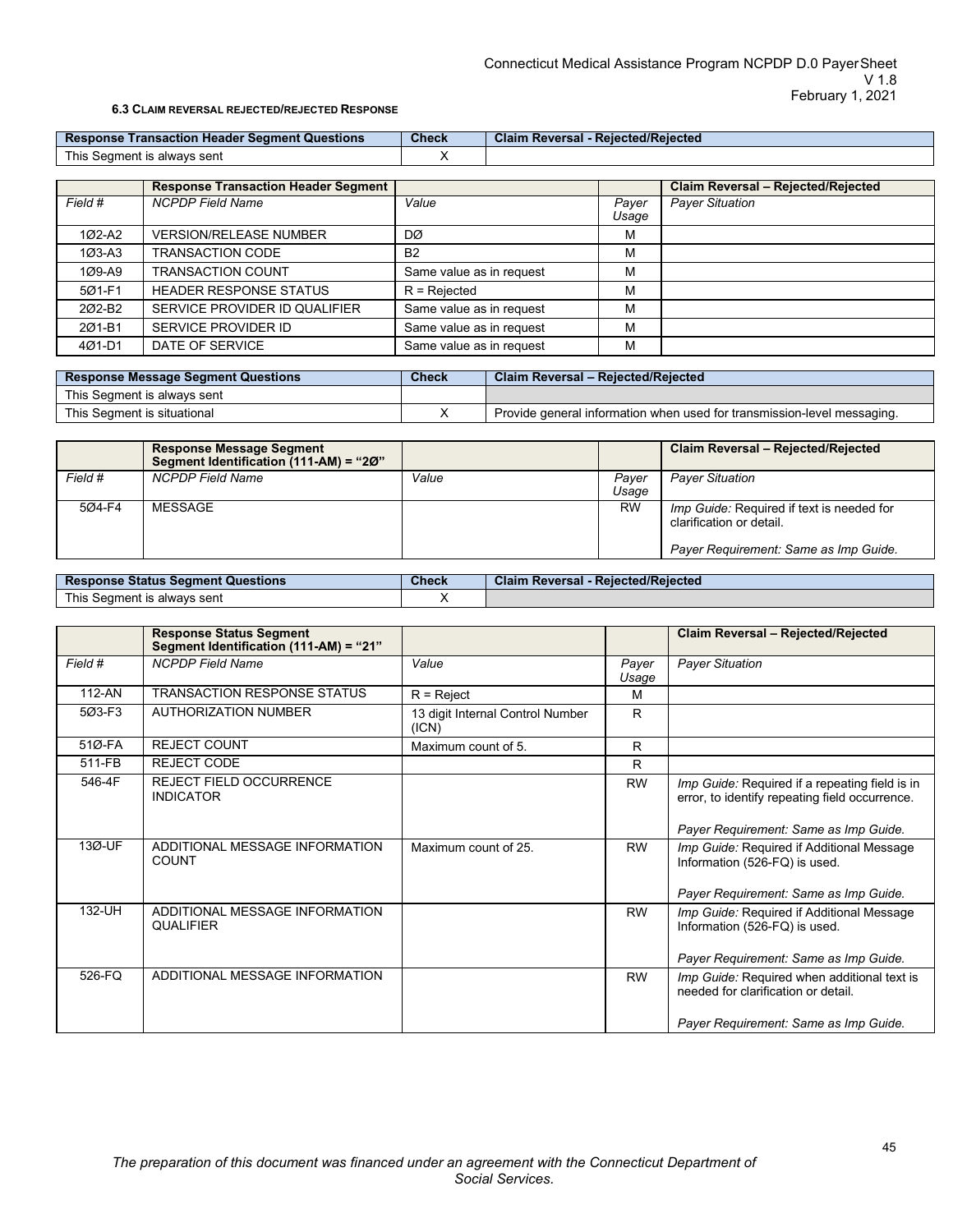|         | February 1, 2021                                                         |       |                |                                                                                                                                                                                                                                                                                                                                 |  |  |
|---------|--------------------------------------------------------------------------|-------|----------------|---------------------------------------------------------------------------------------------------------------------------------------------------------------------------------------------------------------------------------------------------------------------------------------------------------------------------------|--|--|
|         | <b>Response Status Segment</b><br>Segment Identification (111-AM) = "21" |       |                | Claim Reversal - Rejected/Rejected                                                                                                                                                                                                                                                                                              |  |  |
| Field # | <b>NCPDP Field Name</b>                                                  | Value | Payer<br>Usage | <b>Payer Situation</b>                                                                                                                                                                                                                                                                                                          |  |  |
| 131-UG  | ADDITIONAL MESSAGE INFORMATION<br><b>CONTINUITY</b>                      |       | <b>RW</b>      | Imp Guide: Required if and only if current<br>repetition of Additional Message Information<br>(526-FQ) is used, another populated<br>repetition of Additional Message Information<br>(526-FQ) follows it, and the text of the<br>following message is a continuation of the<br>current.<br>Payer Requirement Same as Imp Guide. |  |  |

**\*\* End of Claim Reversal (B2) Response Payer Sheet \*\***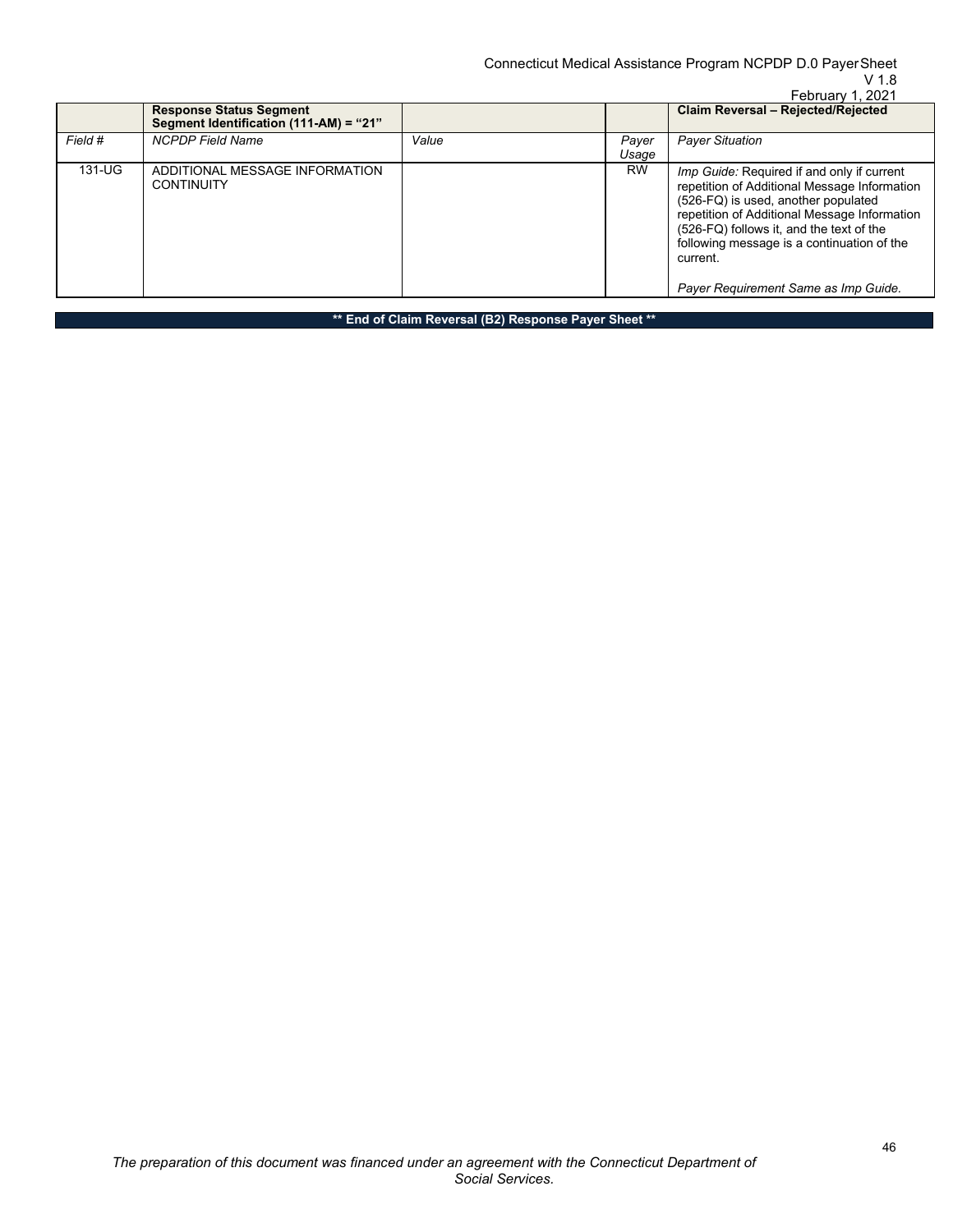## <span id="page-46-0"></span>**7. NCPDP VD.0 ELIGIBILITY VERIFICATION**

Request Eligibility Verification Payer Sheet Template

**\*\* Start of Request Claim Reversal (B2) Payer Sheet \*\***

### *7.1 REQUEST ELIGIBILITY VERIFICATION PAYER SHEETTEMPLATE*

<span id="page-46-1"></span>

|                                                                                                                                                                       | <b>GENERAL INFORMATION</b>                              |                          |
|-----------------------------------------------------------------------------------------------------------------------------------------------------------------------|---------------------------------------------------------|--------------------------|
| Payer Name: Connecticut Medical Assistance Program                                                                                                                    | Date: Ø1/25/2011                                        |                          |
| Plan Name/Group Name: All Programs with no coverage primary to<br>the Connecticut Medical Assistance Program                                                          | BIN: 610480                                             | PCN: vendor-specific PCN |
| Plan Name/Group Name: All Programs with primary coverage other<br>than Medicare Part D                                                                                | BIN: 610480                                             | PCN: vendor-specific PCN |
| Plan Name/Group Name: ConnPACE*/CADAP** when Medicare Part<br>D is primary<br>*Program terminated 12/31/2013<br>**Effective for dates of service November 1, 2018 and | BIN: 610480                                             | PCN: CTPCNPTD            |
| forward the CADAP plan has transitioned to Magellan Rx                                                                                                                |                                                         |                          |
|                                                                                                                                                                       |                                                         |                          |
| Management.                                                                                                                                                           |                                                         |                          |
| Plan Name/Group Name: All Other Programs when Medicare Part D<br>is primary                                                                                           | BIN: 610480                                             | <b>PCN: CTPCNFMD</b>     |
| Processor: Gainwell Technologies                                                                                                                                      |                                                         |                          |
| Effective as of: 02/01/2011                                                                                                                                           | NCPDP Telecommunication Standard Version/Release #: D.Ø |                          |
| NCPDP Data Dictionary Version Date: 07/2007                                                                                                                           | NCPDP External Code List Version Date: 10/2012          |                          |
| Contact/Information Source: available at Web site www.ctdssmap.com                                                                                                    |                                                         |                          |
| Certification Testing Window: Monday-Friday 8 am $ET - 5$ pm $ET$ , excluding holidays                                                                                |                                                         |                          |
| Certification Contact Information:                                                                                                                                    |                                                         |                          |
| EDI Help Desk Toll free 1-800-688-0503                                                                                                                                |                                                         |                          |
| Pharmacy Prior Auth. Assistance Center: 1-866-409-8386 Provider Relations Help Desk Info: Toll free 1-800-842-8440 *Program terminated 12/31/2013                     |                                                         |                          |
|                                                                                                                                                                       |                                                         |                          |
|                                                                                                                                                                       |                                                         |                          |

Other versions supported: NCPDP Telecommunication version 5.1 until 4/15/2012

#### **OTHER TRANSACTIONS SUPPORTED**

| <b>Transaction Code</b> | Transaction Name      |
|-------------------------|-----------------------|
| B <sup>1</sup>          | Claim Billing         |
| B <sub>2</sub>          | <b>Claim Reversal</b> |
| B <sub>3</sub>          | Claim Rebill          |

### **FIELD LEGEND FOR COLUMNS**

| <b>Payer Usage</b><br><b>Column</b> | Value     | <b>Explanation</b>                                                                                                  | <b>Payer Situation</b><br>Column |
|-------------------------------------|-----------|---------------------------------------------------------------------------------------------------------------------|----------------------------------|
| <b>MANDATORY</b>                    | м         | The Field is mandatory for the Segment in the designated<br>Transaction.                                            | No                               |
| <b>REQUIRED</b>                     | R         | The Field has been designated with the situation of "Required" for<br>the Segment in the designated Transaction.    | No                               |
| <b>QUALIFIED REQUIREMENT</b>        | <b>RW</b> | "Required when". The situations designated have qualifications<br>for usage ("Required if x", "Not required if y"). | Yes                              |

## **ELIGIBILITY VERIFICATION TRANSACTION**

The following lists the segments and fields in Eligibility Verification Transaction for the NCPDP *Telecommunication Standard Implementation Guide Version D.Ø*.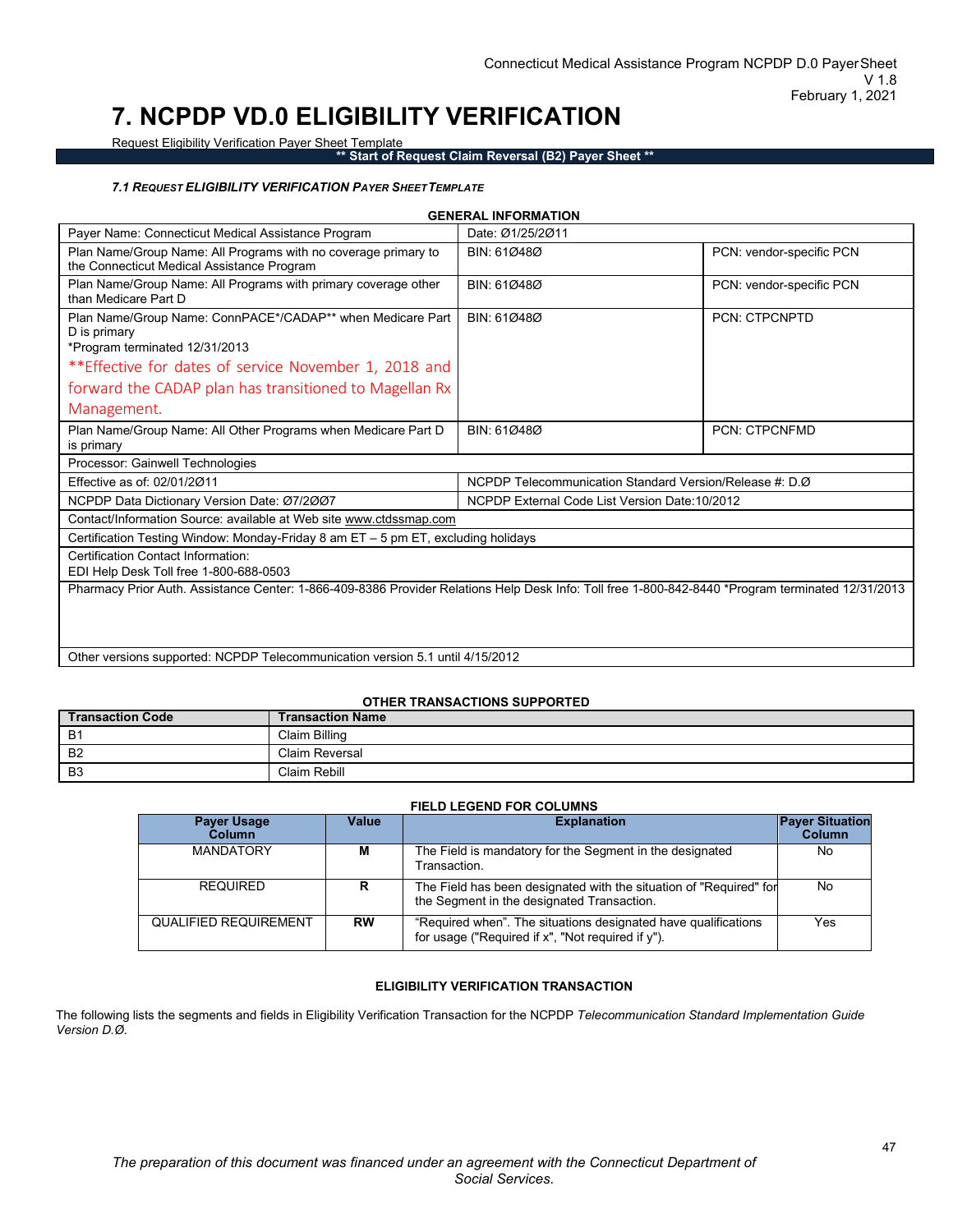|              | <b>UDIUCIV 1.4041</b> |
|--------------|-----------------------|
| <b>Check</b> | <b>Claim Reversal</b> |
|              |                       |
|              |                       |
|              |                       |
|              |                       |
|              |                       |
|              |                       |
|              |                       |
|              |                       |

|         | <b>Transaction Header Segment</b> |                                                                                                                                                                                                                                                                                                                                                                                                                                                                                                            |                | <b>Claim Reversal</b>  |
|---------|-----------------------------------|------------------------------------------------------------------------------------------------------------------------------------------------------------------------------------------------------------------------------------------------------------------------------------------------------------------------------------------------------------------------------------------------------------------------------------------------------------------------------------------------------------|----------------|------------------------|
| Field # | <b>NCPDP</b> Field Name           | Value                                                                                                                                                                                                                                                                                                                                                                                                                                                                                                      | Payer<br>Usage | <b>Payer Situation</b> |
| 101-A1  | <b>BIN NUMBER</b>                 | 61Ø48Ø                                                                                                                                                                                                                                                                                                                                                                                                                                                                                                     | M              |                        |
| 102-A2  | <b>VERSION/RELEASE NUMBER</b>     | DØ                                                                                                                                                                                                                                                                                                                                                                                                                                                                                                         | $\overline{M}$ |                        |
| 103-A3  | <b>TRANSACTION CODE</b>           | E1                                                                                                                                                                                                                                                                                                                                                                                                                                                                                                         | M              |                        |
| 104-A4  | PROCESSOR CONTROL NUMBER          | Vendor-specific - All programs<br>- no coverage primary to CT<br>Medical Assistance Program;<br>and,<br>- All programs with primary<br>coverage other than Medicare<br>Part D<br>CTPCNPTD-<br>ConnPACE*/CADAP** with<br>Medicare Part D Primary<br><b>CTPCNFMD - All Other</b><br>Programs with Medicare Part<br>D primary<br>*Program terminated<br>12/31/2013<br>**Effective for dates of<br>service November 1,<br>2018 and forward the<br>CADAP plan has<br>transitioned to Magellan<br>Rx Management. | M              |                        |
| 1Ø9-A9  | <b>TRANSACTION COUNT</b>          | 1 - One Occurrence                                                                                                                                                                                                                                                                                                                                                                                                                                                                                         | $\overline{M}$ |                        |
| 202-B2  | SERVICE PROVIDER ID QUALIFIER     | $Ø1$ = National Provider<br>Identifier (NPI)                                                                                                                                                                                                                                                                                                                                                                                                                                                               | M              |                        |
| 201-B1  | <b>SERVICE PROVIDER ID</b>        | 1Ø digit National Provider<br>Identifier (NPI)                                                                                                                                                                                                                                                                                                                                                                                                                                                             | $\overline{M}$ |                        |
| 4Ø1-D1  | <b>DATE OF SERVICE</b>            | Format = CCYYMMDD<br>$CC - Century$<br>YY - Year<br>$MM - Month$<br>$DD - Day$                                                                                                                                                                                                                                                                                                                                                                                                                             | M              |                        |
| 11Ø-AK  | SOFTWARE VENDOR/CERTIFICATION ID  | ID assigned by the switch or<br>processor to identify the<br>software source.                                                                                                                                                                                                                                                                                                                                                                                                                              | M              |                        |

| <b>Insurance Segment Questions</b> | Check | <b>Claim Billing/Claim Rebill</b> |
|------------------------------------|-------|-----------------------------------|
| This Seament is alwavs sent        |       |                                   |

|         | <b>Insurance Segment</b><br>Segment Identification (111-AM) = "Ø4" |                                                                              |                | <b>Claim Billing/Claim Rebill</b> |
|---------|--------------------------------------------------------------------|------------------------------------------------------------------------------|----------------|-----------------------------------|
| Field # | <b>NCPDP Field Name</b>                                            | Value                                                                        | Paver<br>Usage | <b>Payer Situation</b>            |
| 302-C2  | ICARDHOLDER ID                                                     | Cardholder ID<br>9-digit Connecticut Medical<br>Assistance Program ID number | м              |                                   |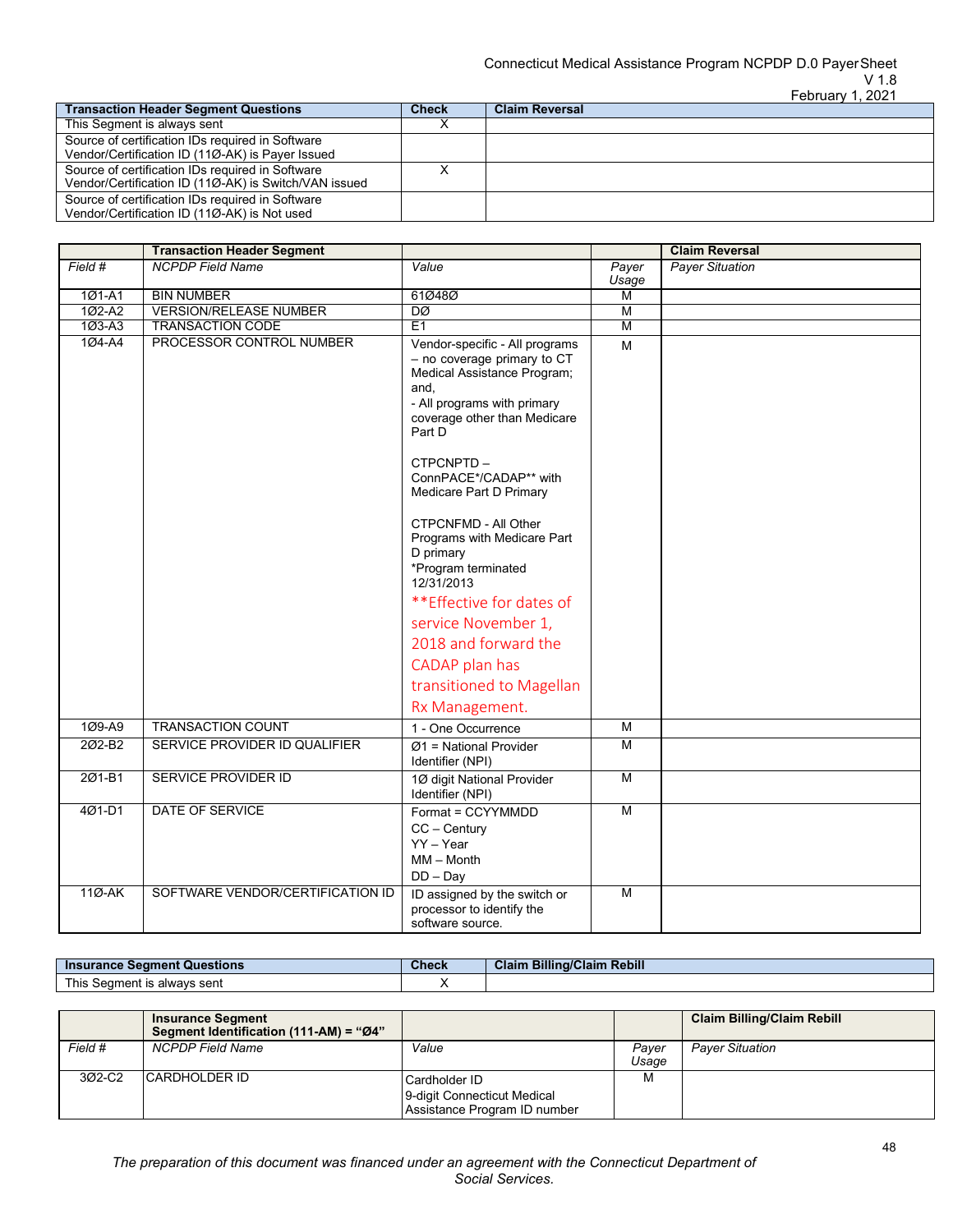| Patient Segment Questions   | <b>Check</b> | <b>Claim Billing/Claim Rebill</b> |
|-----------------------------|--------------|-----------------------------------|
| This Seament is always sent |              |                                   |
| This Seament is situational |              |                                   |

|                                                                | <b>Patient Segment</b><br>Segment Identification (111-AM) = "Ø1" |                                            |                | <b>Claim Billing/Claim Rebill</b>                                                                                                                                                                         |  |
|----------------------------------------------------------------|------------------------------------------------------------------|--------------------------------------------|----------------|-----------------------------------------------------------------------------------------------------------------------------------------------------------------------------------------------------------|--|
| Field                                                          | <b>NCPDP Field Name</b>                                          | Value                                      | Payer<br>Usage | <b>Payer Situation</b>                                                                                                                                                                                    |  |
| 3Ø4-C4                                                         | DATE OF BIRTH                                                    | 8 digit date of birth<br>Format = CCYYMMDD | <b>RW</b>      | Imp Guide: Required if needed for receiver<br>inquiry validation and/or determination.<br>Required if necessary for<br>state/federal/regulatory agency programs.<br>Payer Requirement: Same as Imp Guide. |  |
| ** End of Request Eligibility Verification (E1) Payer Sheet ** |                                                                  |                                            |                |                                                                                                                                                                                                           |  |

*The preparation of this document was financed under an agreement with the Connecticut Department of Social Services.*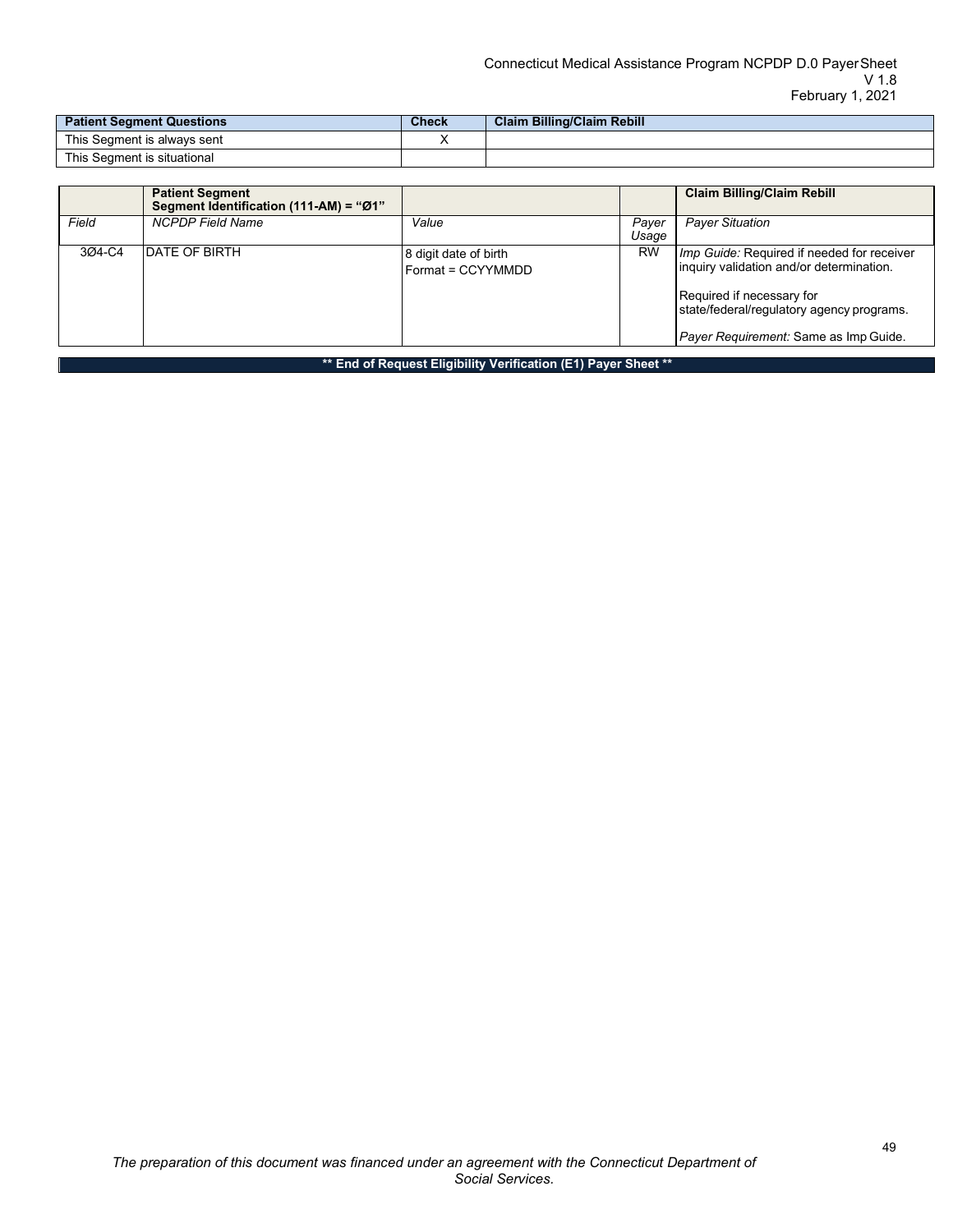## **8. NCPDP VD.0 ELIGIBILITY VERIFICATION RESPONSE**

<span id="page-49-1"></span>**8.1 ELIGIBILITY VERIFICATION ACCEPTED/APPROVEDRESPONSE**

<span id="page-49-0"></span>

| ** Start of Eligibility Verification Response (E1) Payer Sheet *                                                                                                 |                  |                          |  |  |  |
|------------------------------------------------------------------------------------------------------------------------------------------------------------------|------------------|--------------------------|--|--|--|
| <b>GENERAL INFORMATION</b>                                                                                                                                       |                  |                          |  |  |  |
| Payer Name: Connecticut Medical Assistance Program                                                                                                               | Date: 02/01/2011 |                          |  |  |  |
| Plan Name/Group Name: Connecticut Medical Assistance Program All Benefit Plan<br>Programs with no coverage primary to the Connecticut Medical Assistance Program | BIN: 610480      | PCN: vendor-specific PCN |  |  |  |
| Plan Name/Group Name: All Programs with primary coverage other than Medicare<br>Part D                                                                           | BIN: 610480      | PCN: vendor-specific PCN |  |  |  |
| Plan Name/Group Name: ConnPACE*/CADAP** when Medicare Part D is primary<br>*Program terminated 12/31/2013                                                        | BIN: 610480      | <b>PCN: CTPCNPTD</b>     |  |  |  |
| ** Effective for dates of service November 1, 2018 and forward the                                                                                               |                  |                          |  |  |  |
| CADAP plan has transitioned to Magellan Rx Management.                                                                                                           |                  |                          |  |  |  |
| Plan Name/Group Name: All Other Programs when Medicare Part D is primary                                                                                         | BIN: 610480      | <b>PCN: CTPCNFMD</b>     |  |  |  |

#### **ELIGIBILITY VERIFICATION ACCEPTED/APPROVED RESPONSE**

The following lists the segments and fields in a Eligibility Verification response (Approved) Transaction for the NCPDP *Telecommunication Standard Implementation Guide Version D.Ø*.

| <b>Response Status Segment Questions</b>    | Check | Accepted/Approved<br>Claim<br>. Reversal ∗ |
|---------------------------------------------|-------|--------------------------------------------|
| This .<br>alwavs sent<br>Seament<br>1C<br>- |       |                                            |

|            | <b>Response Transaction Header Segment</b> |                          |                | Claim Reversal - Accepted/Approved |
|------------|--------------------------------------------|--------------------------|----------------|------------------------------------|
| Field #    | <b>NCPDP Field Name</b>                    | Value                    | Payer<br>Usage | <b>Payer Situation</b>             |
| 1Ø2-A2     | <b>VERSION/RELEASE NUMBER</b>              | DØ                       | М              |                                    |
| $103 - A3$ | <b>TRANSACTION CODE</b>                    | E <sub>1</sub>           | M              |                                    |
| 1Ø9-A9     | <b>TRANSACTION COUNT</b>                   | Same value as in request | M              |                                    |
| 5Ø1-F1     | <b>HEADER RESPONSE STATUS</b>              | $A = Accepted$           | M              |                                    |
| 202-B2     | SERVICE PROVIDER ID QUALIFIER              | Same value as in request | M              |                                    |
| 201-B1     | SERVICE PROVIDER ID                        | Same value as in request | М              |                                    |
| 401-D1     | DATE OF SERVICE                            | Same value as in request | M              |                                    |

| <b>Check</b><br><b>Response Message Header Segment Questions</b> |  | Claim Reversal - Accepted/Approved                                      |
|------------------------------------------------------------------|--|-------------------------------------------------------------------------|
| This Seament is always sent                                      |  |                                                                         |
| This Segment is situational                                      |  | Provide general information when used for transmission-level messaging. |

|         | <b>Response Message Segment</b><br>Segment Identification (111-AM) = "20" |       |                | Claim Reversal - Accepted/Approved                                                                                    |
|---------|---------------------------------------------------------------------------|-------|----------------|-----------------------------------------------------------------------------------------------------------------------|
| Field # | <b>NCPDP Field Name</b>                                                   | Value | Paver<br>Usage | <b>Payer Situation</b>                                                                                                |
| 5Ø4-F4  | MESSAGE                                                                   |       | <b>RW</b>      | <i>Imp Guide:</i> Required if text is needed for<br>clarification or detail.<br>Payer Requirement: Same as Imp Guide. |

| <b>Response Status Segment Questions</b> | Check | .<br><b>Claim Reversal -</b><br>- Accepted/Approved |
|------------------------------------------|-------|-----------------------------------------------------|
| This.<br>s Seament is alwavs sent l      |       |                                                     |

|         | <b>Response Status Segment</b><br>Segment Identification (111-AM) = "21" |                |                | Claim Reversal - Accepted/Approved |
|---------|--------------------------------------------------------------------------|----------------|----------------|------------------------------------|
| Field # | NCPDP Field Name                                                         | Value          | Paver<br>Usaae | <b>Paver Situation</b>             |
| 112-AN  | <b>TRANSACTION RESPONSE STATUS</b>                                       | $A =$ Approved | м              |                                    |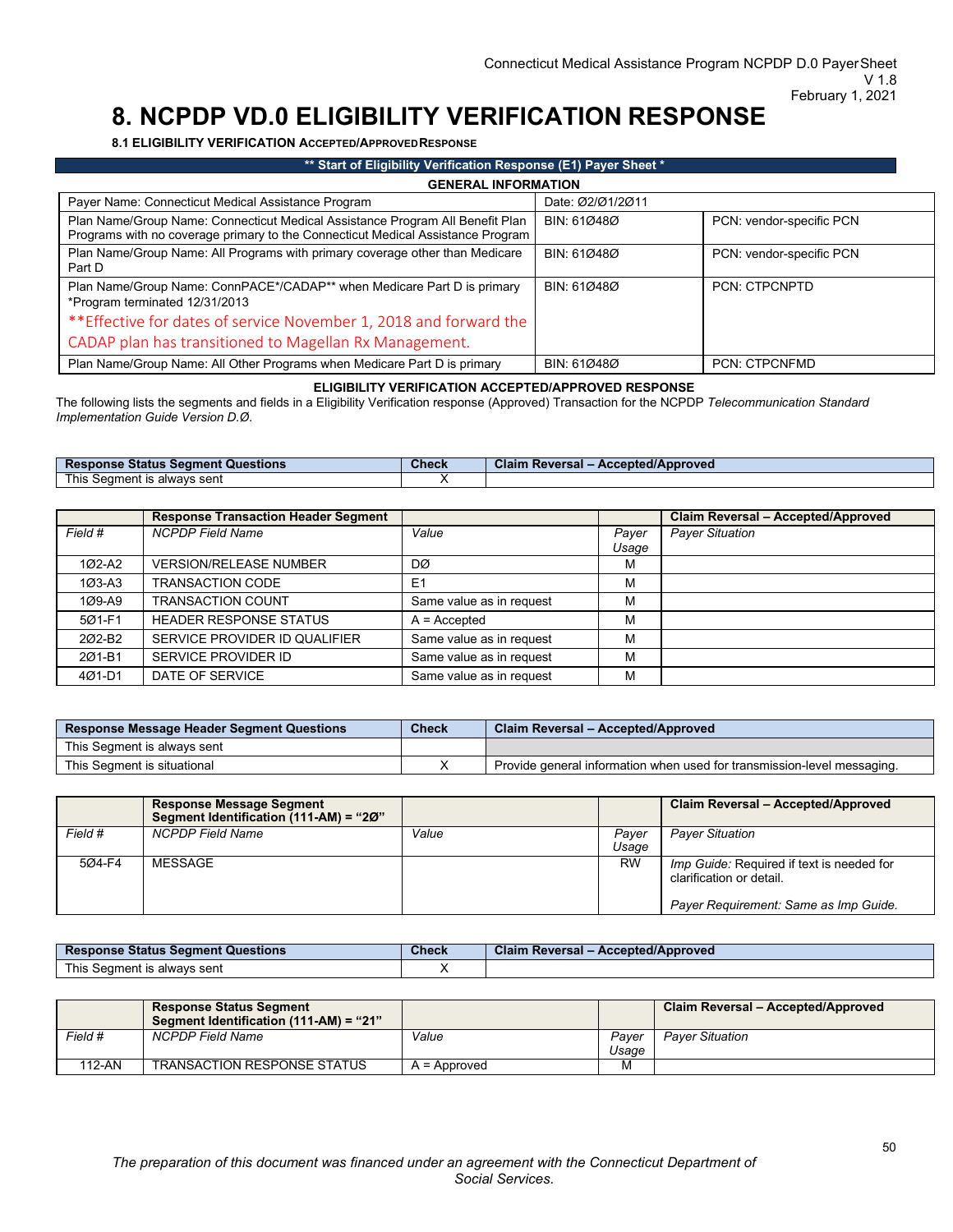Connecticut Medical Assistance Program NCPDP D.0 PayerSheet

## V 1.8

|         |                                                                          |                      |                | February 1, 2021                                                                                                                                                                                                                                                                     |
|---------|--------------------------------------------------------------------------|----------------------|----------------|--------------------------------------------------------------------------------------------------------------------------------------------------------------------------------------------------------------------------------------------------------------------------------------|
|         | <b>Response Status Segment</b><br>Segment Identification (111-AM) = "21" |                      |                | Claim Reversal - Accepted/Approved                                                                                                                                                                                                                                                   |
| Field # | <b>NCPDP Field Name</b>                                                  | Value                | Payer<br>Usage | <b>Payer Situation</b>                                                                                                                                                                                                                                                               |
| 13Ø-UF  | ADDITIONAL MESSAGE INFORMATION<br><b>COUNT</b>                           | Maximum count of 25. | <b>RW</b>      | Imp Guide: Required if Additional Message<br>Information (526-FQ) is used.<br>Payer Requirement: Same as Imp Guide.                                                                                                                                                                  |
| 132-UH  | ADDITIONAL MESSAGE INFORMATION<br><b>QUALIFIER</b>                       |                      | <b>RW</b>      | Imp Guide: Required if Additional Message<br>Information (526-FQ) is used.<br>Payer Requirement: Same as Imp Guide.                                                                                                                                                                  |
|         |                                                                          |                      |                |                                                                                                                                                                                                                                                                                      |
| 526-FQ  | ADDITIONAL MESSAGE INFORMATION                                           |                      | <b>RW</b>      | Imp Guide: Required when additional text is<br>needed for clarification or detail.                                                                                                                                                                                                   |
|         |                                                                          |                      |                | Payer Requirement: Same as Imp Guide.                                                                                                                                                                                                                                                |
| 131-UG  | ADDITIONAL MESSAGE INFORMATION<br><b>CONTINUITY</b>                      |                      | <b>RW</b>      | Imp Guide: Required if and only if current<br>repetition of Additional Message Information<br>(526-FQ) is used, another populated repetition<br>of Additional Message Information (526-FQ)<br>follows it, and the text of the following message<br>is a continuation of the current. |
|         |                                                                          |                      |                | Payer Requirement: Same as Imp Guide.                                                                                                                                                                                                                                                |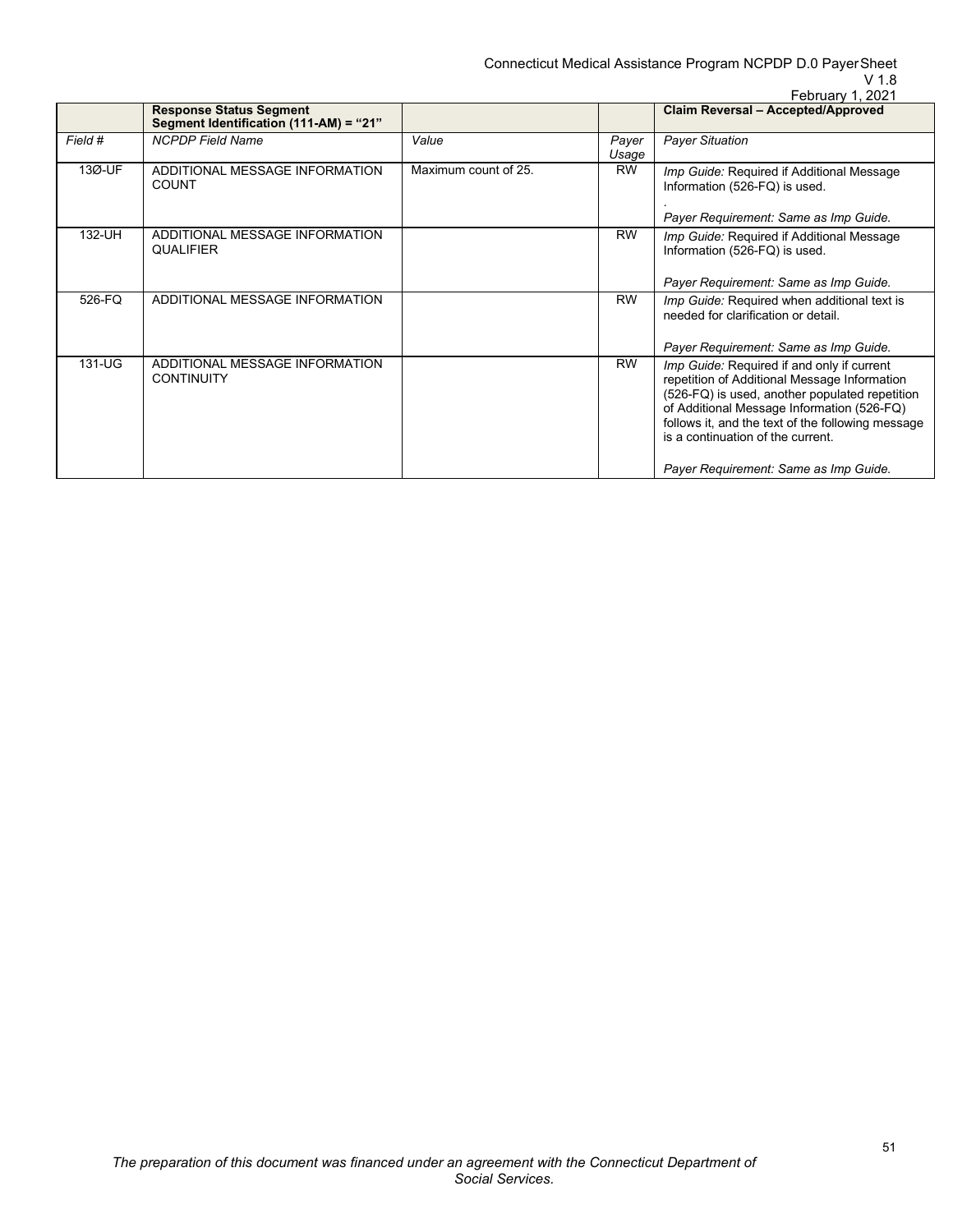#### **8.2 ELIGIBILITY VERIFICATION ACCEPTED/REJECTED RESPONSE**

<span id="page-51-0"></span>

| Response<br>↑ Transaction Header Seament Questions ↑ | <b>Check</b> | - Accepted/Rejected<br><b>Claim Reversal -</b> |
|------------------------------------------------------|--------------|------------------------------------------------|
| This 、<br>t is alwavs sent<br>→ Seament is           |              |                                                |

|                    | <b>Response Transaction Header Segment</b> |                          |       | Claim Reversal - Accepted/Rejected |
|--------------------|--------------------------------------------|--------------------------|-------|------------------------------------|
| Field #            | <b>NCPDP Field Name</b>                    | Value                    | Payer | <b>Payer Situation</b>             |
|                    |                                            |                          | Usage |                                    |
| $102 - A2$         | <b>VERSION/RELEASE NUMBER</b>              | DØ                       | м     |                                    |
| $103 - A3$         | TRANSACTION CODE                           | E                        | м     |                                    |
| 1Ø9-A9             | <b>TRANSACTION COUNT</b>                   | Same value as in request | м     |                                    |
| 501-F1             | <b>HEADER RESPONSE STATUS</b>              | $A = Accepted$           | м     |                                    |
| 202-B <sub>2</sub> | SERVICE PROVIDER ID QUALIFIER              | Same value as in request |       |                                    |
| 201-B1             | SERVICE PROVIDER ID                        | Same value as in request | м     |                                    |
| 401-D1             | DATE OF SERVICE                            | Same value as in request | м     |                                    |

| <b>Response Message Segment Questions</b> | <b>Check</b> | <b>Claim Reversal - Accepted/Rejected</b>                               |
|-------------------------------------------|--------------|-------------------------------------------------------------------------|
| This Seament is always sent               |              |                                                                         |
| This Seament is situational               |              | Provide general information when used for transmission-level messaging. |

|         | <b>Response Message Segment</b><br>Segment Identification (111-AM) = "20" |       |                | Claim Reversal - Accepted/Rejected                                                                             |
|---------|---------------------------------------------------------------------------|-------|----------------|----------------------------------------------------------------------------------------------------------------|
| Field # | <b>NCPDP Field Name</b>                                                   | Value | Paver<br>Usage | <b>Payer Situation</b>                                                                                         |
| 5Ø4-F4  | MESSAGE                                                                   |       | <b>RW</b>      | Imp Guide: Required if text is needed for<br>clarification or detail.<br>Payer Requirement: Same as Imp Guide. |

| <b>Response Status Segment Questions</b> | <b>Check</b> | <b>Claim Reversal - Accepted/Rejected</b> |
|------------------------------------------|--------------|-------------------------------------------|
| This Seament is alwavs sent              |              |                                           |

|         | <b>Response Status Segment</b><br>Segment Identification (111-AM) = "21" |                      |                | Claim Reversal - Accepted/Rejected                                                                                                                                                                                                                                                                                            |
|---------|--------------------------------------------------------------------------|----------------------|----------------|-------------------------------------------------------------------------------------------------------------------------------------------------------------------------------------------------------------------------------------------------------------------------------------------------------------------------------|
| Field # | <b>NCPDP</b> Field Name                                                  | Value                | Payer<br>Usage | <b>Payer Situation</b>                                                                                                                                                                                                                                                                                                        |
| 112-AN  | <b>TRANSACTION RESPONSE STATUS</b>                                       | $R =$ Reject         | M              |                                                                                                                                                                                                                                                                                                                               |
| 51Ø-FA  | <b>REJECT COUNT</b>                                                      | Maximum count of 5.  | R              |                                                                                                                                                                                                                                                                                                                               |
| 511-FB  | <b>REJECT CODE</b>                                                       |                      | R              |                                                                                                                                                                                                                                                                                                                               |
| 546-4F  | <b>REJECT FIELD OCCURRENCE</b><br><b>INDICATOR</b>                       |                      | <b>RW</b>      | Imp Guide: Required if a repeating field is in<br>error, to identify repeating field occurrence.<br>Payer Requirement: Same as Imp Guide.                                                                                                                                                                                     |
| 13Ø-UF  | ADDITIONAL MESSAGE INFORMATION<br><b>COUNT</b>                           | Maximum count of 25. | <b>RW</b>      | Imp Guide: Required if Additional Message<br>Information (526-FQ) is used.<br>Payer Requirement: Same as Imp Guide.                                                                                                                                                                                                           |
| 132-UH  | ADDITIONAL MESSAGE INFORMATION<br><b>QUALIFIER</b>                       |                      | <b>RW</b>      | Imp Guide: Required if Additional Message<br>Information (526-FQ) is used.<br>Payer Requirement: Same as Imp Guide.                                                                                                                                                                                                           |
| 526-FQ  | ADDITIONAL MESSAGE INFORMATION                                           |                      | <b>RW</b>      | Imp Guide: Required when additional text is<br>needed for clarification or detail.<br>Payer Requirement: Same as Imp Guide.                                                                                                                                                                                                   |
| 131-UG  | ADDITIONAL MESSAGE INFORMATION<br><b>CONTINUITY</b>                      |                      | <b>RW</b>      | Imp Guide: Required if and only if current<br>repetition of Additional Message Information<br>(526-FQ) is used, another populated repetition<br>of Additional Message Information (526-FQ)<br>follows it, and the text of the following<br>message is a continuation of the current.<br>Payer Requirement: Same as Imp Guide. |